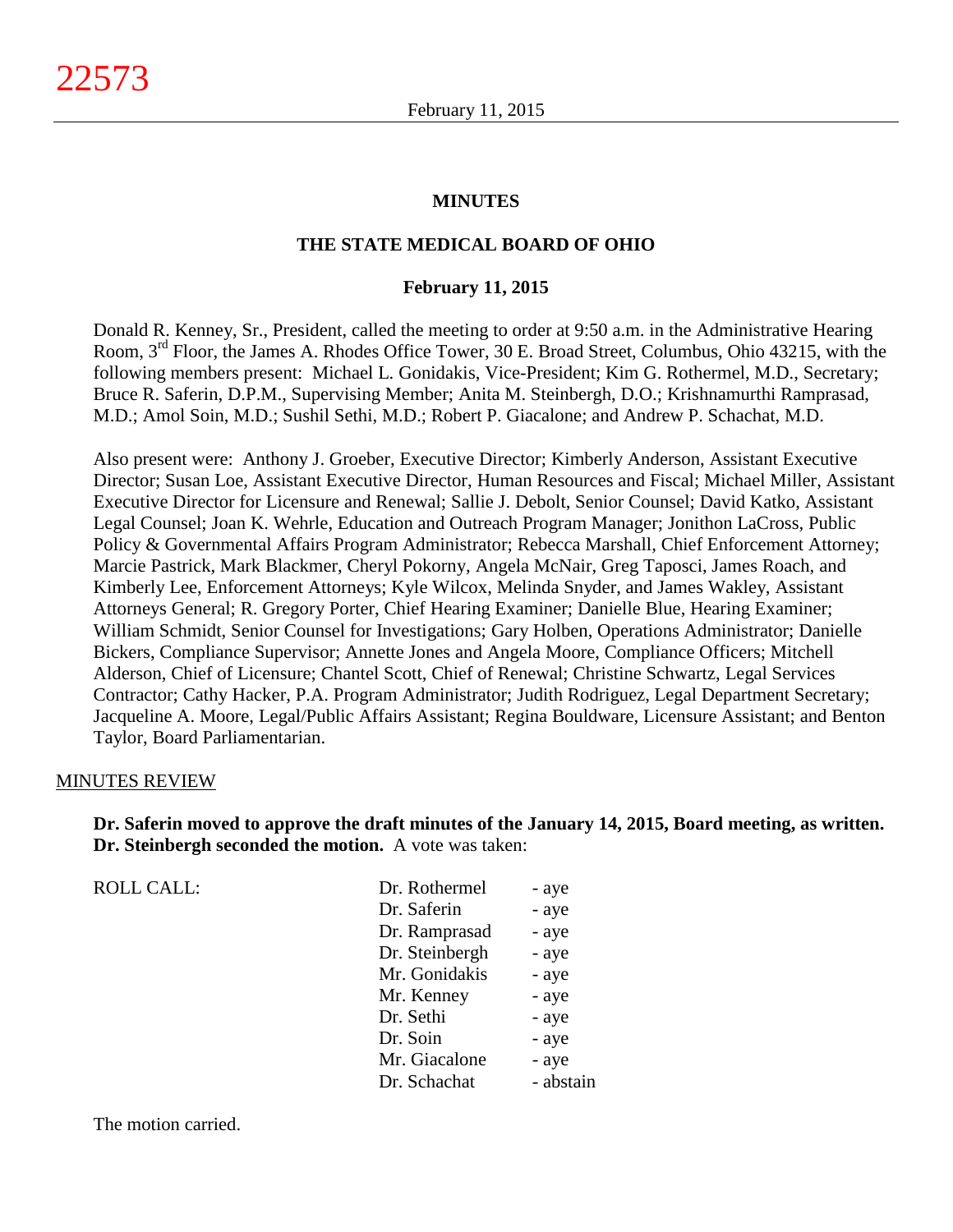#### REPORTS AND RECOMMENDATIONS

Mr. Kenney announced that the Board would now consider the Reports and Recommendations appearing on its agenda.

Mr. Kenney asked whether each member of the Board had received, read and considered the hearing records, the Findings of Fact, Conclusions of Law, Proposed Orders, and any objections filed in the matters of: Phyllis Yvonne Bell; Patrick Lewis Bruno, M.D.; Richard M. Kincaid, M.D.; and Todd Louis Samuels, M.D.

A roll call was taken:

ROLL CALL:

| Dr. Rothermel  | - aye |
|----------------|-------|
| Dr. Saferin    | - aye |
| Dr. Ramprasad  | - aye |
| Dr. Steinbergh | - aye |
| Mr. Gonidakis  | - aye |
| Mr. Kenney     | - aye |
| Dr. Sethi      | - aye |
| Dr. Soin       | - aye |
| Mr. Giacalone  | - aye |
| Dr. Schachat   | - aye |

Mr. Kenney asked whether each member of the Board understands that the disciplinary guidelines do not limit any sanction to be imposed, and that the range of sanctions available in each matter runs from dismissal to permanent revocation. A roll call was taken:

| <b>ROLL CALL:</b> | Dr. Rothermel  | - aye |
|-------------------|----------------|-------|
|                   | Dr. Saferin    | - aye |
|                   | Dr. Ramprasad  | - aye |
|                   | Dr. Steinbergh | - aye |
|                   | Mr. Gonidakis  | - aye |
|                   | Mr. Kenney     | - aye |
|                   | Dr. Sethi      | - aye |
|                   | Dr. Soin       | - aye |
|                   | Mr. Giacalone  | - aye |
|                   | Dr. Schachat   | - aye |
|                   |                |       |

Mr. Kenney noted that, in accordance with the provision in section 4731.22(F)(2), Ohio Revised Code, specifying that no member of the Board who supervises the investigation of a case shall participate in further adjudication of the case, the Secretary and Supervising Member must abstain from further participation in the adjudication of any disciplinary matters. In the matters before the Board today, Dr. Rothermel served as Secretary and Dr. Saferin served as Supervising Member.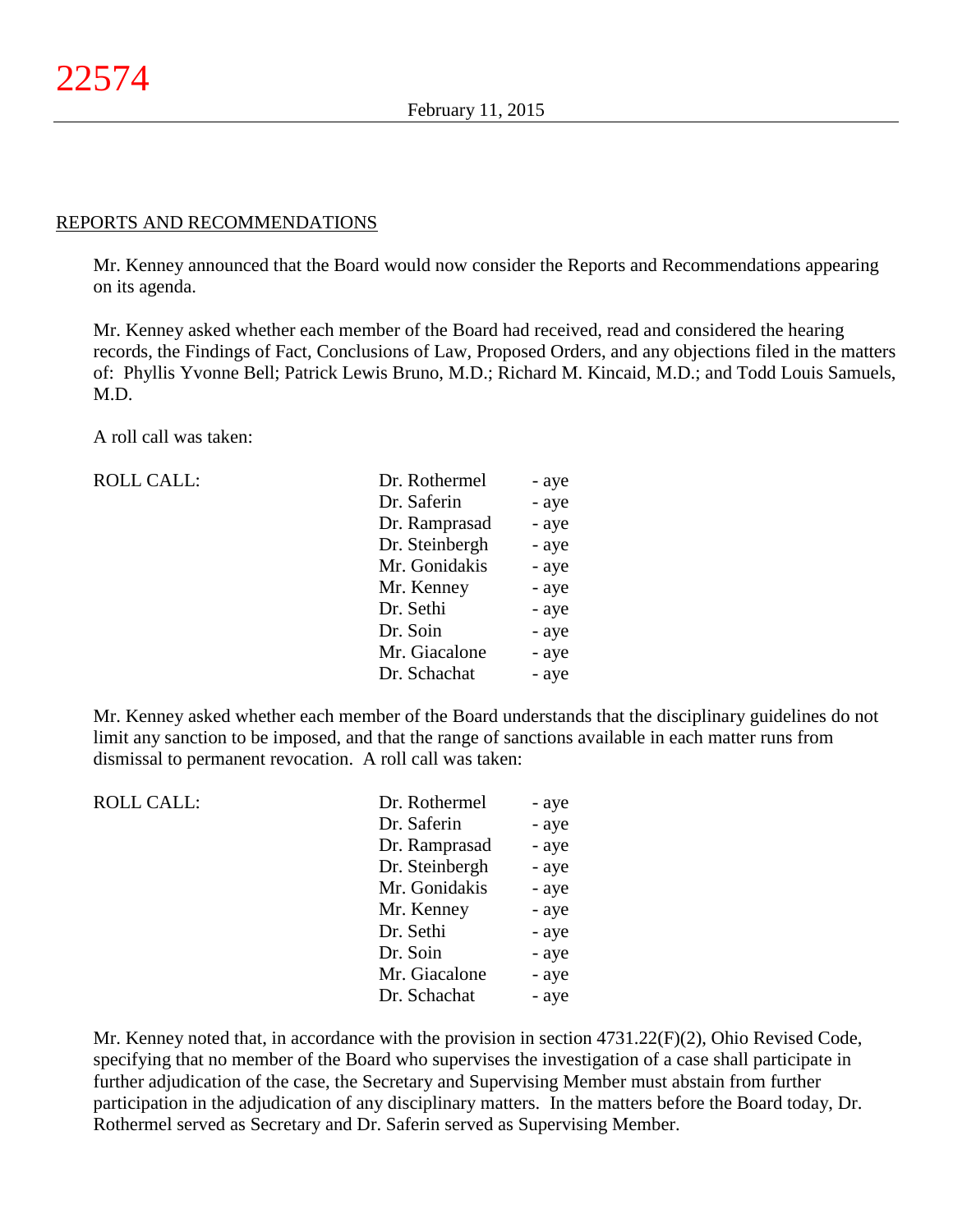Mr. Kenney reminded all parties that no oral motions may be made during these proceedings.

The original Reports and Recommendations shall be maintained in the exhibits section of this Journal.

## PHYLLIS YVONNE BELL

Mr. Kenney directed the Board's attention to the matter of Phyllis Yvonne Bell. Objections have been filed and were previously distributed to Board members. Ms. Blue was the Hearing Examiner.

## **Dr. Steinbergh moved to approve and confirm Ms. Blue's Findings of Fact, Conclusions of Law, and Proposed Order in the matter of Phyllis Yvonne Bell. Dr. Sethi seconded the motion.**

Mr. Kenney stated that he would now entertain discussion in the above matter.

Mr. Gonidakis stated that in 2010 Ms. Bell, a licensed nurse at the time, was charged in the Franklin County Court of Common Pleas with a felony count of theft for overbilling the Ohio Department of Jobs and Family Services in the amount of \$24,000.00. Ms. Bell pleaded guilty to a lesser offense of theft and was sentenced to five years of community control, community service, and was required to pay \$24,000.00 in restitution. In July 2011, the Ohio Board of Nursing suspended Ms. Bell's nursing license for a minimum of five years and permanently prohibited her from practicing as a nurse with agencies that provide home care and hospice care. In 2011, Ms. Bell graduated from the Cleveland Institute of Medical Massage. Ms. Bell is currently employed in a salon and spa as a housekeeper.

Mr. Gonidakis continued that Ms. Bell applied for a license as a massage therapist in September 2013. On her application, Ms. Bell disclosed her conviction and the status of her nursing license. Ms. Bell also disclosed that in 1983, at the age of 18, she was arrested for receiving stolen property. Specifically, Ms. Bell stole books from another student at the Ohio State University and tried to sell them at a campus bookstore. Ms. Bell was convicted and spent three days in jail.

Mr. Gonidakis stated that Ms. Bell appears to be remorseful for her past actions. Ms. Bell has indicated that if her massage therapy license application is granted, she will take a job with her current employer as a massage therapist.

Mr. Gonidakis stated that the Proposed Order is to permanently deny Ms. Bell's application due to a perceived lack of trustworthiness. Mr. Gonidakis stated that the \$24,000.00 in restitution that Ms. Bell must repay is significant and that she cheated the taxpayers of Ohio. However, Mr. Gonidakis appreciated that Ms. Bell fully disclosed her past transgressions and is trying to do something better with her life. Mr. Gonidakis commented that the 1983 incident, while inexcusable, had no bearing on his assessment of whether Ms. Bell is trustworthy.

Mr. Gonidakis offered an amendment to the Proposed Order that would grant Ms. Bell's application for licensure, then immediately suspend that license for a minimum of 180 days. Upon fulfilling the conditions for reinstatement, Ms. Bell's license would be subject to probationary terms for a minimum of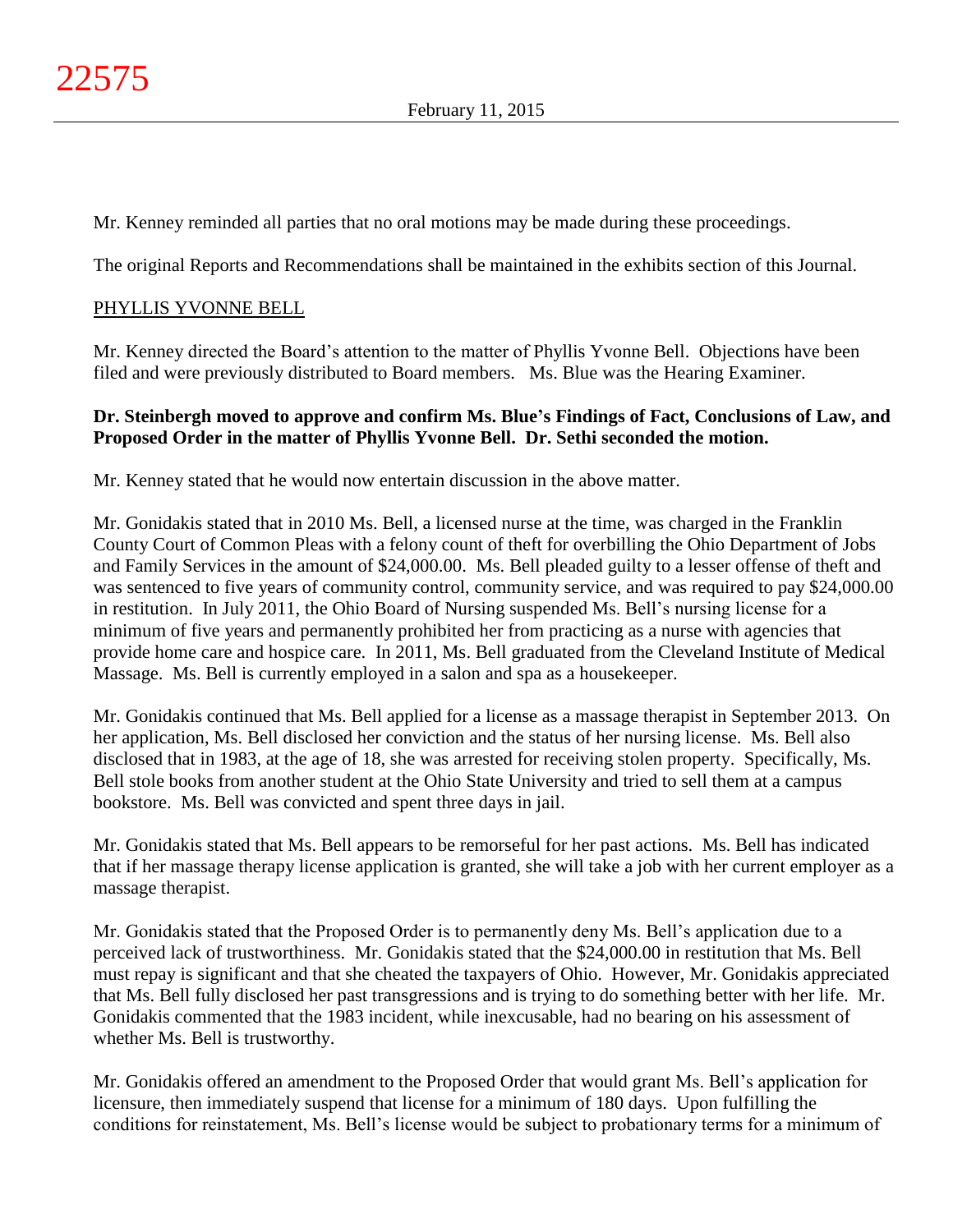three years. Mr. Gonidakis opined that in this case, it would be appropriate to allow Ms. Bell to practice in the profession for which she has been educated.

# **Mr. Gonidakis moved to amend the Proposed Order to read as follows:**

It is hereby ORDERED that:

- A. **GRANT OF MASSAGE THERAPIST LICENSE; SUSPENSION OF CERTIFICATE:** The application of Phyllis Yvonne Bell for a certificate to practice massage therapy in Ohio is GRANTED, provided that she otherwise meets all statutory and regulatory requirements. That certificate shall be immediately SUSPENDED for an indefinite period of time, but not less than 180 days.
- B. **CONDITIONS FOR REINSTATEMENT OR RESTORATION**: The Board shall not consider reinstatement or restoration of Ms. Bell's certificate to practice massage therapy until all of the following conditions have been met:
	- 1. **Application for Reinstatement or Restoration**: Ms. Bell shall submit an application for reinstatement or restoration, accompanied by appropriate fees, if any.
	- 2. **Certification of Compliance with Terms of Criminal Probation**: At the time she submits her application for reinstatement or restoration, Ms. Bell shall submit to the Board certification from the Franklin County Court of Common Pleas, dated no earlier than 60 days prior to Ms. Bell's application for reinstatement or restoration, indicating that Ms. Bell is in full compliance with the terms of probation in criminal case No. 10CR-4219, including paying full restitution to ODJFS.
	- 3. **Personal Ethics Course(s)**: At the time she submits her application for reinstatement or restoration, or as otherwise approved by the Board, Ms. Bell shall provide acceptable documentation of successful completion of a course or courses dealing with personal ethics. The exact number of hours and the specific content of the course or courses shall be subject to the prior approval of the Board or its designee.

In addition, at the time Ms. Bell submits the documentation of successful completion of the course(s) dealing with personal ethics, she shall also submit to the Board a written report describing the course(s), setting forth what she learned from the course(s), and identifying with specificity how she will apply what she learned to her practice of massage therapy in the future.

- C. **PROBATION:** Upon reinstatement or restoration, Ms. Bell's certificate shall be subject to the following PROBATIONARY terms, conditions, and limitations for a period of at least three years:
	- 1. **Obey the Law**: Ms. Bell shall obey all federal, state, and local laws, and all rules governing the practice of medicine and surgery in Ohio.
	- 2. **Declarations of Compliance**: Ms. Bell shall submit quarterly declarations under penalty of Board disciplinary action and/or criminal prosecution, stating whether there had been compliance with all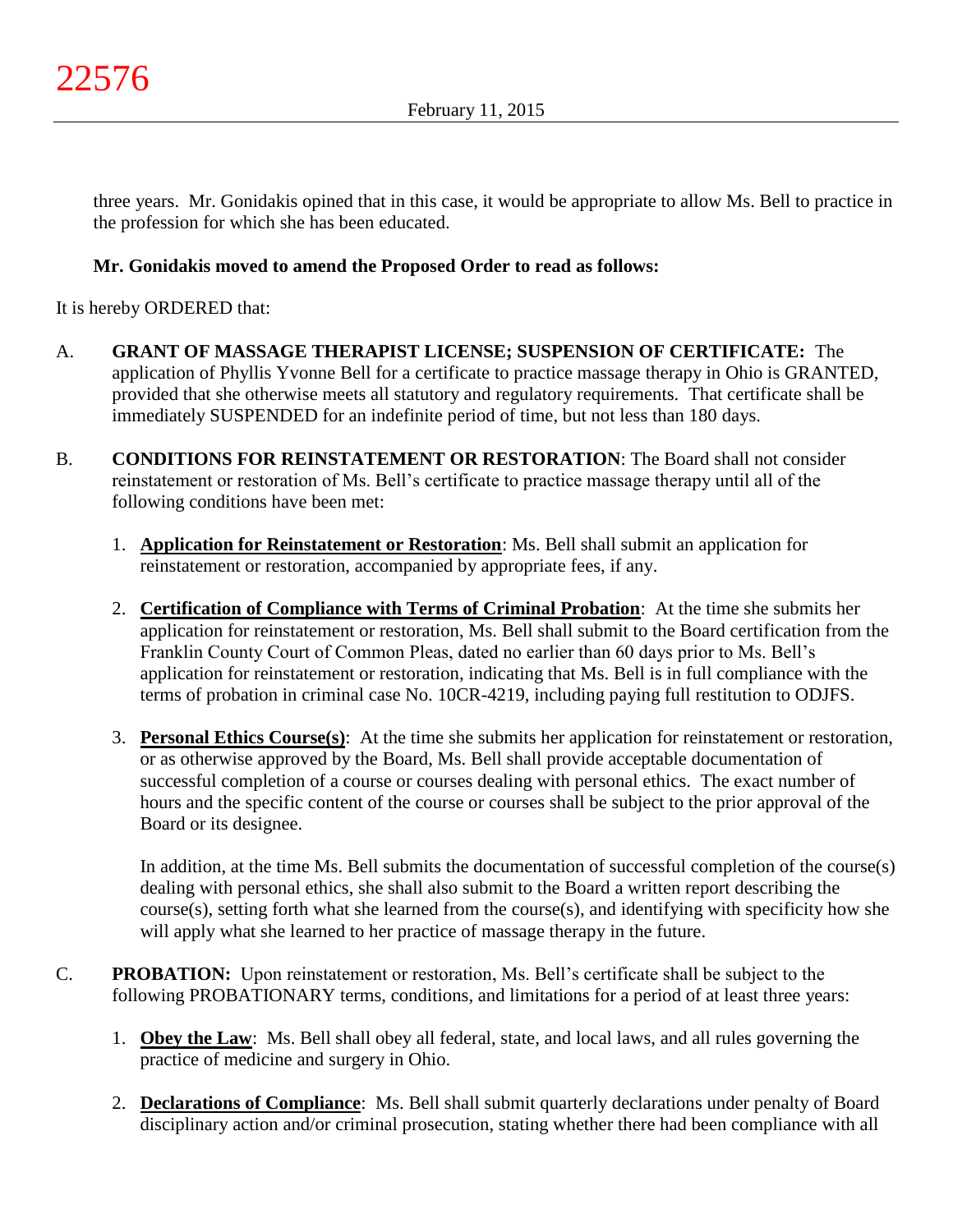the conditions of this Order. The first quarterly declaration must be received in the Board's offices on or before the first day of the third month following the month in which Ms. Bell's certificate is restored or reinstated. Subsequent quarterly declarations must be received in the Board's offices on or before the first day of every third month.

- 3. **Personal Appearances**: Ms. Bell shall appear in person for an interview before the full Board or its designated representative during the third month following the month in which Ms. Bell's certificate is restored or reinstated, or as otherwise directed by the Board. Subsequent personal appearances shall occur every six months thereafter, and/or as otherwise directed by the Board. If an appearance is missed or is rescheduled for any reason, ensuing appearances shall be scheduled based on the appearance date as originally scheduled.
- 4. **Tolling of Probationary Period While Out of Compliance:** In the event Ms. Bell is found by the Secretary of the Board to have failed to comply with any provision of this Order, and is so notified of that deficiency in writing, such period(s) of noncompliance will not apply to the reduction of the probationary period under this Order.
- 5. **Required Reporting of Change of Address:** Ms. Bell shall notify the Board in writing of any change of residence address and/or principal practice address within 30 days of the change.
- D. **TERMINATION OF PROBATION**: Upon successful completion of probation, as evidenced by a written release from the Board, Ms. Bell's certificate will be fully restored.
- E. **VIOLATION OF THE TERMS OF THIS ORDER**: If Ms. Bell violates the terms of this Order in any respect, the Board, after giving his notice and the opportunity to be heard, may institute whatever disciplinary action it deems appropriate, up to and including the permanent revocation of his certificate.

# F. **REQUIRED REPORTING WITHIN 30 DAYS OF THE EFFECTIVE DATE OF THIS ORDER:**

1. **Required Reporting to Employers and Others**: Within 30 days of the effective date of this Order, Ms. Bell shall provide a copy of this Order to all employers or entities with which she is under contract to provide healthcare services (including but not limited to third-party payors), or is receiving training; and the Chief of Staff at each hospital or healthcare center where she has privileges or appointments. Further, Ms. Bell shall promptly provide a copy of this Order to all employers or entities with which she contracts in the future to provide healthcare services (including but not limited to third-party payors), or applies for or receives training, and the Chief of Staff at each hospital or healthcare center where she applies for or obtains privileges or appointments. This requirement shall continue until Ms. Bell receives from the Board written notification of the successful completion of her probation.

In the event that Ms. Bell provides any healthcare services or healthcare direction or medical oversight to any emergency medical services organization or emergency medical services provider in Ohio, within 30 days of the effective date of this Order, she shall provide a copy of this Order to the Ohio Department of Public Safety, Division of Emergency Medical Services.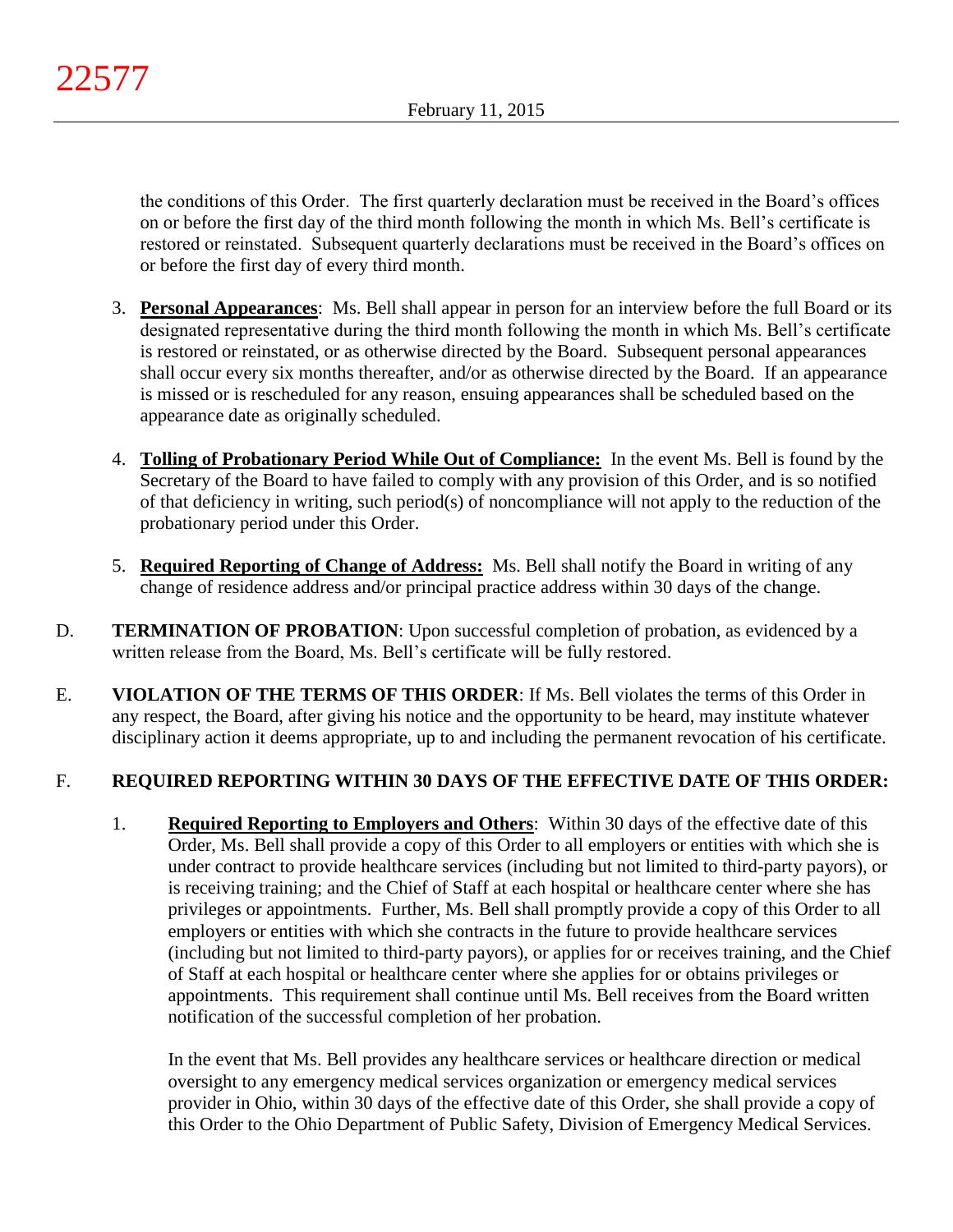This requirement shall continue until Ms. Bell receives from the Board written notification of the successful completion of her probation.

- 2. **Required Reporting to Other State Licensing Authorities**: Within 30 days of the effective date of this Order, Ms. Bell shall provide a copy of this Order to the proper licensing authority of any state or jurisdiction in which she currently holds any professional license, as well as any federal agency or entity, including but not limited to the Drug Enforcement Agency, through which she currently holds any license or certificate. Also, Ms. Bell shall provide a copy of this Order at the time of application to the proper licensing authority of any state or jurisdiction in which she applies for any professional license or reinstatement/restoration of any professional license. This requirement shall continue until Ms. Bell receives from the Board written notification of the successful completion of her probation.
- 3. **Required Documentation of the Reporting Required by Paragraph F**: Ms. Bell shall provide this Board with **one** of the following documents as proof of each required notification within 30 days of the date of each such notification: (a) the return receipt of certified mail within 30 days of receiving that return receipt, (b) an acknowledgement of delivery bearing the original ink signature of the person to whom a copy of the Order was hand delivered, (c) the original facsimile-generated report confirming successful transmission of a copy of the Order to the person or entity to whom a copy of the Order was faxed, or (d) an original computer-generated printout of electronic mail communication documenting the e-mail transmission of a copy of the Order to the person or entity to whom a copy of the Order was e-mailed.

**EFFECTIVE DATE OF ORDER:** This Order shall become effective immediately upon the mailing of the notification of approval by the Board.

# **Mr. Giacalone seconded the motion.**

ROLL CALL:

Mr. Kenney stated that he will now entertain discussion of the proposed amendment.

Ms. Anderson stated that Ms. Bell is present and is indicating that she sent a letter to the Board via fax requesting to address the Board today. Ms. Anderson stated that Ms. Bell's letter was never received, but she is requesting to address the Board.

**Mr. Gonidakis moved to allow Ms. Bell to address the Board. Dr. Soin seconded the motion.** A vote was taken:

| Dr. Rothermel  | - abstain |
|----------------|-----------|
| Dr. Saferin    | - abstain |
| Dr. Ramprasad  | - aye     |
| Dr. Steinbergh | - nay     |
| Mr. Gonidakis  | - aye     |
| Mr. Kenney     | - aye     |
| Dr. Sethi      | - aye     |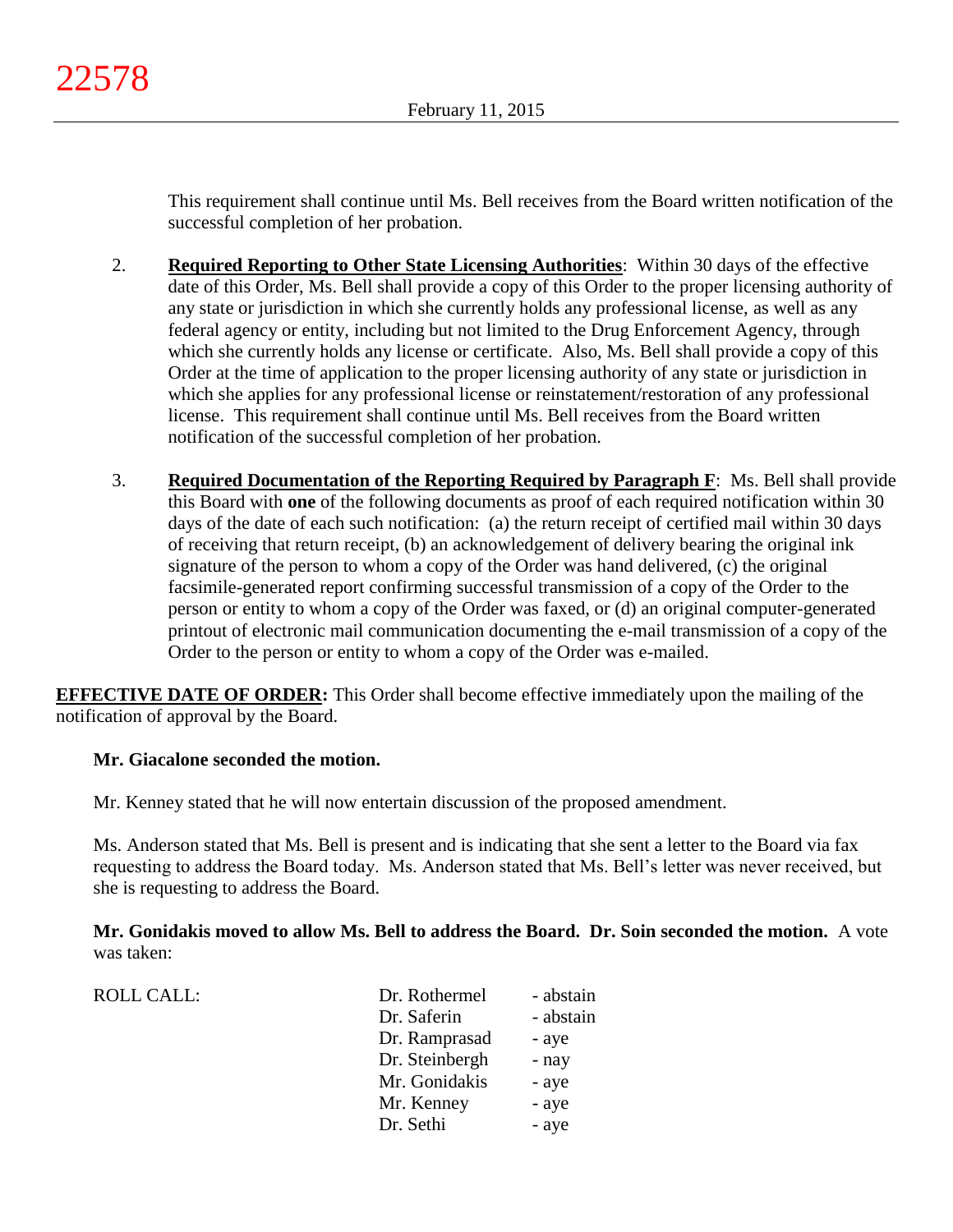| Dr. Soin      | - aye |
|---------------|-------|
| Mr. Giacalone | - aye |
| Dr. Schachat  | - aye |

The motion carried.

Mr. Kenney stated that five minutes will be allowed for Ms. Bell's address.

Ms. Bell acknowledged her guilt for her past actions and emphasized that she is not minimizing her past actions, which she will carry with her for the rest of her life. Ms. Bell stated that she has grown since that time and is making restitution. Ms. Bell stated that she would like the opportunity to be able to meet her financial obligations and to become a better citizen.

Mr. Giacalone asked Ms. Bell why the Board should believe her today or feel that past events involving trust and honesty should not be a concern to the Board. Ms. Bell responded that she had made a bad decision, but she is not a bad person. Ms. Bell stated that her focus is to provide the best care she can. Ms. Bell stated that she would like to have a second chance to show that she can be good at her work.

Mr. Kenney asked if the Assistant Attorney General would like to respond. Mr. Wilcox declined to make a response.

Dr. Steinbergh expressed great concern that, as an adult, Ms. Bell had stolen money from the State of Ohio by overbilling for her services. Dr. Steinbergh noted the following quote from Ms. Bell's testimony: "Having flipped this over in my mind so many times, I've learned that what belongs to someone else is theirs and I don't have the right to take it from them." Dr. Steinbergh observed that even at that stage in Ms. Bell's life, as a practicing licensed practical nurse, she did not know the difference between right and wrong. Dr. Steinbergh stated that she does not know if Ms. Bell has yet learned the difference between right and wrong.

Dr. Steinbergh found it very significant that part of the Nursing Board's order permanently bars Ms. Bell from working as an independent contractor. Dr. Steinbergh stated that she had favored the Proposed Order of permanent denial, but she appreciated Mr. Gonidakis' comments and the fact that the amended Order would require a personal ethics course. Dr. Steinbergh suggested that the Order also include the requirement that Ms. Bell submit a practice plan and have it approved by the Board before she commences practice as a massage therapist. Dr. Steinbergh stated that while under the practice plan, Ms. Bell will not be able to go into business for herself as a massage therapist. Dr. Steinbergh commented that she is opposed to Ms. Bell going into practice by herself and performing the billing for her services.

Mr. Kenney agreed with Dr. Steinbergh's suggestion, noting that it would not bar Ms. Bell from opening her own business after she is released from probation. Dr. Soin and Mr. Gonidakis also agreed.

**Mr. Gonidakis wished to change his proposed amendment to add the requirement that Ms. Bell submit a practice plan to the Board and to have that plan approved by the Board prior to Ms. Bell commencing practice. The practice plan requirement shall be in effect for the duration of Ms. Bell's**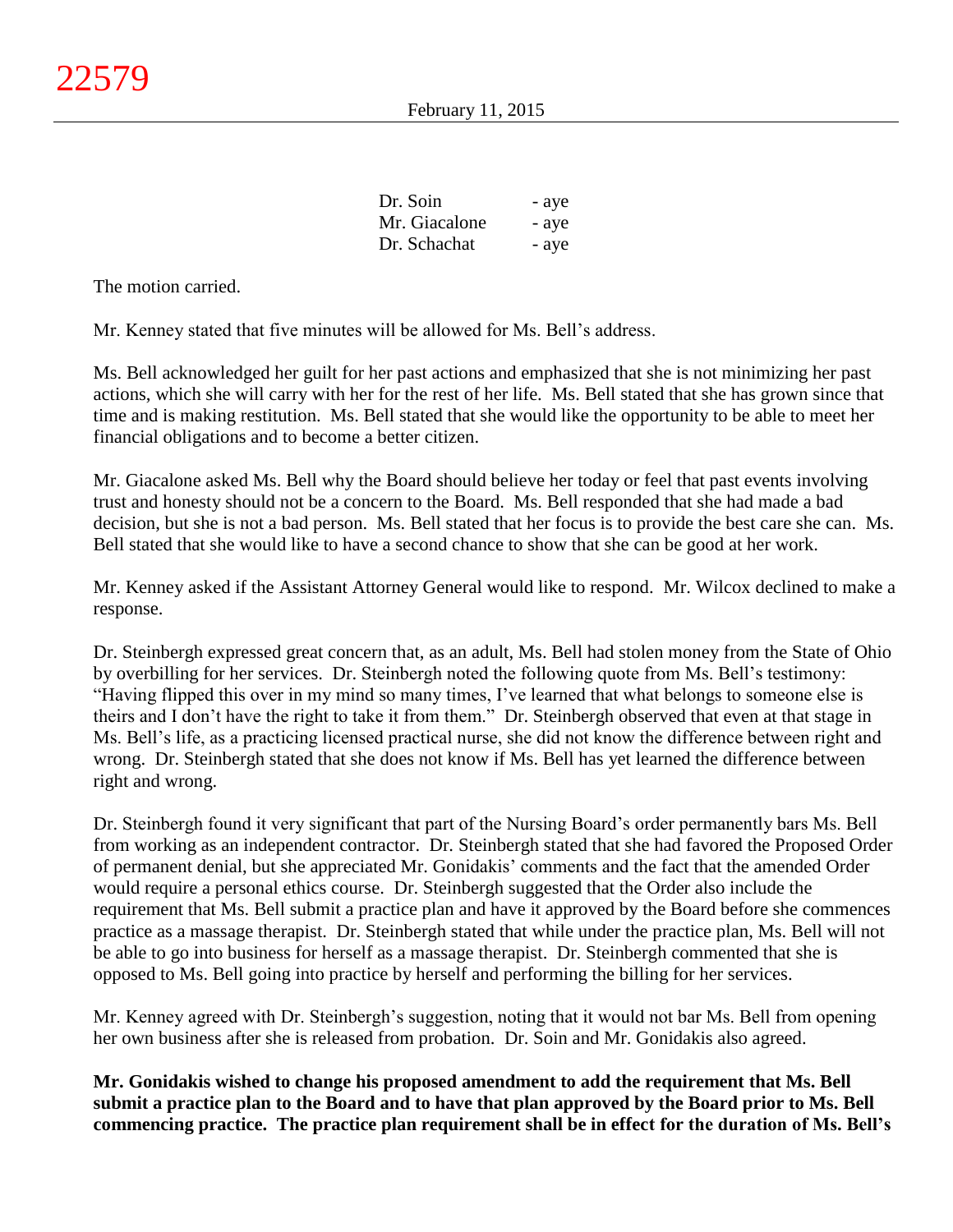**probationary period.** No Board member objected to the change in Mr. Gonidakis' proposed amendment. The change to the motion to amend was accepted.

Dr. Ramprasad stated that, according to the hearing record, Ms. Bell had been informed by her massage therapy school that her felony conviction would have no impact on her ability to obtain a massage therapy license. Dr. Ramprasad noted that the Board has seen many such instances of massage therapy schools misinforming their students in this manner Dr. Ramprasad recommended that a letter be sent to the massage therapy schools emphasizing that this practice is not acceptable. Mr. Kenney and Dr. Steinbergh agreed. Ms. Anderson stated that a letter can be sent reminding the schools of the Board's rules in this regard.

A vote was taken on Mr. Gonidakis' motion to amend:

| <b>ROLL CALL:</b> | Dr. Rothermel  | - abstain |
|-------------------|----------------|-----------|
|                   | Dr. Saferin    | - abstain |
|                   | Dr. Ramprasad  | - aye     |
|                   | Dr. Steinbergh | - aye     |
|                   | Mr. Gonidakis  | - aye     |
|                   | Mr. Kenney     | - aye     |
|                   | Dr. Sethi      | - aye     |
|                   | Dr. Soin       | - aye     |
|                   | Mr. Giacalone  | - aye     |
|                   | Dr. Schachat   | - aye     |
|                   |                |           |

The motion to amend carried.

**Dr. Steinbergh moved to approve and confirm Ms. Blue's Findings of Fact, Conclusions of Law, and Proposed Order, as amended, in the matter of Phyllis Yvonne Bell. Dr. Soin seconded the motion.** A vote was taken:

| <b>ROLL CALL:</b> | Dr. Rothermel  | - abstain |
|-------------------|----------------|-----------|
|                   | Dr. Saferin    | - abstain |
|                   | Dr. Ramprasad  | - aye     |
|                   | Dr. Steinbergh | - aye     |
|                   | Mr. Gonidakis  | - aye     |
|                   | Mr. Kenney     | - aye     |
|                   | Dr. Sethi      | - aye     |
|                   | Dr. Soin       | - aye     |
|                   | Mr. Giacalone  | - aye     |
|                   | Dr. Schachat   | - aye     |
|                   |                |           |

The motion carried.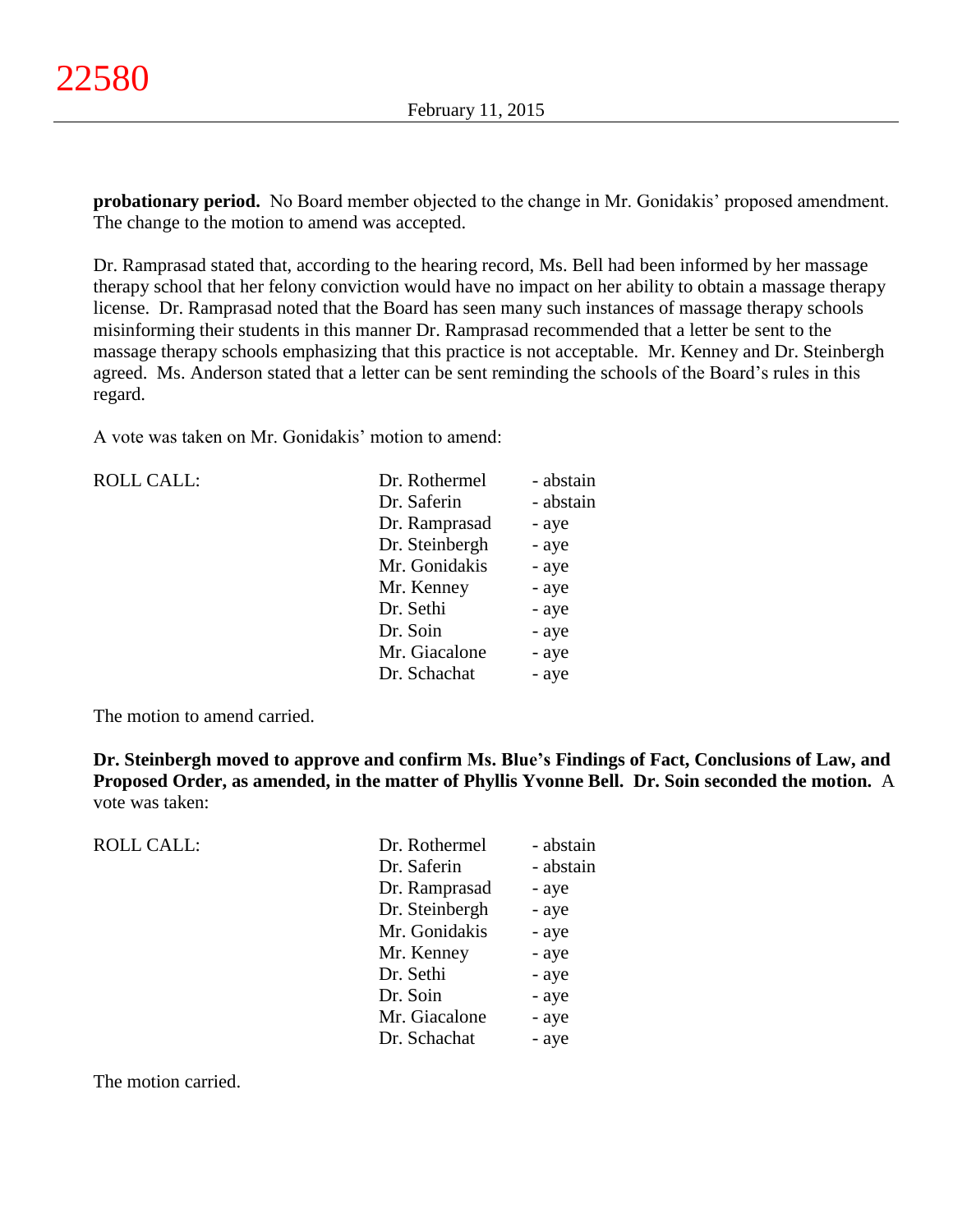## PATRICK LEWIS BRUNO, M.D.

Mr. Kenney directed the Board's attention to the matter of Patrick Lewis Bruno, M.D. Objections have been filed and were previously distributed to Board members. Ms. Shamansky was the Hearing Examiner.

Mr. Kenney stated that a request to address the Board has been timely filed on behalf of Dr. Bruno. Five minutes will be allowed for that address.

Dr. Bruno was represented by his attorney, Elizabeth Collis.

Ms. Collis stated that this case involves sister-state discipline, commonly referred to as a "bootstrap" case, and is based on action that has been taken against Dr. Bruno's medical licenses in Missouri and Illinois. In a bootstrap case, the only evidence the State needs to introduce is a certified copy showing that the respondent has been the subject of discipline in another state; no evidence regarding the underlying allegations is required. Ms. Collis stated that, consequently, the respondents' hands are tied because they cannot introduce any defense of the underlying allegations. Ms. Collis noted that the underlying allegations concern Dr. Bruno's treatment of a patient in a Van Wert, Ohio, hospital. Since no evidence regarding the underlying allegations have been introduced, the only thing before the Board is that the Missouri Board of Registration for the Healing Arts took action against Dr. Bruno, and then the Division of Professional Regulation of the Department of Financial and Professional Regulation of the State of Illinois took action based on the Missouri Board's order.

Ms. Collis stated that in similar cases, the Medical Board has imposed a reprimand or taken no further action. In this case, the Hearing Examiner has recommended a three-year probation. Ms. Collis respectfully opined that this is not appropriate and that no monitoring physician is needed since Dr. Bruno is currently in a fellowship program. Ms. Collis stated that Dr. Bruno will be under the terms of his Missouri probation until 2016.

Dr. Bruno stated that he was recruited to come to Van Wert, Ohio, in 2011 to practice as an obstetrician and gynecologist. In 2012, Dr. Bruno's hospital privileges were suspended due to a surgical complication. Subsequently, Dr. Bruno applied to restore his expired Missouri medical license. Dr. Bruno disclosed the loss of his hospital privileges, as well as a prior Driving While Intoxicated (DWI) offense. The Missouri Board granted Dr. Bruno's application and placed him on probation for three years. Dr. Bruno stated that he is in full compliance with his Missouri probationary terms.

Dr. Bruno continued that he sought treatment for chemical dependency in 2011 at Glenbeigh Hospital. Dr. Bruno currently participates in the Ohio Physician's Health Program (OPHP) and is being monitored by that group. Dr. Bruno stated that he has never been charged by the State Medical Board of Ohio with practicing below the minimal standards of care or being impaired in his ability to practice medicine. Dr. Bruno stated that if he had been given the opportunity to present evidence regarding his care of the patient in Van Wert, he would have gladly done so.

Dr. Bruno stated that he has not practiced obstetrics and gynecology since 2012 and he recently entered a one-year fellowship in addiction medicine at Saint Vincent's Charity Hospital in Cleveland, Ohio. As a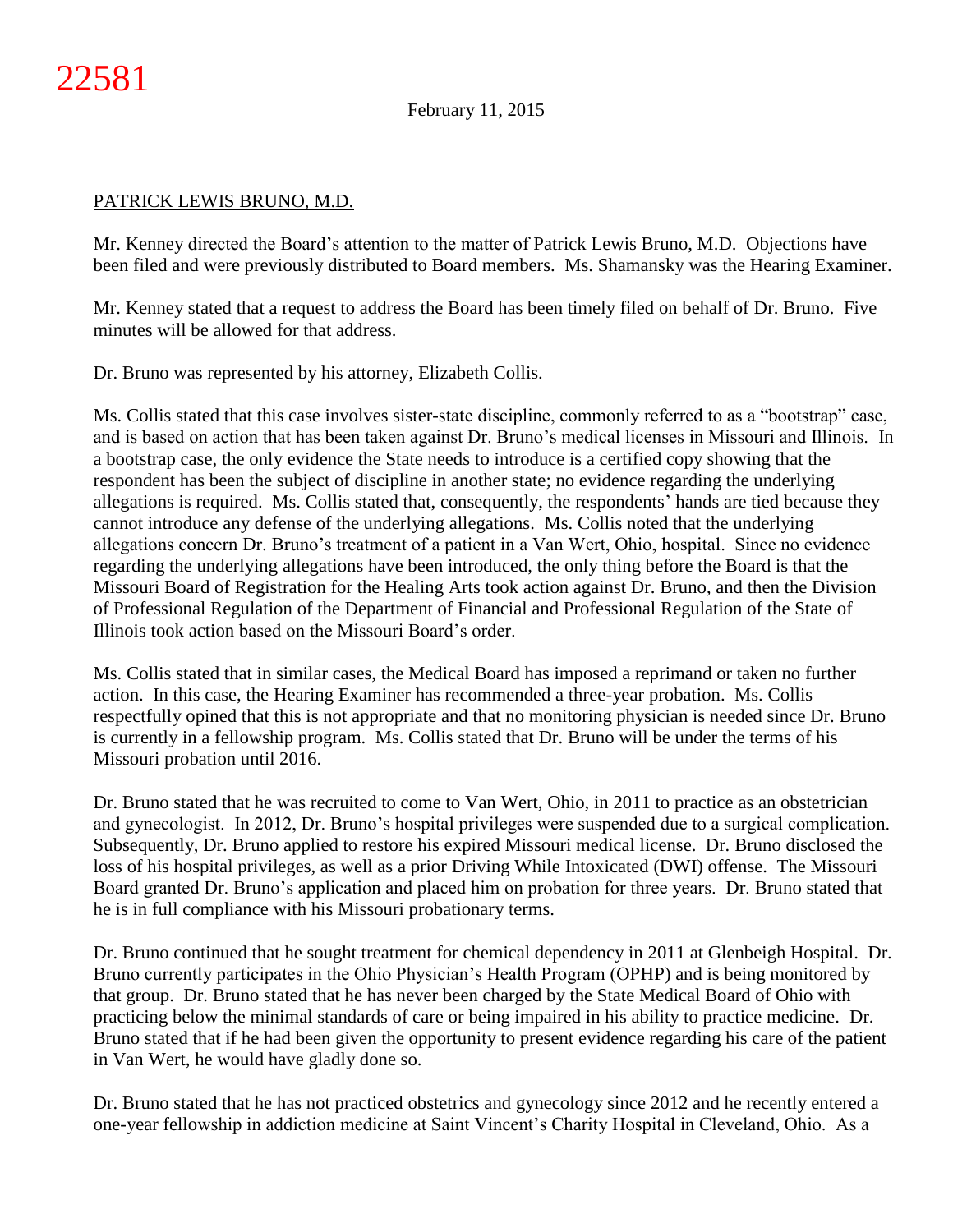fellow, Dr. Bruno is under the supervision of the fellowship program directors. Dr. Bruno hoped to use his skills in women's health to help treat pregnant women who suffer from addiction.

Dr. Bruno respectfully asked the Board to refrain from taking action against his Ohio medical license. Dr. Bruno asked that, if the Board finds that sanctions are warranted, then a reprimand would be considered. Dr. Bruno also asked that if the Board finds that probationary terms are warranted, that those terms coincide with his fellowship or his Missouri probation.

Mr. Kenney asked if the Assistant Attorney General would like to respond. Mr. Wakley stated that he would like to respond.

Mr. Wakley stated that the order from the Missouri Board provided a good deal of detail regarding Dr. Bruno's substance abuse issues and the patient care issue that occurred in a Van Wert, Ohio, hospital. Mr. Wakley stated that Dr. Bruno was not prevented from talking about the incident in Van Wert and he answered questions about that subject. Mr. Wakley stated that it is within the Board's ability to take action based on information contained within the Missouri order. Mr. Wakley asked the Board to take whatever action it deems appropriate without regard to the fact that this case is based on a sister-state action.

# **Mr. Giacalone moved to approve and confirm Ms. Shamansky's Findings of Fact, Conclusions of Law, and Proposed Order in the matter of Patrick Lewis Bruno, M.D. Dr. Soin seconded the motion.**

Mr. Kenney stated that he would now entertain discussion in the above matter.

Mr. Kenney briefly reviewed Dr. Bruno's career, including the incident in Van Wert, Ohio, the resulting suspension of this hospital privileges, and his subsequent relocation to Missouri. In May 2011, while practicing in Ohio, Dr. Bruno voluntarily sought treatment for alcohol dependency at Glenbeigh Hospital. In his hearing, Dr. Bruno admitted that he drank heavily for many years before seeking treatment following two DWI convictions. Dr. Bruno testified that he never drank while he had patient responsibilities or when he was on call; however, when working he found himself "looking at the clock" considering when he can drink again. Mr. Kenney quoted a portion of Dr. Bruno's testimony: "I guarantee you that when time ended I was looking for a drink if I didn't have healthcare-related responsibilities." Dr. Bruno described his drinking pattern as "an evolving binge drinking problem."

Mr. Kenney continued that following treatment at Glenbeigh Hospital, Dr. Bruno entered into an aftercare program and registered with OPHP. Dr. Bruno stated that he did not disclose his 1993 DWI conviction on his application to restore his Missouri medical license because it had been expunged. While Dr. Bruno agrees with the Missouri Board's finding that he failed to disclose his 1993 DWI conviction, he disagreed with its findings regarding standard of care issues. In August 2013, the Illinois Department of Financial and Professional Regulation issued an order, based on the Missouri Board's action, that his Illinois medical license would not be renewed.

Mr. Kenney noted Dr. Bruno's testimony that he is not planning to return to the practice of obstetrics and gynecology and that he has chosen to practice addiction medicine. Mr. Kenney stated that he agrees with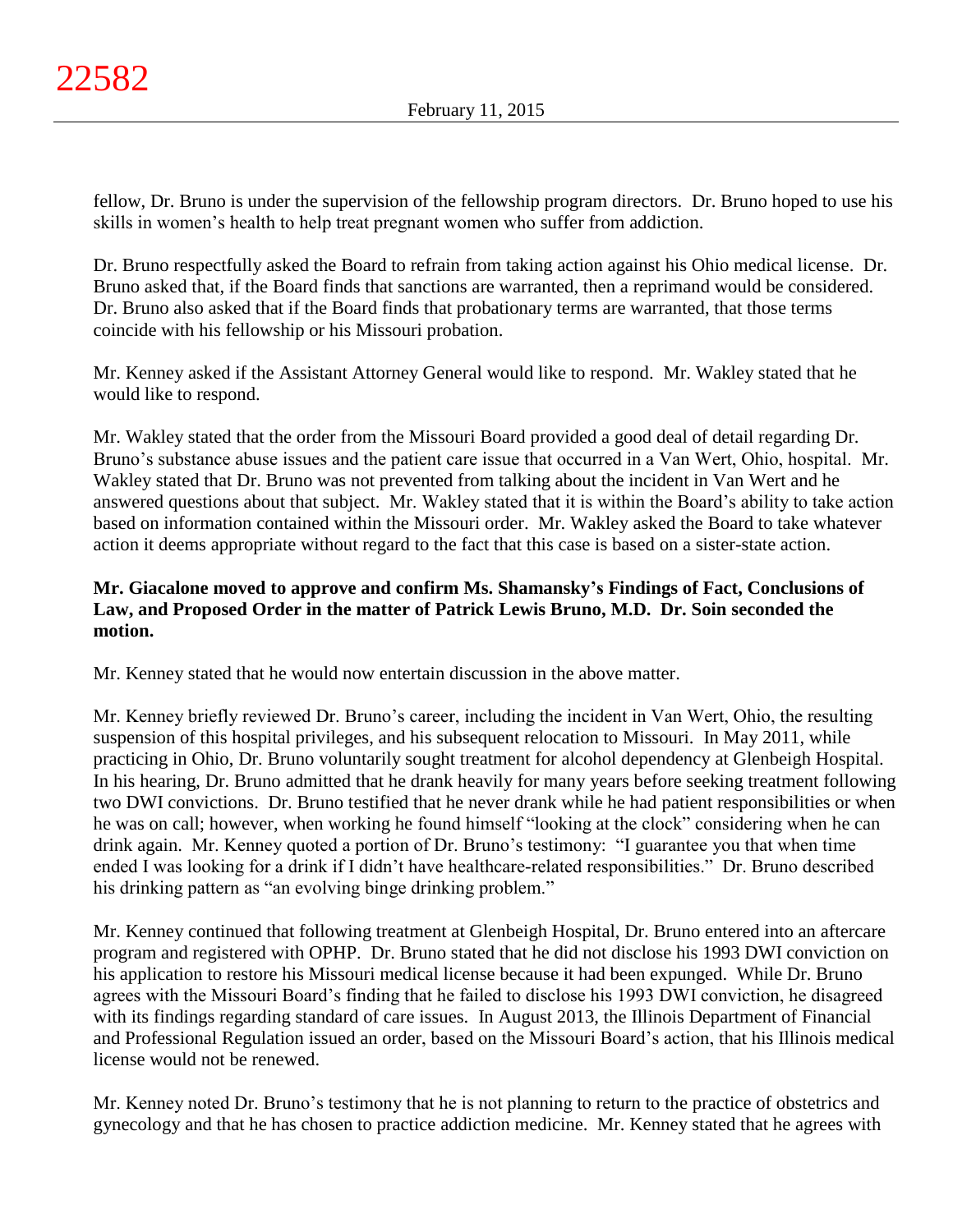the Hearing Examiner's Findings of Fact and Conclusions of Law. Mr. Kenney also stated that he supports amending the Proposed Order.

# **Mr. Gonidakis moved to amend the Proposed Order to add a permanent limitation and/or restriction stating that Dr. Bruno's certificate to practice medicine in Ohio shall be permanently limited and restricted to field of addiction medicine only. Dr. Soin seconded the motion.**

Mr. Kenney stated that he will now entertain discussion in the above matter.

Dr. Schachat noted that practicing addiction medicine may also entail aspects of general practice, such as examining the patient and ordering liver tests. Dr. Schachat questioned whether the Board should more clearly define what practicing addiction medicine means in relation to this proposed amendment. Mr. Kenney agreed.

Dr. Steinbergh commented that, as noted by Mr. Kenney, Dr. Bruno had emphasized that he never drank when he had patient responsibilities, but he often found himself watching the clock and waiting for his responsibilities to end so he can have a drink. Dr. Steinbergh stated that this describes a distracted physician and is a significant red flag for minimal standards issues. Dr. Steinbergh stated that the decisionmaking capacity of a physician must be clear. Dr. Steinbergh further commented that no one wants to be seen by a physician who is calculating when he can have his next drink. Dr. Steinbergh stated that Dr. Bruno may not have had alcohol in his body when he was seeing patients, but he had not been engaged in the clear practice of medicine at the moment.

Dr. Steinbergh noted Dr. Bruno's argument that he did not have the ability to defend himself on patient care issues. However, Dr. Steinbergh pointed out that the Missouri Board's order outlined Dr. Bruno's patient care problems. Dr. Steinbergh stated that Dr. Bruno failed to make a post-operative complication such as a ureteral injury a part of his differential diagnosis. Dr. Steinbergh also noted the Hearing Examiner's comment that Dr. Bruno was reticent to take responsibility for this patient care issue and used language that deflected blame. Dr. Steinbergh disagreed with the objection that Dr. Bruno was unable to defend himself and stated that there is always an ability to defend oneself when the record shows minimal standards concerns.

Dr. Steinbergh agreed with Dr. Schachat regarding the definition of addiction medicine in the proposed amendment.

Dr. Ramprasad opined that this matter should be treated primarily as a bootstrap case. Dr. Ramprasad stated that physicians face many difficult situations in the course of practice and it is problematic to critique actions after the fact. Dr. Ramprasad stated that if the Board is to issue an order that imposes a greater sanction than the Missouri Board issued, then the Board has an obligation to uncover the details and not simply accept the facts included in the Missouri Board order. Regarding Dr. Bruno's alcohol use, Dr. Ramprasad agreed with Dr. Goldberg of OHPH that it should be considered a one-bite exemption.

Dr. Ramprasad felt that the Hearing Examiner did a spectacular job on the Report and Recommendation, but he opined that it is not possible to determine if someone is truly repentant or reticent to give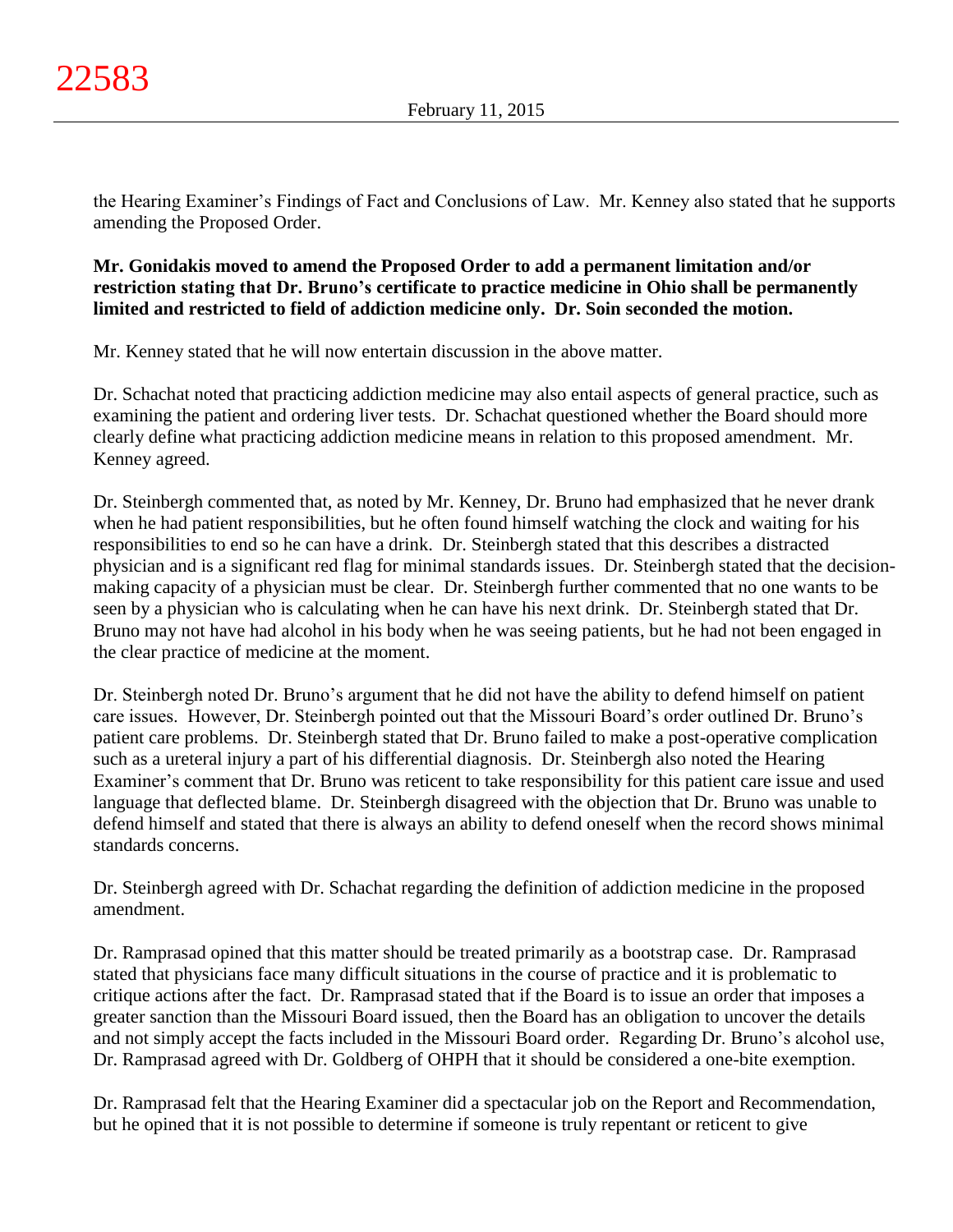information. Dr. Ramprasad stated that he supports the Proposed Order, which is based on the Missouri Board's order.

Mr. Giacalone stated that he appreciates the creativity of Mr. Gonidakis' proposed amendment, but he agrees with Dr. Ramprasad's comments. Mr. Giacalone noted that Dr. Bruno's sobriety date is in 2011, while the malpractice occurred in 2012, and therefore it appears that alcoholism did not impact the malpractice claim. Mr. Giacalone also questioned whether the medical aspects of this case have been truly vetted. Mr. Giacalone stated that he supports the Proposed Order.

Dr. Soin stated that he appreciated the comments of Dr. Ramprasad and Mr. Giacalone. However, Dr. Soin pointed out that according to the Report and Recommendation, Dr. Bruno has no intention of returning to the practice of obstetrics and gynecology. Therefore, Dr. Soin opined that Mr. Gonidakis' proposed limitation would be harmful to Dr. Bruno's career. Dr. Soin stated that he supports the proposed amendment. Mr. Kenney agreed and also opined that the proposed amendment protects patients.

Dr. Ramprasad stated that a permanent limitation of any kind can be harmful to Dr. Bruno because he will have to report it to potential employers and insurance companies for the rest of his career, even after his probationary term ends. Dr. Ramprasad opined that it will be extremely difficult for Dr. Bruno to return to obstetrics and gynecology in any case due to his history. Therefore, Dr. Ramprasad found the proposed amendment to be unnecessary and burdensome.

A vote was taken on Mr. Gonidakis' motion to amend:

 $ROLL CALL$ :

| Dr. Rothermel  | - abstain |
|----------------|-----------|
| Dr. Saferin    | - abstain |
| Dr. Ramprasad  | - nay     |
| Dr. Steinbergh | - nay     |
| Mr. Gonidakis  | - aye     |
| Mr. Kenney     | - aye     |
| Dr. Sethi      | - aye     |
| Dr. Soin       | - aye     |
| Mr. Giacalone  | - abstain |
| Dr. Schachat   | - nav     |

The motion to amend carried.

**Dr. Steinbergh moved to approve and confirm Ms. Shamansky's Findings of Fact, Conclusions of Law, and Proposed Order, as amended, in the matter of Patrick Lewis Bruno, M.D. Dr. Sethi seconded the motion.** A vote was taken:

| ROLL CALL: | Dr. Rothermel  | - abstain |
|------------|----------------|-----------|
|            | Dr. Saferin    | - abstain |
|            | Dr. Ramprasad  | - nav     |
|            | Dr. Steinbergh | - nav     |
|            |                |           |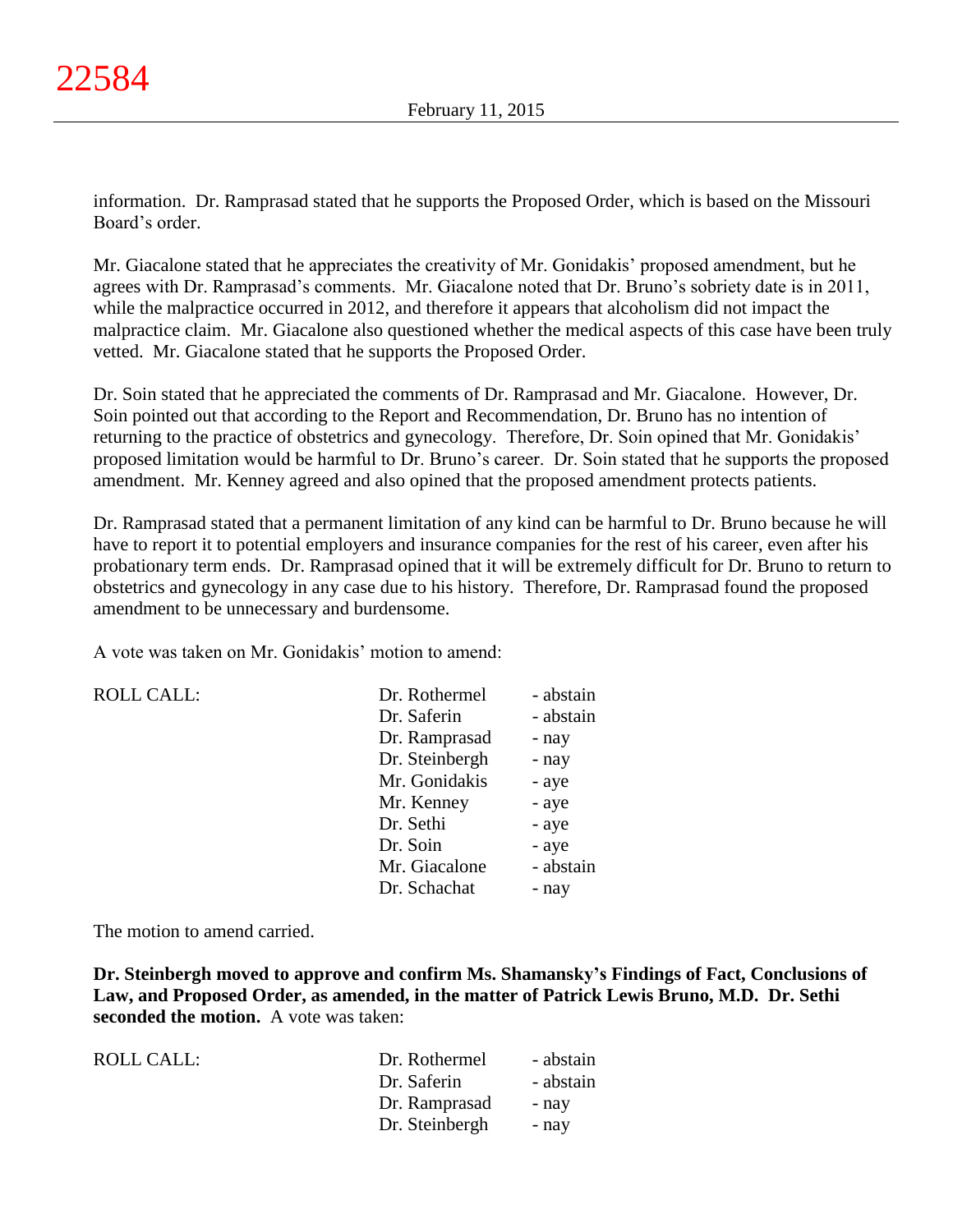| Mr. Gonidakis | - aye |
|---------------|-------|
| Mr. Kenney    | - aye |
| Dr. Sethi     | - aye |
| Dr. Soin      | - aye |
| Mr. Giacalone | - nay |
| Dr. Schachat  | - nay |

The motion did not carry, having failed to obtain six affirmative votes.

**Dr. Steinbergh moved to approve and confirm Ms. Shamansky's Findings of Fact, Conclusions of Law, and Proposed Order in the matter of Patrick Lewis Bruno, M.D. Dr. Ramprasad seconded the motion.** A vote was taken:

| <b>ROLL CALL:</b> | Dr. Rothermel  | - abstain |
|-------------------|----------------|-----------|
|                   | Dr. Saferin    | - abstain |
|                   | Dr. Ramprasad  | - aye     |
|                   | Dr. Steinbergh | - aye     |
|                   | Mr. Gonidakis  | - nay     |
|                   | Mr. Kenney     | - nay     |
|                   | Dr. Sethi      | - aye     |
|                   | Dr. Soin       | - aye     |
|                   | Mr. Giacalone  | - aye     |
|                   | Dr. Schachat   | - aye     |
|                   |                |           |

The motion to approve the Hearing Examiner's Proposed Order carried.

#### PRESENTATION BY THEODORE V. PARRAN, M.D., ON ADDICTION MEDICINE

Mr. Kenney welcomed Dr. Parran, who will provide a presentation to the Board. Dr. Parran stated that he is a general internal medicine physician who has practiced primary care internal medicine and addiction medicine since 1985. Dr. Parran provided a thorough presentation to the Board regarding the disease of addiction, its natural history, its treatment, and how best to address the problem of impaired physicians. Dr. Parran then solicited questions from the Board.

Responding to questions from the Board, Dr. Parran stated that the determination that addiction is primarily a genetic disease is derived from adoption studies and twin studies. Dr. Parran stated that adoption studies have shown that children born into families with addictive behavior and adopted at an early age by families without such behaviors still have high risk for addiction. Also, studies of twins show that identical twins share a propensity to addiction at a much higher rate than fraternal twins.

Regarding one-bite and two-bite rules, Dr. Parran favored a system whereby an individual taking advantage of the rule would be with a peer assistance program and would also be required to report themselves to the Board in a confidential manner. In this way, if the individual revokes permission for the peer assistance program to share information with the Board, then that individual is already known to the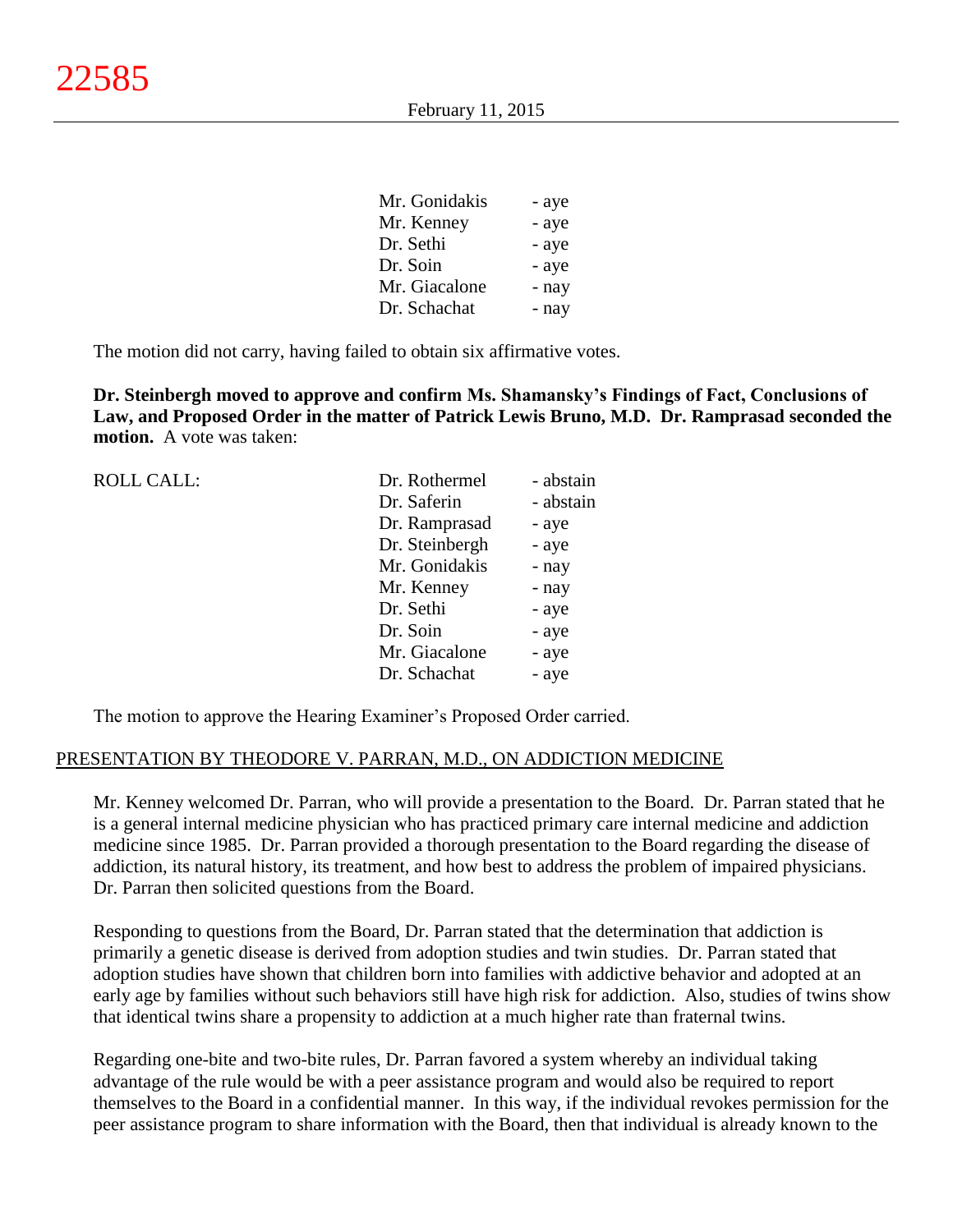Board. Dr. Parran noted that once an individual revokes permission from the program, it cannot share that person's information as a matter of federal law.

Regarding addiction in relation to one's work, Dr. Parran stated that job loss is one of the last things to occur with chemical dependence. However, the impairment of a person's ability to function optimally happens very early in the disease. Although physicians may question how their substance abuse can be an issue at work when they only use on the weekend, Dr. Parran stated that the brain is intricately involved in both practice of medicine and the disease of addiction. Dr. Parran stated that addiction causes a radical makeover of the brain that only gradually heals after several weeks or several months of sobriety. Dr. Parran stated that physicians cannot safely practice medicine while having an active chemical dependency.

Regarding treatment and the ability for impaired practitioners to return to work, Dr. Parran stated that the brain is still healing during the first three months of treatment and it makes little sense to return to work during that time period. Dr. Parran stated that, except in instances where the practitioner has a very rough withdraw or a psychiatric dual diagnosis, he favors one month of intensive inpatient treatment followed by intensive outpatient treatment. Dr. Parran opined that six to eight weeks into sobriety, the practitioner can consider returning to work half-time. At three months of sobriety, the practitioner can consider returning to work full-time, but with limited on-call responsibilities so that it does not interfere with aftercare activities. In regards to long-term monitoring, Dr. Parran felt that a consent agreement with a three-year term makes sense for those without a dual diagnosis or a relapse, or five years if those factors are present. Dr. Parran opined that a prolonged suspension makes sense if there is a pattern of repeated relapses despite good monitoring.

Mr. Kenney thanked Dr. Kenney for presenting this information for the Board's consideration.

# REPORTS AND RECOMMENDATIONS

### RICHARD M. KINCAID, M.D.

Mr. Kenney directed the Board's attention to the matter of Richard M. Kincaid, M.D. No objections have been filed. Ms. Blue was the Hearing Examiner.

Mr. Kenney stated that a request to address the Board has been timely filed on behalf of Dr. Kincaid. Five minutes will be allowed for that address.

Dr. Kincaid was represented by his attorney, Elizabeth Collis.

Ms. Collis stated that Dr. Kincaid has been subject to monitoring by the Board since June 2010. In that time, Dr. Kincaid has not relapsed and has never tested positive on any drug screen. The Board's citation alleges that Dr. Kincaid failed to make required call-ins to FirstLab seven times in 2013 and five times in 2014.

Ms. Collis continued that the purpose of the Board's monitoring conditions is to ensure that the practitioner is sober and is fulfilling what is required of them. However, Ms. Collis stated that there can be other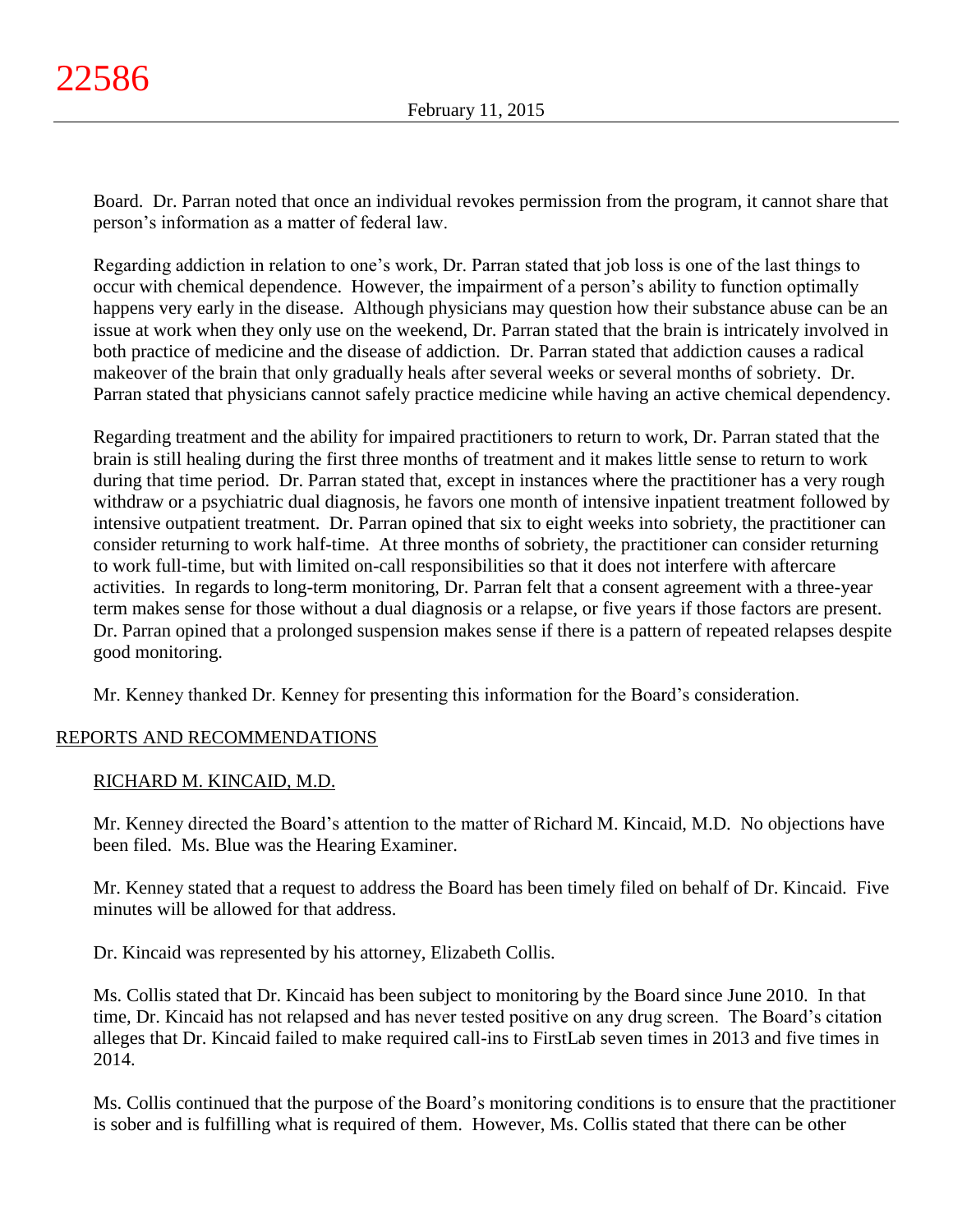indications of sobriety. In this case, Ms. Collis stated that testimony from Dr. Kincaid's wife, the Board's Compliance Officer Danielle Bickers, and Dr. Kincaid's monitoring physician, as well as letters of support from individuals from Alcoholics Anonymous (AA) and other evidence, show that Dr. Kincaid is sober and has not relapsed.

Ms. Collis stated that similar cases have come before the Board in the last few months and have resulted in similar sanctions to what has been recommended by the Hearing Examiner in this case. Ms. Collis disagreed with the Assistant Attorney General's suggestion that a suspension of Dr. Kincaid's license would be appropriate. Ms. Collis emphasized that there is no evidence that Dr. Kincaid has relapsed and stated that he has merely missed a few call-ins.

Dr. Kincaid stated that he has been monitored by the Board for nearly five years. Dr. Kincaid stated that he is much healthier and happier than he was before seeking treatment in 2010. Dr. Kincaid was proud that he has not consumed alcohol at all during his suspension and probation. Dr. Kincaid stated that his requirements to attend AA and submit to random drug screens are the best ways to show the Board and his employer that he is not consuming alcohol.

Dr. Kincaid stated that he has worked hard at his recovery, but admitted that he has not had perfect compliance with his requirement to call FirstLab daily. Dr. Kincaid explained that for a long time he did not have a good system to ensure that he made his daily call-ins. Dr. Kincaid stated that this was complicated by the fact that he worked several night shifts per week at Pomerene Hospital, which is 72 miles from his home. Dr. Kincaid stated that this work schedule made it difficult to create a consistent routine and led him to miss some call-ins to FirstLab.

Dr. Kincaid continued that he had been under the mistaken impression that if he missed a call-in, listing it on his quarterly declaration of compliance would resolve that issue. Dr. Kincaid now realizes that this is not the case and he has redoubled his efforts to make sure he does not miss a call-in. Dr. Kincaid has set an alarm on his cell phone to call in to FirstLab at 8:10 a.m. every day. Dr. Kincaid has also encouraged his wife to help him remember, though he acknowledged that he alone is responsible for his compliance. Dr. Kincaid believed that he now has a system in place to prevent him from missing future call-ins.

Dr. Kincaid stated that he is sober and he understands that importance of proving his sobriety to the Board. Dr. Kincaid supported the Hearing Examiner's Proposed Order to extend his probationary period for an additional six months.

Mr. Giacalone stated that he had some questions for Dr. Kincaid. Ms. Collis objected. Ms. Collis stated that under Section 4731-13-15(E), Ohio Administrative Code, the Board has the authority to reopen the hearing record if it has any additional questions or needs any additional evidence. Ms. Collis asked that that be the process used by the Board. Mr. Kenney recognized Mr. Giacalone to ask questions.

Mr. Giacalone asked if Dr. Kincaid had been concerned about what may happen to him when he missed approximately twelve call-ins to FirstLab in 2013 and 2014, given fact that he had been treated for chemical dependency in 1982 and had a relapse that resulted in a 120-day suspension in 2010. Mr. Giacalone also noted that Dr. Kincaid had been advised at the probationary meeting in September 2013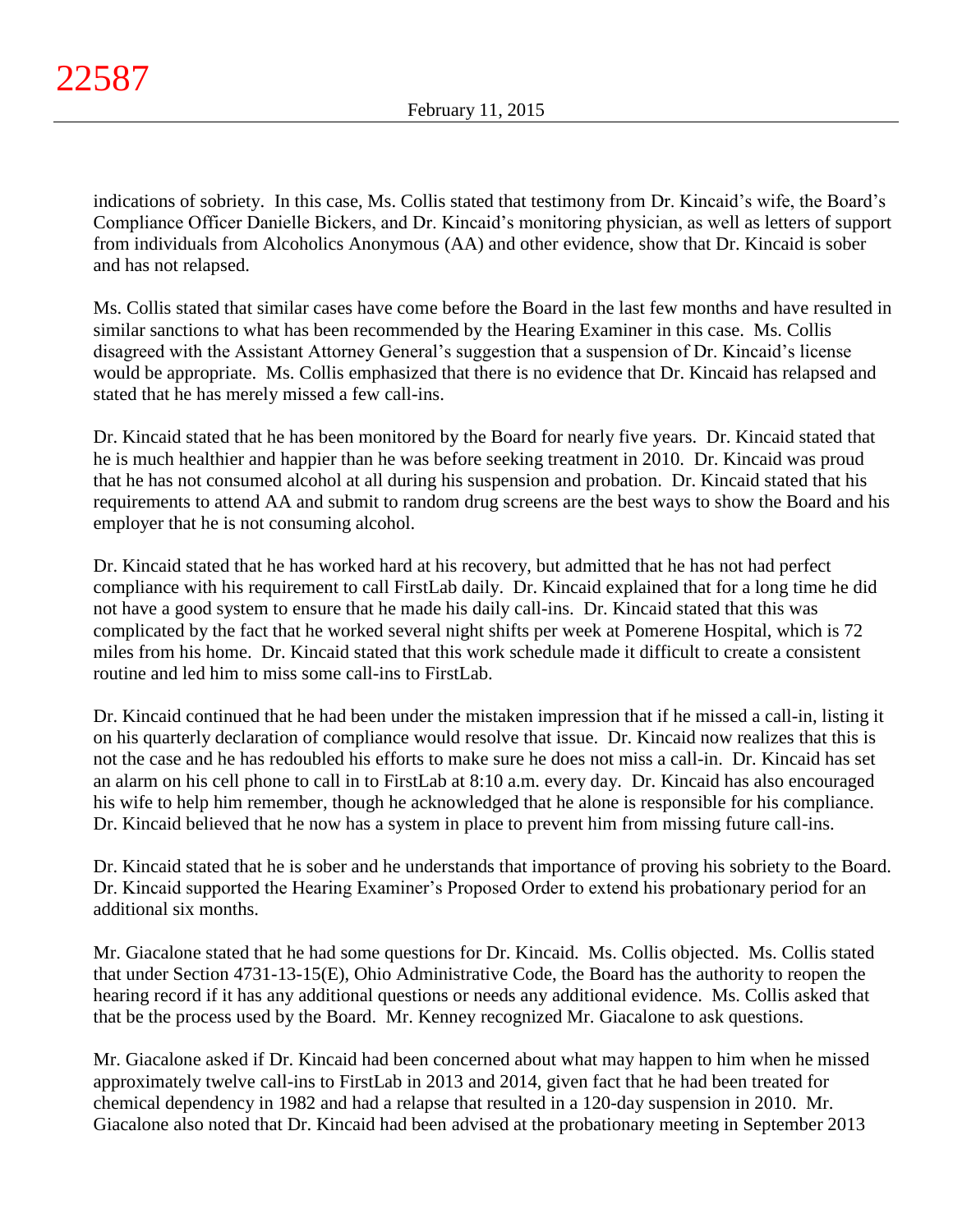that it was important that he complete the call-ins.

Dr. Kincaid replied that he had been concerned, but he had been under the impression that missing some call-ins was not a major problem as long as he disclosed them on his declaration of compliance. Dr. Kincaid further stated that he had just purchased a new smartphone and he had not known how to work the notification program. Dr. Kincaid also stated that due to his work schedule, he would sometimes wake up in the day and not remember if he had called in or not and there was no way to check if he had on the FirstLab website.

Mr. Giacalone asked whose responsibility it is to ensure that Dr. Kincaid call in to FirstLab daily. Dr. Kincaid replied that it is obviously his responsibility. Mr. Giacalone asked Dr. Kincaid why he thought the Board was focused on his daily call-in requirements. Dr. Kincaid replied that the Board wants to make sure that he is sober so as to protect the public. Dr. Kincaid stated that initially he had felt that the most important thing is that he knows that he is sober; however, Dr. Kincaid now acknowledges that it is important that the Board know he is sober as well.

Mr. Kenney asked if the Assistant Attorney General would like to respond. Mr. Wakley stated that he would like to respond.

Mr. Wakley stated that this case is a little different from prior cases of non-compliance because Dr. Kincaid was repeatedly told that he must call in every day, as specified in both his Step I and Step II Consent Agreements. Mr. Wakley stated that despite a tolling letter being issued for non-compliance and despite a meeting with Ms. Bickers and a member of the Board emphasizing this requirement, Dr. Kincaid continued to miss call-ins.

Mr. Wakley stated that the State continues to believe that a suspension is warranted in this case. Mr. Wakley stated that if the Board listens to the recording of the compliance meetings Dr. Kincaid had with Ms. Bickers, it would understand that Dr. Kincaid did not take his Consent Agreement seriously. Mr. Wakley stated that the Board must show that its agreements need to be taken seriously and that there will be consequences for non-compliance.

# **Dr. Steinbergh moved to approve and confirm Ms. Blue's Findings of Fact, Conclusions of Law, and Proposed Order in the matter of Richard M. Kincaid, M.D. Dr. Ramprasad seconded the motion.**

Mr. Kenney stated that he would now entertain discussion in the above matter.

Dr. Steinbergh stated that Dr. Kincaid is an emergency physician who entered into a Step I Consent Agreement with the Board in June 2010 due to a relapse on alcohol. In October 2010, Dr. Kincaid entered into a Step II Consent Agreement which reinstated his license and put him under probationary conditions for a minimum of five years. Dr. Kincaid's Step II Consent Agreement is still in effect. Dr. Steinbergh noted that the Proposed Order erroneously refers to an "October 2012" agreement, which should read "October 2010"

Dr. Steinbergh stated that she objects to the concept that Dr. Kincaid "merely" missed a few call-ins. Dr.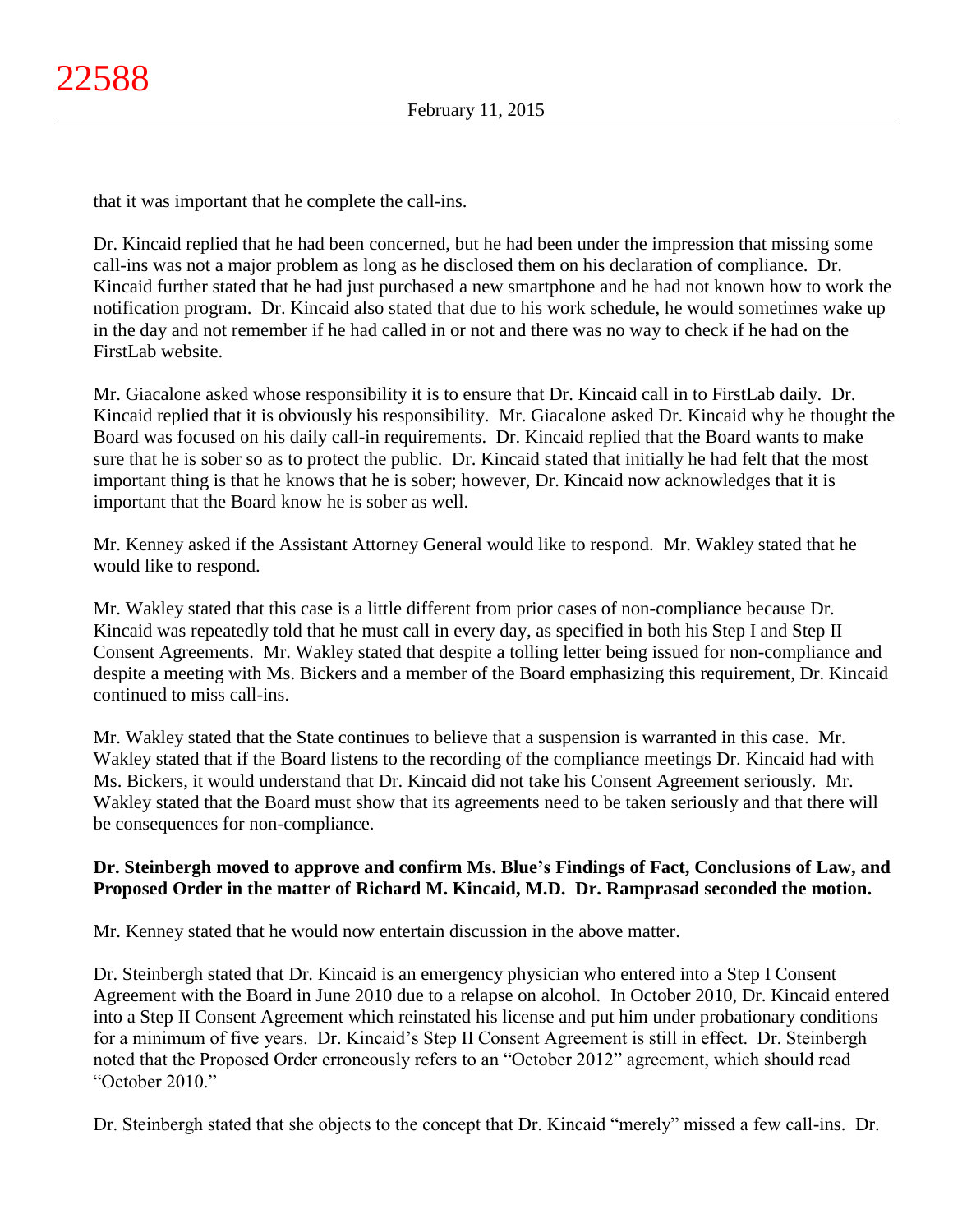Steinbergh commented that the Board takes monitoring an impaired physician very seriously and that missing required call-ins is not a "mere" thing to the Board.

Dr. Steinbergh noted Dr. Kincaid's testimony that the call-in requirements of his Consent Agreement "seemed like almost an afterthought" and that he did not consider that the Medical Board needed this information to ensure that he is sober. Dr. Steinbergh found this difficult to accept. Dr. Steinbergh noted that Dr. Kincaid is an impaired physician who has entered into two consent agreements with the Board and has been through a series of office conferences about noncompliance, yet he failed to correct his noncompliance. Dr. Steinbergh stated that Dr. Kincaid was intermittently non-compliant with his Consent Agreement from May 2013 to May 2014 and questioned whether the appropriate time to lengthen the period of his Consent Agreement would be six months, as provided for in the Proposed Order, or twelve months.

Dr. Steinbergh stated that it always concerns her when an individual is repeatedly non-compliant with their consent agreement. Dr. Steinbergh stated that Dr. Kincaid is highly-educated and is represented by an attorney, yet he still had not understood the requirements of his consent agreement. Dr. Steinbergh stated that the Board's primary mission is protection of the public. The Board also wants to see impaired physicians healed, but it cannot be certain of that if the consent agreement is not adhered to. Dr. Steinbergh stated that there is no evidence that Dr. Kincaid relapsed, but her consideration of this case is strictly limited to Dr. Kincaid's non-compliance and not the possibility of relapse.

Dr. Ramprasad stated that Dr. Kincaid had been under consent agreements with the Board since 2010, so it was not a new thing to him. Dr. Ramprasad also noted that a letter sent to Dr. Kincaid from the Board's Secretary and Supervising Member on April 29, 2013, outlined what he should be doing. This was reiterated during Dr. Kincaid's September 2013 meeting with Ms. Bickers and the Board Secretary. Despite all this, Dr. Kincaid continued to miss call-ins and he failed to do what was required of him. Dr. Ramprasad stated that he would favor suspending Dr. Kincaid's medical license.

Mr. Giacalone stated that, although he does not support suspension, he agrees with Dr. Ramprasad's sentiments. Mr. Giacalone failed to understand how Dr. Kincaid could continue to miss call-ins after being brought in to the Board's offices in September 2013 and having the situation clearly spelled out for him. Mr. Giacalone stated that he supports lengthening Dr. Kincaid's probationary period.

Dr. Soin agreed with Mr. Giacalone and stated that he did not find Dr. Kincaid's testimony to be credible. Dr. Soin did not appreciate that Dr. Kincaid used ignorance as a tool to masquerade negligence or that he blamed it on his cell phone. Dr. Soin opined that missing twelve call-ins is negligence. Dr. Soin agreed with lengthening Dr. Kincaid's probationary term.

Mr. Gonidakis questioned whether the Board would have confidence that there would be a different outcome if Dr. Kincaid's probationary period is extended. Dr. Steinbergh stated that extending the probationary period will indicate the seriousness of this matter and will allow the Board to continue monitoring Dr. Kincaid. Mr. Giacalone opined that if Dr. Kincaid continues to miss call-ins, then it can be reasonably assumed that a suspension of his license would be more likely.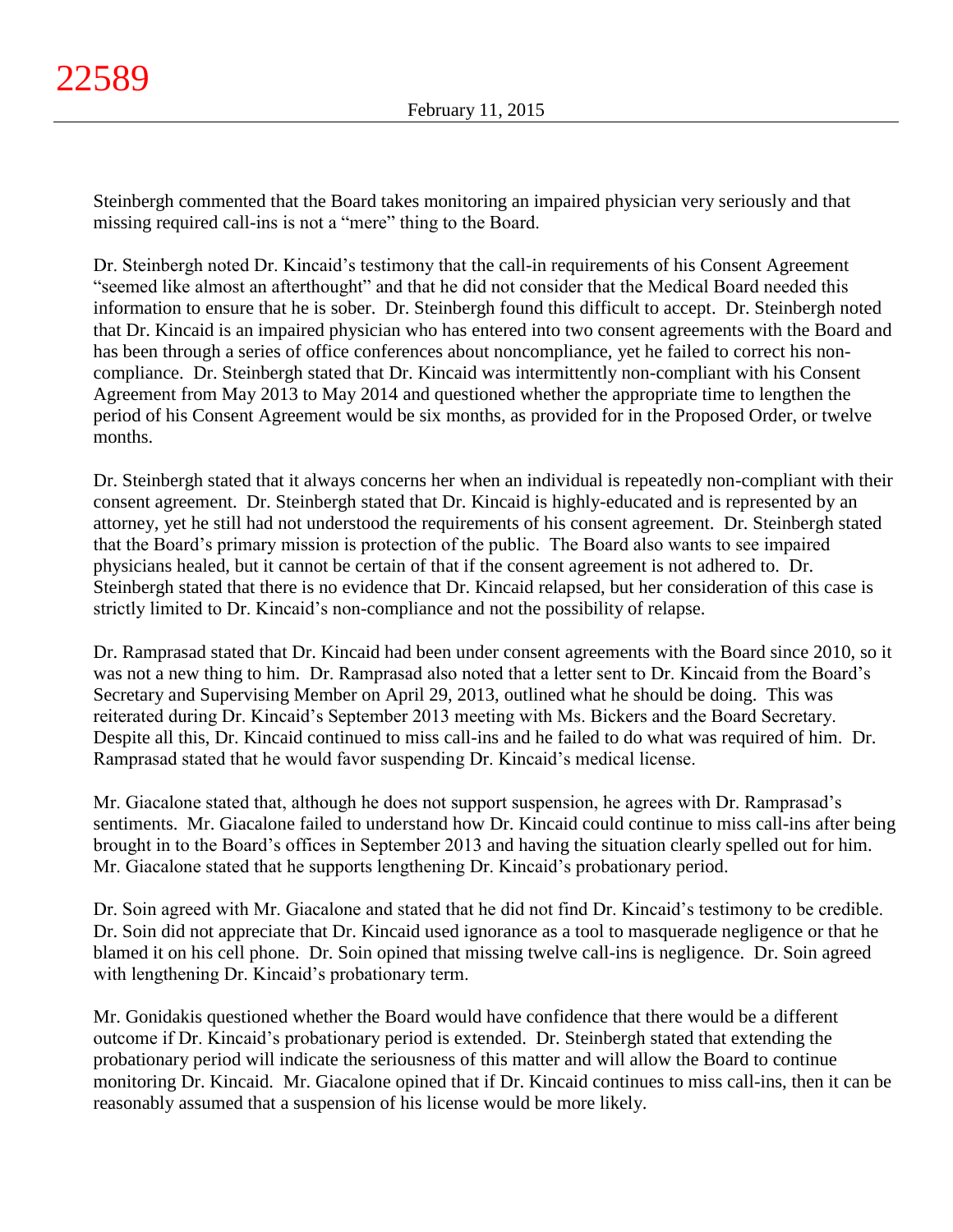Dr. Steinbergh stated that the Proposed Order will lengthen Dr. Kincaid's probation by six months and 30 days. Dr. Steinbergh opined that lengthening the probation by one year and 30 days would be more appropriate. Dr. Ramprasad agreed.

**Dr. Steinbergh moved to amend the Proposed Order so that Dr. Kincaid shall not request termination of his October 2010 Step II Consent Agreement for a minimum of six years and thirty days from its effective date. Dr. Ramprasad seconded the motion.** A vote was taken:

| <b>ROLL CALL:</b> | Dr. Rothermel  | - abstain |
|-------------------|----------------|-----------|
|                   | Dr. Saferin    | - abstain |
|                   | Dr. Ramprasad  | - aye     |
|                   | Dr. Steinbergh | - aye     |
|                   | Mr. Gonidakis  | - aye     |
|                   | Mr. Kenney     | - aye     |
|                   | Dr. Sethi      | - aye     |
|                   | Dr. Soin       | - aye     |
|                   | Mr. Giacalone  | - aye     |
|                   | Dr. Schachat   | - aye     |
|                   |                |           |

The motion to amend carried.

**Dr. Steinbergh moved to approve and confirm Ms. Blue's Findings of Fact, Conclusions of Law, and Proposed Order, as amended, in the matter of Richard M. Kincaid, M.D. Dr. Soin seconded the motion.** A vote was taken:

| <b>ROLL CALL:</b> | Dr. Rothermel  | - abstain |
|-------------------|----------------|-----------|
|                   | Dr. Saferin    | - abstain |
|                   | Dr. Ramprasad  | - aye     |
|                   | Dr. Steinbergh | - aye     |
|                   | Mr. Gonidakis  | - aye     |
|                   | Mr. Kenney     | - aye     |
|                   | Dr. Sethi      | - aye     |
|                   | Dr. Soin       | - aye     |
|                   | Mr. Giacalone  | - aye     |
|                   | Dr. Schachat   | - aye     |

The motion carried.

#### TODD LOUIS SAMUELS, M.D.

Mr. Kenney directed the Board's attention to the matter of Todd Louis Samuels, M.D. No objections have been filed. Ms. Blue was the Hearing Examiner.

Mr. Kenney stated that a request to address the Board has been timely filed on behalf of Dr. Samuels. Five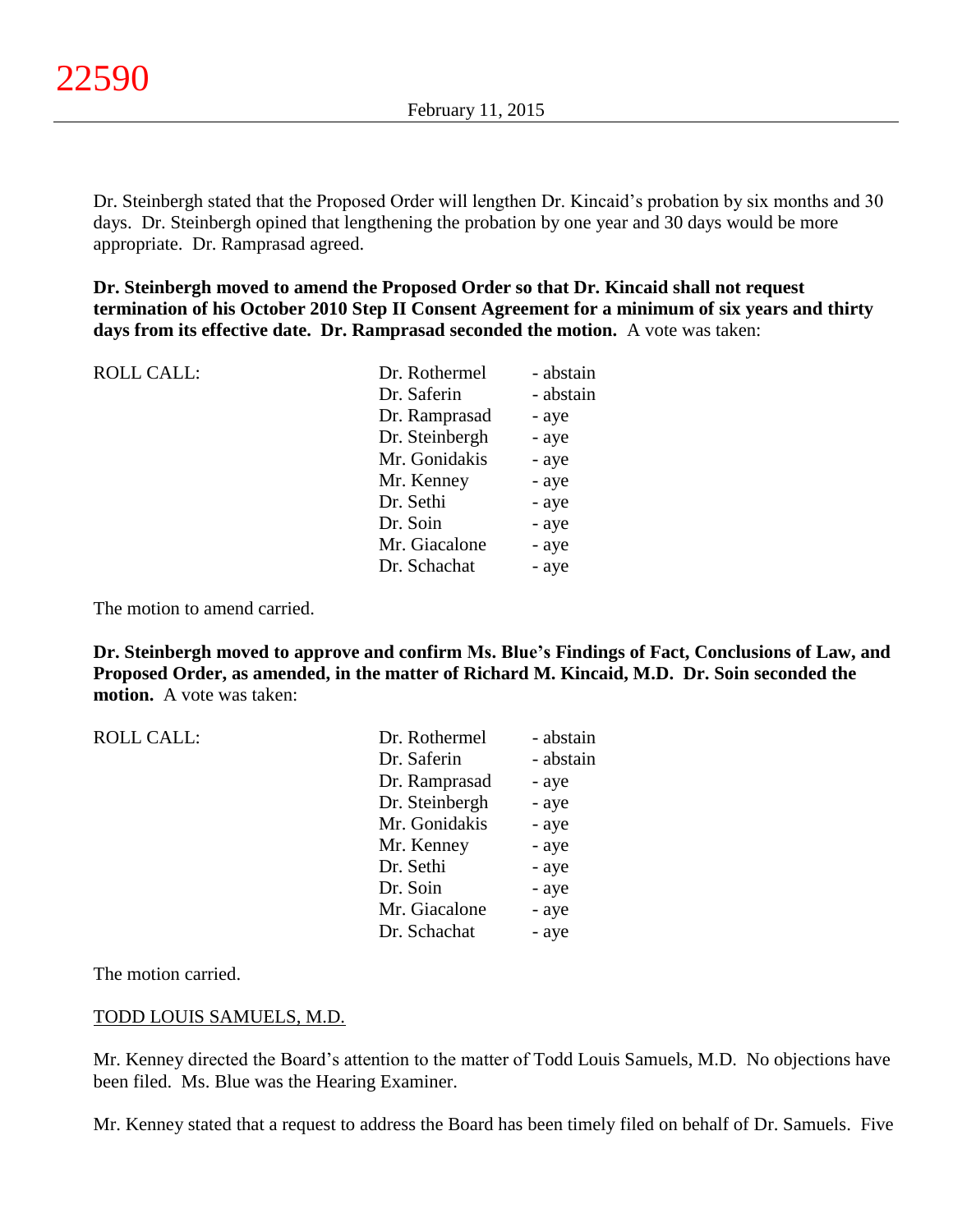minutes will be allowed for that address.

Dr. Samuels was represented by his attorney, Elizabeth Collis.

Ms. Collis stated that the Board has charged Dr. Samuels with violations of Section 4731.22(B)(5), Ohio Revised Code, providing false information to the Medical Board on an application, and Section 4731.22(B)(22), Ohio Revised Code, related to sister-state discipline. Ms. Collis opined that in this type of case, the Hearing Examiner's findings and observations regarding the credibility of the witnesses are very crucial. Ms. Collis noted that the courts have held that in order to prove a violation of  $4731.22(B)(5)$ , it must be shown that the respondent intended to provide false information to the Board. Ms. Collis stated that the Hearing Examiner found Dr. Samuel's testimony credible and determined that there was no evidence that he had intended to provide false information. Ms. Collis stated that she supports the Proposed Order to grant Dr. Samuels' application for licensure and to reprimand that license for violation of 4731.22(B)(22).

Dr. Samuels stated that he is a board-certified neurologist and currently resides in Baltimore, Maryland. From January 2009 to the present, Dr. Samuels has been employed as a consulting neurologist for Specialists on Call, Inc., which provides consultations for patients via video conferencing to emergency departments in over 300 hospitals in 26 states. Since 2009, Dr. Samuels has performed more than 15,000 teleneurology consultations, evaluated more than 7,000 stroke patients, and have recommended more than 800 doses of IV tissue plasminogen activator (TPA) without incident.

Dr. Samuels continued the November 2010 malpractice case involves care provided to a patient in Florida while he was located in Maryland. Dr. Samuels stated that while preparing his documentation of recommendations for administration of TPA for an acute stroke, he mistakenly reported the patient's weight as 98 kilograms rather than 98 pounds and used that incorrect weight in his dose calculation. This error was not identified by the emergency physician, nursing staff, or the hospital pharmacist. The patient subsequently suffered a large hemorrhagic infarct and died. Dr. Samuels stated that he was devastated when he learned of his mistake and took steps ensure that it never happens again, including making modifications to the electronic medical record system. Dr. Samuels sated that he has made a personal commitment to do everything he can to ensure that all communication regarding patient care is as clear as possible.

As a result of this incident, Dr. Samuels was fined by the Florida Department of Health and required to complete continuing medical education (CME) courses. Disciplinary action was also taken by several other states, all of which were based on the single malpractice case. Dr. Samuels stated that this is the only adverse action against him in 25 years of medical practice. Dr. Samuels stated that he has always been upfront and honest about this incident.

Dr. Samuels stated that he filed an application for an Ohio medical license in 2013 and Dr. Samuels' office used an outside licensing service to help complete the paperwork. Dr. Samuels reviewed and signed the application, but never realized that a question related to former board discipline had been answered incorrectly. Dr. Samuels noted that after filing his application, he sent a letter to the Board detailing his state disciplinary actions. Dr. Samuels stated that he never intended to conceal this information.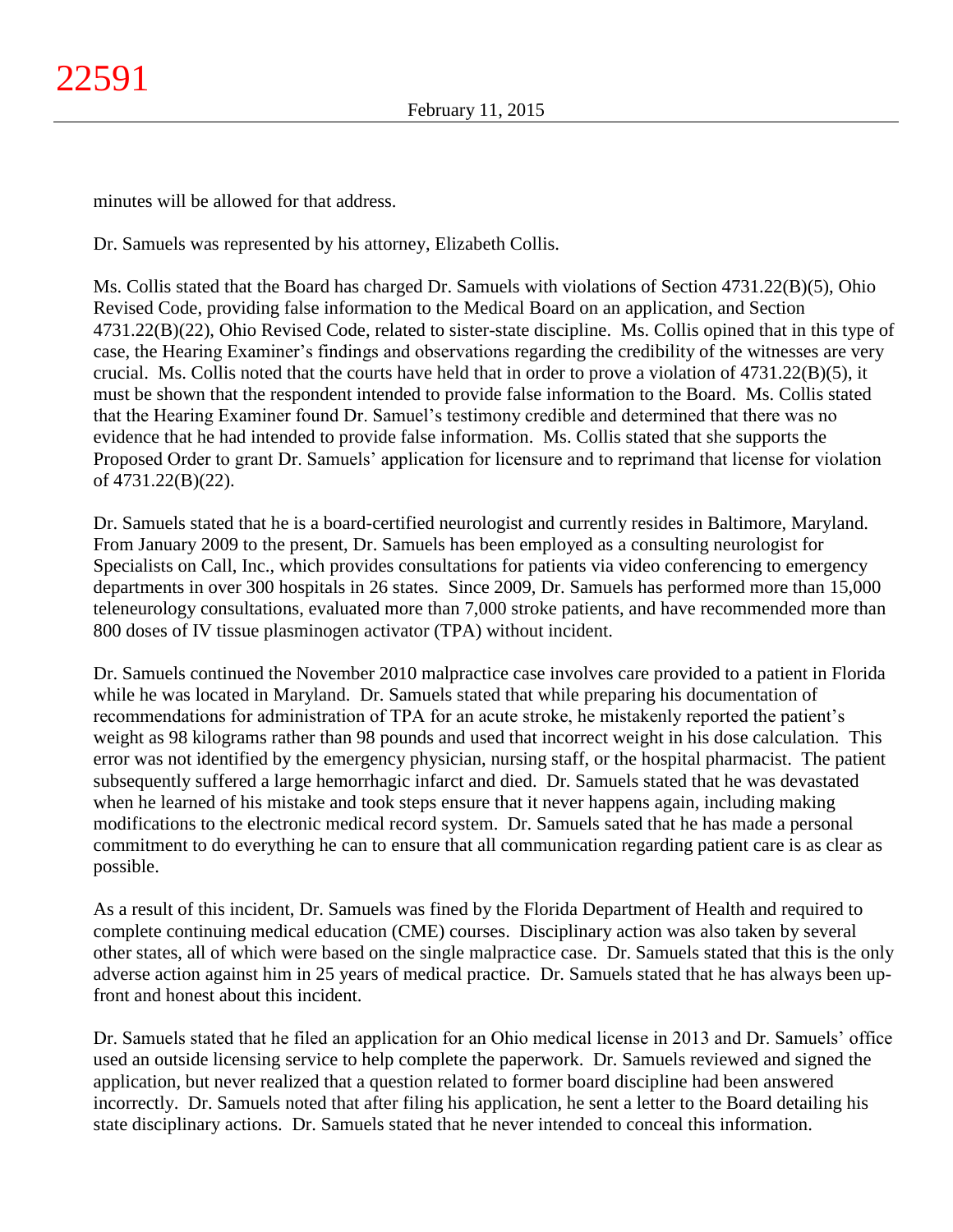Dr. Samuels asked the Board to adopt the Propose Order and grant his application for Ohio licensure so he can provide consultative services to hospitals that would benefit from his emergency teleneurology services.

Mr. Kenney asked if the Assistant Attorney General would like to respond. Mr. Wilcox stated that he would like to respond.

Mr. Wilcox stated that he agrees with the Hearing Examiner's Report and Recommendation and the Proposed Order. Regarding the allegation that Dr. Samuels violated Section 4731.22(B)(5), Mr. Wilcox opined that the Board was justified in that allegation because it did not have all of the information that Dr. Samuels was able to provide at his hearing.

# **Dr. Steinbergh moved to approve and confirm Ms. Blue's Findings of Fact, Conclusions of Law, and Proposed Order in the matter of Todd Louis Samuels, M.D. Dr. Ramprasad seconded the motion.**

Mr. Kenney stated that he would now entertain discussion in the above matter.

Dr. Schachat stated that in applying for a medical license in Ohio, Dr. Samuels answered question #7 incorrectly. Question #7 asks, among other things, if the applicant has had any reprimands or disciplinary actions in other states. Dr. Schachat stated that the question before the Board is whether Dr. Samuels' incorrect answer was intentional. Dr. Schachat noted that the Hearing Examiner found Dr. Samuels to be credible when he testified that he did not intend to mislead the Board.

Dr. Schachat continued that Dr. Samuels has admitted to the November 2010 incident in which confusion between kilograms and pounds led to a 2.2 times increased dose of a dangerous drug and caused in a patient death. This resulted in a malpractice case, which was settled, and a reprimand from the Florida Department of Health. Seven other states have also filed reprimands against Dr. Samuels. Dr. Schachat noted that Dr. Samuels, who provides telemedicine services, is licensed in 23 states.

Dr. Schachat stated that according to Dr. Samuels' testimony, his employer used an outside agency to fill out his Ohio medical license application and when he reviewed the application he missed the checkbox on question #7. Dr. Samuels' staff sent a notice to the Ohio Board disclosing the malpractice case.

Dr. Schachat stated that he agrees with the Report and Recommendation and the Proposed Order to grant Dr. Samuels' application for licensure and to reprimand that license.

Dr. Steinbergh noted that when this case was considered in Florida, they found it unbelievable that a reasonably prudent neurologist ordered a dose for a 98 kilogram individual when the patient only weighed 98 pounds. Dr. Steinbergh stated that such errors occur, even when the physician is physically present, and she was pleased that Dr. Samuels' practice has addressed this issue. However, Dr. Steinbergh emphasized that a patient death occurred in this case. In addition to a malpractice settlement, Dr. Samuels has his medical license reprimanded in several states. Dr. Steinbergh wondered how Dr. Samuels could have made this mistake on his licensure application when, due to his exposure to several state disciplines, it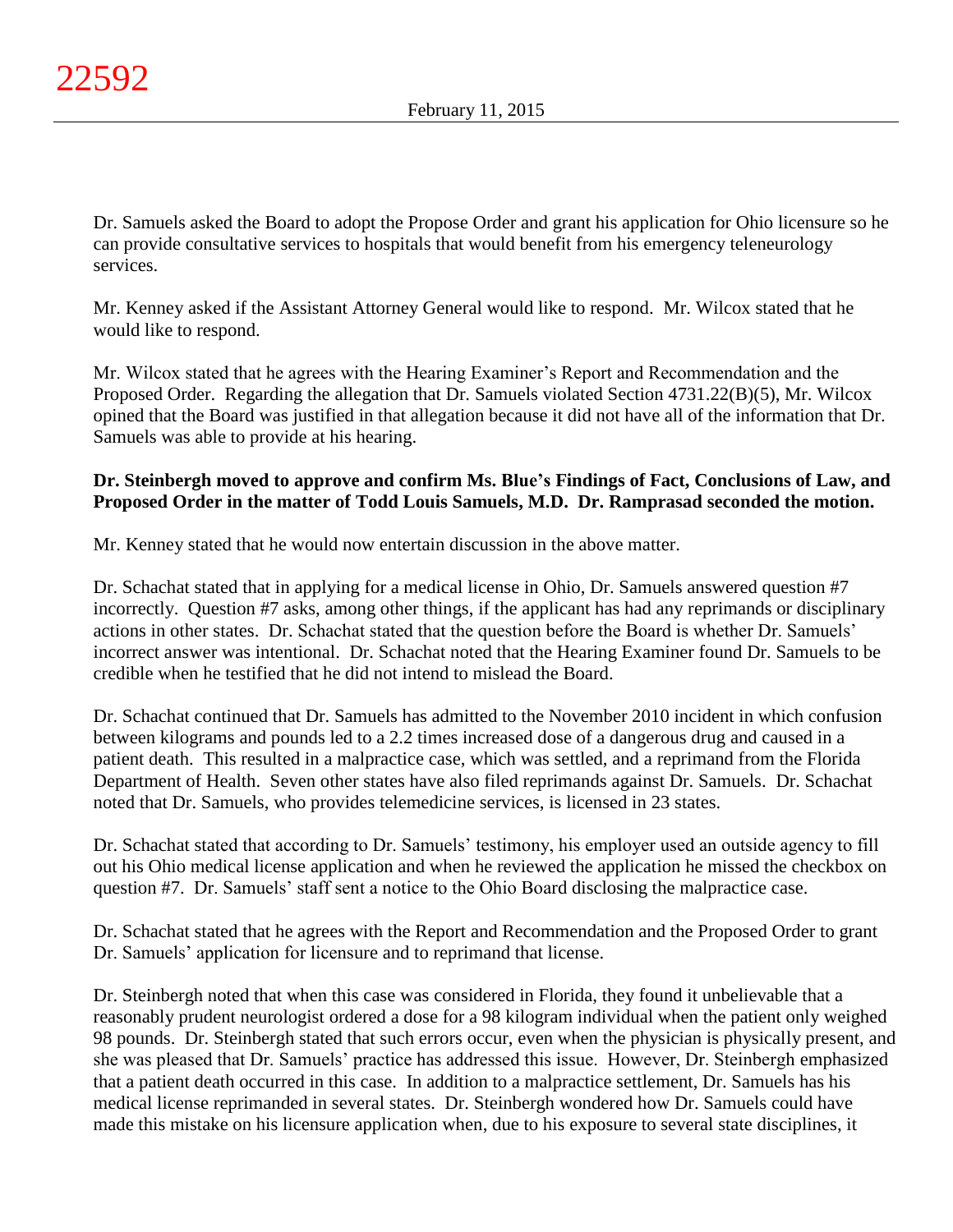should have been at the forefront of his mind. Dr. Steinbergh stated that Dr. Samuels allowed an outside agency to answer his application questions and he automatically signed it without studying it.

Dr. Steinbergh stated that she disagrees with Conclusion of Law #2 of the Report and Recommendation because she believes that Dr. Samuels' actions could constitute making a false, fraudulent, deceptive, or misleading statement. Dr. Steinbergh stated that at times very busy physicians allow others to take ownership of things that they themselves should own. Dr. Steinbergh stated that physicians must review applications carefully before certifying them as accurate and submitting them.

Dr. Steinbergh stated that she does not disagree with the Proposed Order, but she advised Dr. Samuels to not take the reprimand lightly. Dr. Steinbergh stated that the reprimand should make Dr. Samuels think about the amount of time he puts into such actions.

Mr. Giacalone stated that Dr. Steinbergh raises important points, but opined that, based on his testimony, Dr. Samuels has taken full ownership of the tragic event of a patient death. Regarding Dr. Samuels' application, Mr. Giacalone questioned how Dr. Samuels could have been intentionally deceptive when his office sent a follow-up letter acknowledging his discipline in other states. Mr. Giacalone also noted that Dr. Samuels has many licenses and, while it is not an excuse, he could understand how an administrative error could occur. Mr. Giacalone opined that Dr. Samuels' error was not intentional, but it was significant. Mr. Giacalone agreed with the Proposed Order.

A vote was taken on Dr. Steinbergh's motion to approve:

| <b>ROLL CALL:</b> | Dr. Rothermel  | - abstain |
|-------------------|----------------|-----------|
|                   | Dr. Saferin    | - abstain |
|                   | Dr. Ramprasad  | - aye     |
|                   | Dr. Steinbergh | - aye     |
|                   | Mr. Gonidakis  | - aye     |
|                   | Mr. Kenney     | - aye     |
|                   | Dr. Sethi      | - aye     |
|                   | Dr. Soin       | - aye     |
|                   | Mr. Giacalone  | - aye     |
|                   | Dr. Schachat   | - aye     |

The motion carried.

The meeting recessed at 1:12 p.m. and returned at 1:55 p.m. Dr. Sethi was not present when the meeting resumed.

# FINDINGS, ORDERS, AND JOURNAL ENTRIES

Mr. Kenney stated that in the following matters, the Board issued Notices of Opportunity for Hearing, and documentation of Service was received for each. There were no requests for hearing filed, and more than 30 days have elapsed since the mailing of the notices. The matters are therefore before the Board for final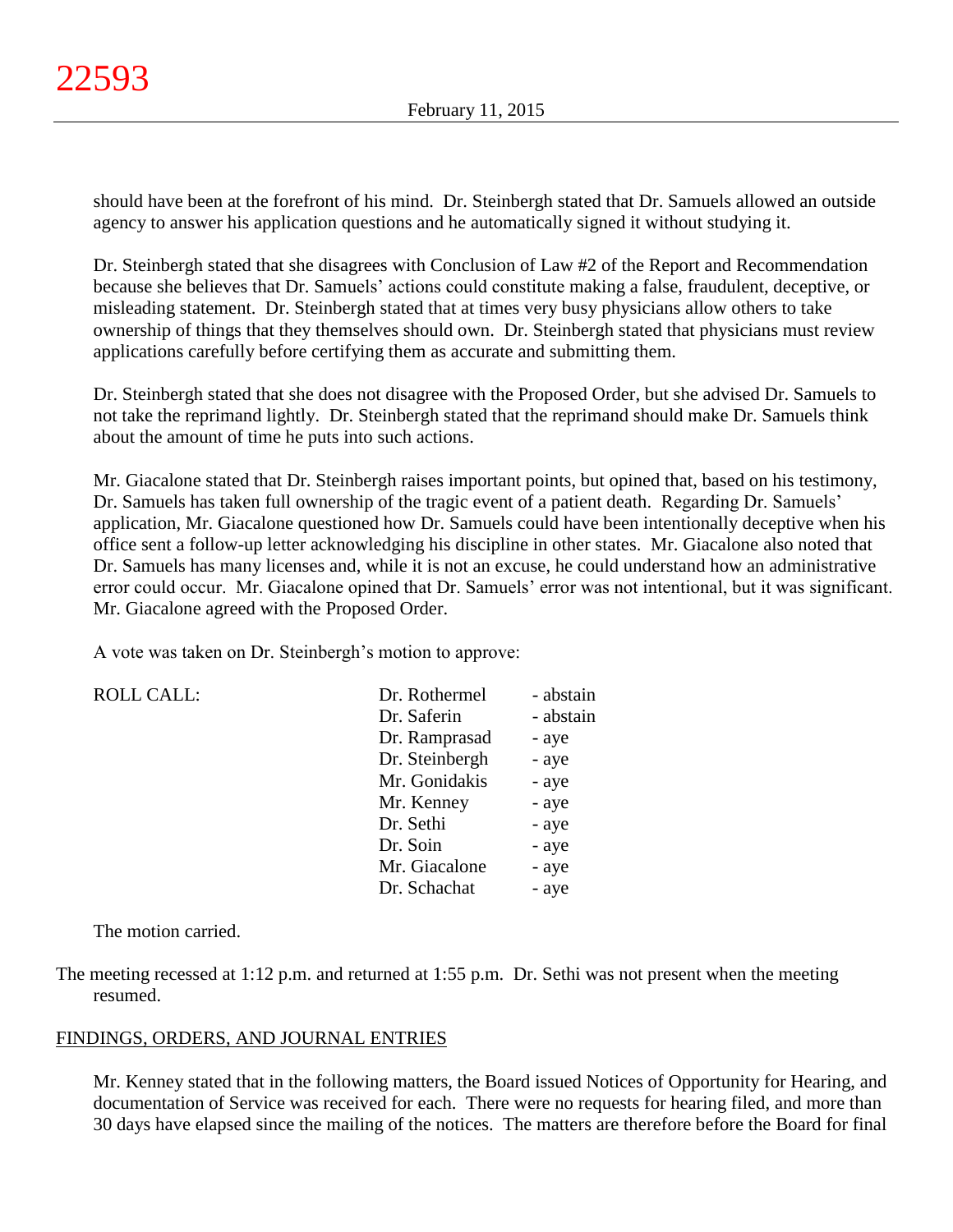disposition. These matters are non-disciplinary, and therefore all Board members may vote.

## ERIC KENNETH AMEND, M.D.

Mr. Kenney stated that Dr. Amend has applied for a license to practice medicine and surgery in Ohio. The Board notified Dr. Amend that it proposed to approve his application for licensure, but limit such license to participation in a preceptorship that includes direct supervision for a period of not less than three months due to the fact that Dr. Amend has not engaged in the active practice of medicine for more than two years.

**Dr. Ramprasad moved to find that the allegations set forth in the December 22, 2014 Notice of Opportunity for Hearing have been proven to be true by a preponderance of the evidence, and that the Board enter an Order, effective immediately upon mailing, granting Dr. Amend's application for licensure; limiting such license to participation in a preceptorship that includes direct supervision for a period of not less than three months; and to remove the limitation upon Dr. Amend's submission of documentation from the preceptor that he has successfully completed the preceptorship and that he has practiced satisfactorily and in accordance with acceptable and prevailing standards of care. Dr. Saferin seconded the motion.** A vote was taken:

| <b>ROLL CALL:</b> | Dr. Rothermel  | - aye |
|-------------------|----------------|-------|
|                   | Dr. Saferin    | - aye |
|                   | Dr. Ramprasad  | - aye |
|                   | Dr. Steinbergh | - aye |
|                   | Mr. Gonidakis  | - aye |
|                   | Mr. Kenney     | - aye |
|                   | Dr. Soin       | - aye |
|                   | Mr. Giacalone  | - aye |
|                   | Dr. Schachat   | - aye |
|                   |                |       |

The motion carried.

### KIMBERLY SUE CARIS, M.T.

Mr. Kenney stated that Ms. Caris has applied for restoration of her license to practice massage therapy in Ohio. The Board notified Ms. Caris that it proposed to approve her application, provided that she take and pass the Massage and Bodywork Licensing Examination (MBLEX) due to the fact that Ms. Caris has not engaged in the active practice of massage therapy for more than two years.

**Dr. Ramprasad moved to find that the allegations set forth in the December 22, 2014 Notice of Opportunity for Hearing have been proven to be true by a preponderance of the evidence, and that the Board enter an Order, effective immediately upon mailing, granting Ms. Caris' application for restoration, provided that she takes and passes the Massage and Bodywork Licensing Examination within six months of December 22, 2014. Dr. Saferin seconded the motion.** A vote was taken: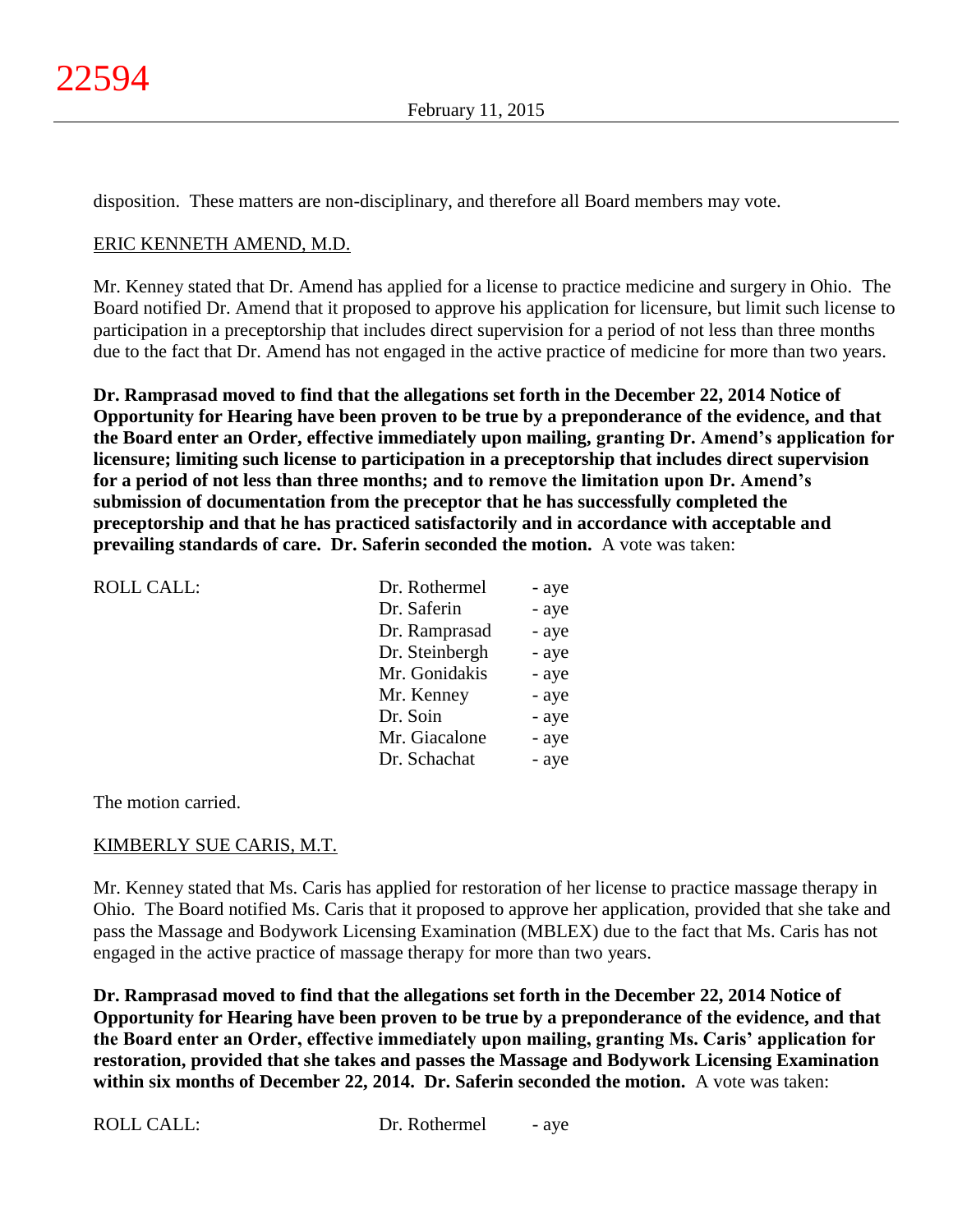| - aye |
|-------|
| - aye |
| - aye |
| - aye |
| - aye |
| - aye |
| - aye |
| - aye |
|       |

The motion carried.

#### SUNNY RAE DI FLORIO, M.T.

Mr. Kenney stated that Ms. Di Florio has applied for restoration of her license to practice massage therapy in Ohio. The Board notified Ms. Di Florio that it proposed to approve her application, provided that she take and pass the Massage and Bodywork Licensing Examination (MBLEX) due to the fact that Ms. Di Florio has not engaged in the active practice of massage therapy for more than two years.

**Dr. Saferin moved to find that the allegations set forth in the December 22, 2014 Notice of Opportunity for Hearing have been proven to be true by a preponderance of the evidence, and that the Board enter an Order, effective immediately upon mailing, granting Ms. Di Florio's application for restoration, provided that she takes and passes the Massage and Bodywork Licensing Examination within six months of December 22, 2014. Dr. Steinbergh seconded the motion.** A vote was taken:

| <b>ROLL CALL:</b> | Dr. Rothermel  | - aye |
|-------------------|----------------|-------|
|                   | Dr. Saferin    | - aye |
|                   | Dr. Ramprasad  | - aye |
|                   | Dr. Steinbergh | - aye |
|                   | Mr. Gonidakis  | - aye |
|                   | Mr. Kenney     | - aye |
|                   | Dr. Soin       | - aye |
|                   | Mr. Giacalone  | - aye |
|                   | Dr. Schachat   | - aye |

The motion carried.

#### RYAN MICHAEL FAUGHT, M.T.

Mr. Kenney stated that Mr. Faught has applied for restoration of his license to practice massage therapy in Ohio. The Board notified Mr. Faught that it proposed to approve his application, provided that he take and pass the Massage and Bodywork Licensing Examination (MBLEX) due to the fact that Mr. Faught has not engaged in the active practice of massage therapy for more than two years.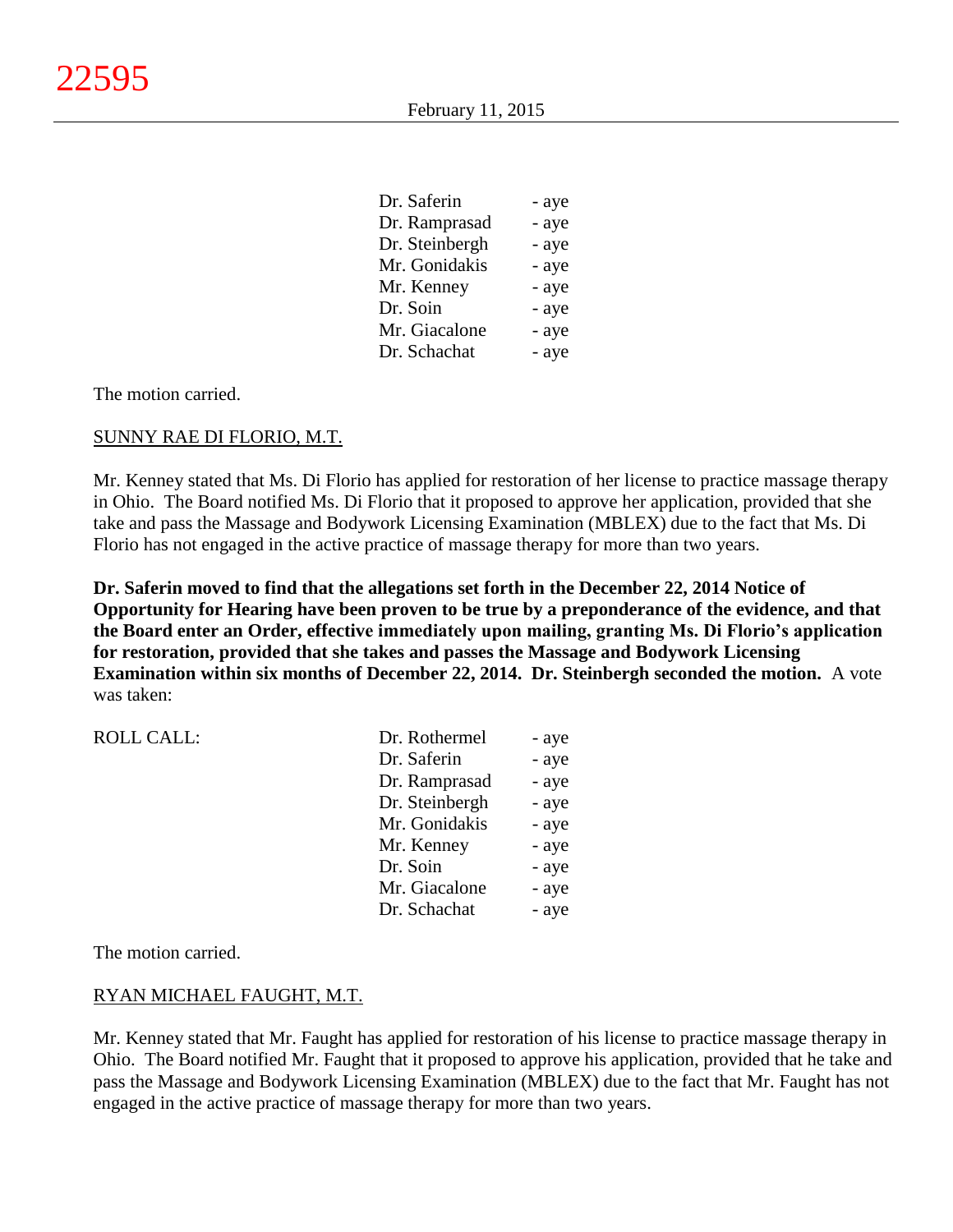**Dr. Saferin moved to find that the allegations set forth in the December 22, 2014 Notice of Opportunity for Hearing have been proven to be true by a preponderance of the evidence, and that the Board enter an Order, effective immediately upon mailing, granting Mr. Faught's application for restoration, provided that he takes and passes the Massage and Bodywork Licensing Examination within six months of December 22, 2014. Dr. Ramprasad seconded the motion.** A vote was taken:

| <b>ROLL CALL:</b> | Dr. Rothermel  | - aye |
|-------------------|----------------|-------|
|                   | Dr. Saferin    | - aye |
|                   | Dr. Ramprasad  | - aye |
|                   | Dr. Steinbergh | - aye |
|                   | Mr. Gonidakis  | - aye |
|                   | Mr. Kenney     | - aye |
|                   | Dr. Soin       | - aye |
|                   | Mr. Giacalone  | - aye |
|                   | Dr. Schachat   | - aye |
|                   |                |       |

The motion carried.

ROLL CALL:

## MICHAEL PATRICK LOREY, P.A.

Mr. Kenney stated that Mr. Lorey has applied for restoration of his license to practice as a physician assistant in Ohio. The Board notified Mr. Lorey that it proposed to approve his application for licensure, but restrict such license to require direct supervision for a period of not less than three months due to the fact that Mr. Lorey has not engaged in active practice as a physician assistant for more than two years.

**Dr. Steinbergh moved to find that the allegations set forth in the December 22, 2014 Notice of Opportunity for Hearing have been proven to be true by a preponderance of the evidence, and that the Board enter an Order, effective immediately upon mailing, Granting Mr. Lorey's application for restoration of his license; Restricting such license to require direct supervision for a period of not less than three months; and upon Mr. Lorey's submission of documentation from the supervising physician that he has practiced satisfactorily and in accordance with acceptable and prevailing standards of care, said limitations and restrictions shall be terminated. Dr. Saferin seconded the motion.** A vote was taken:

| Dr. Rothermel  | - aye |
|----------------|-------|
| Dr. Saferin    | - aye |
| Dr. Ramprasad  | - aye |
| Dr. Steinbergh | - aye |
| Mr. Gonidakis  | - aye |
| Mr. Kenney     | - aye |
| Dr. Soin       | - aye |
| Mr. Giacalone  | - aye |
| Dr. Schachat   | - aye |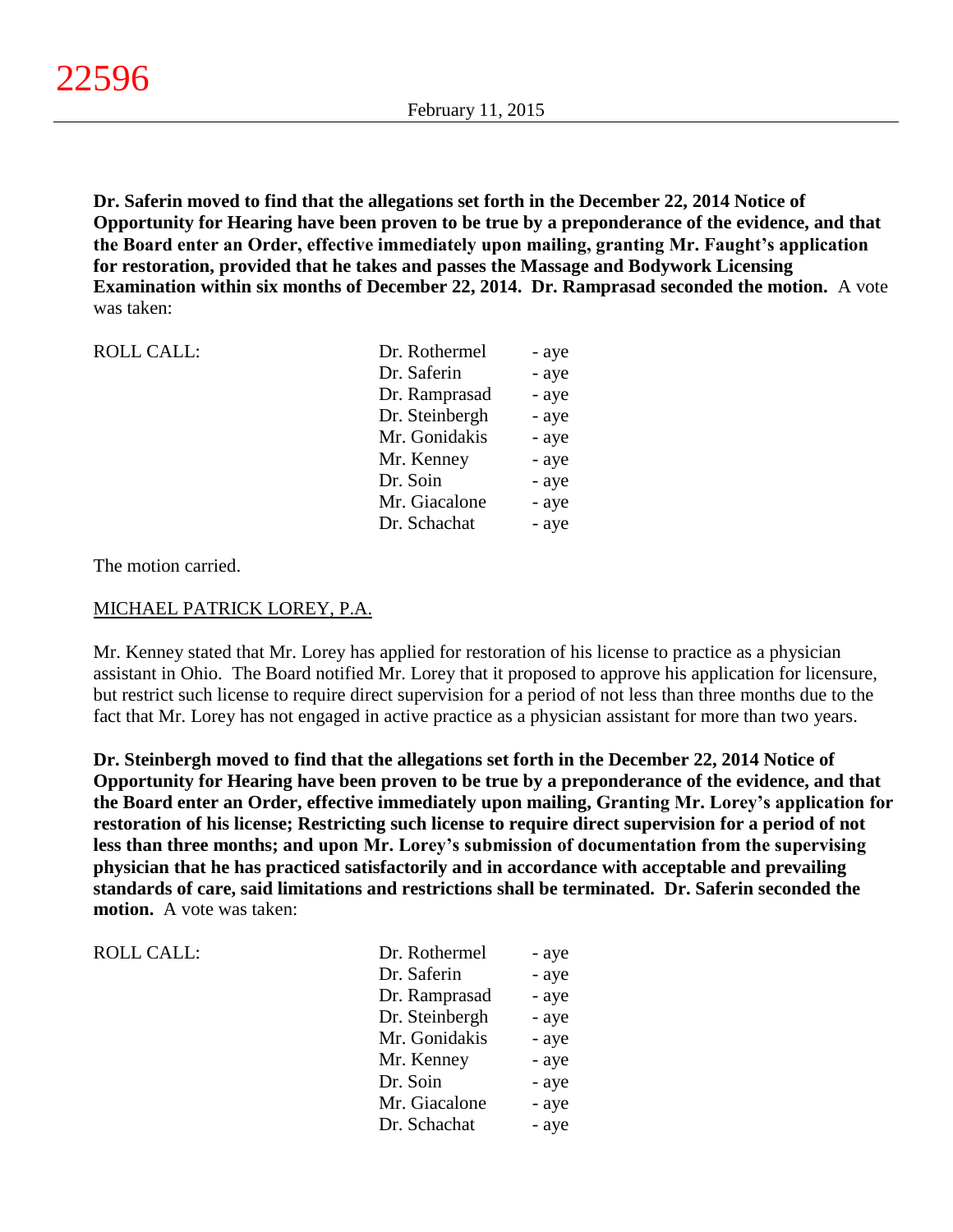The motion carried.

### EXECUTIVE SESSION

**Dr. Steinbergh moved that the Board declare Executive Session to confer with the Attorney General's representatives on matters of pending or imminent court action and for the purpose of deliberating on proposed consent agreements in the exercise of the Medical Board's quasi-judicial capacity. Mr. Soin seconded the motion.** A vote was taken:

| <b>ROLL CALL:</b> | Dr. Rothermel  | - aye |
|-------------------|----------------|-------|
|                   | Dr. Saferin    | - aye |
|                   | Dr. Ramprasad  | - aye |
|                   | Dr. Steinbergh | - aye |
|                   | Mr. Gonidakis  | - aye |
|                   | Mr. Kenney     | - aye |
|                   | Dr. Soin       | - aye |
|                   | Mr. Giacalone  | - aye |
|                   | Dr. Schachat   | - aye |
|                   |                |       |

The motion carried.

Pursuant to Section 121.22(G)(3), Ohio Revised Code, the Board went into executive session with Mr. Groeber, Ms. Anderson, Mr. Miller, Ms. Loe, Ms. Debolt, Mr. Katko, Ms. Wehrle, Ms. Marshall, the Enforcement Attorneys, the Assistant Attorneys General, Mr. Alderson, Ms. Scott, Ms. Moore, Ms. Bouldware, Ms. Schwartz, and Mr. Taylor in attendance.

Dr. Sethi returned to the meeting during the Executive Session

The Board returned to public session.

Dr. Ramprasad exited the meeting at this time.

### RATIFICATION OF SETTLEMENT AGREEMENTS

## JAMES BRUCE BALDWIN, D.P.M. – PERMANENT WITHDRAWAL OF APPLICATION TO PRACTICE PODIATRIC MEDICINE AND SURGERY

**Dr. Steinbergh moved to ratify the Proposed Permanent Withdrawal with Dr. Baldwin. Mr. Giacalone seconded the motion.** A vote was taken:

| ROLL CALL: | Dr. Rothermel  | - abstain |
|------------|----------------|-----------|
|            | Dr. Saferin    | - abstain |
|            | Dr. Steinbergh | - ave     |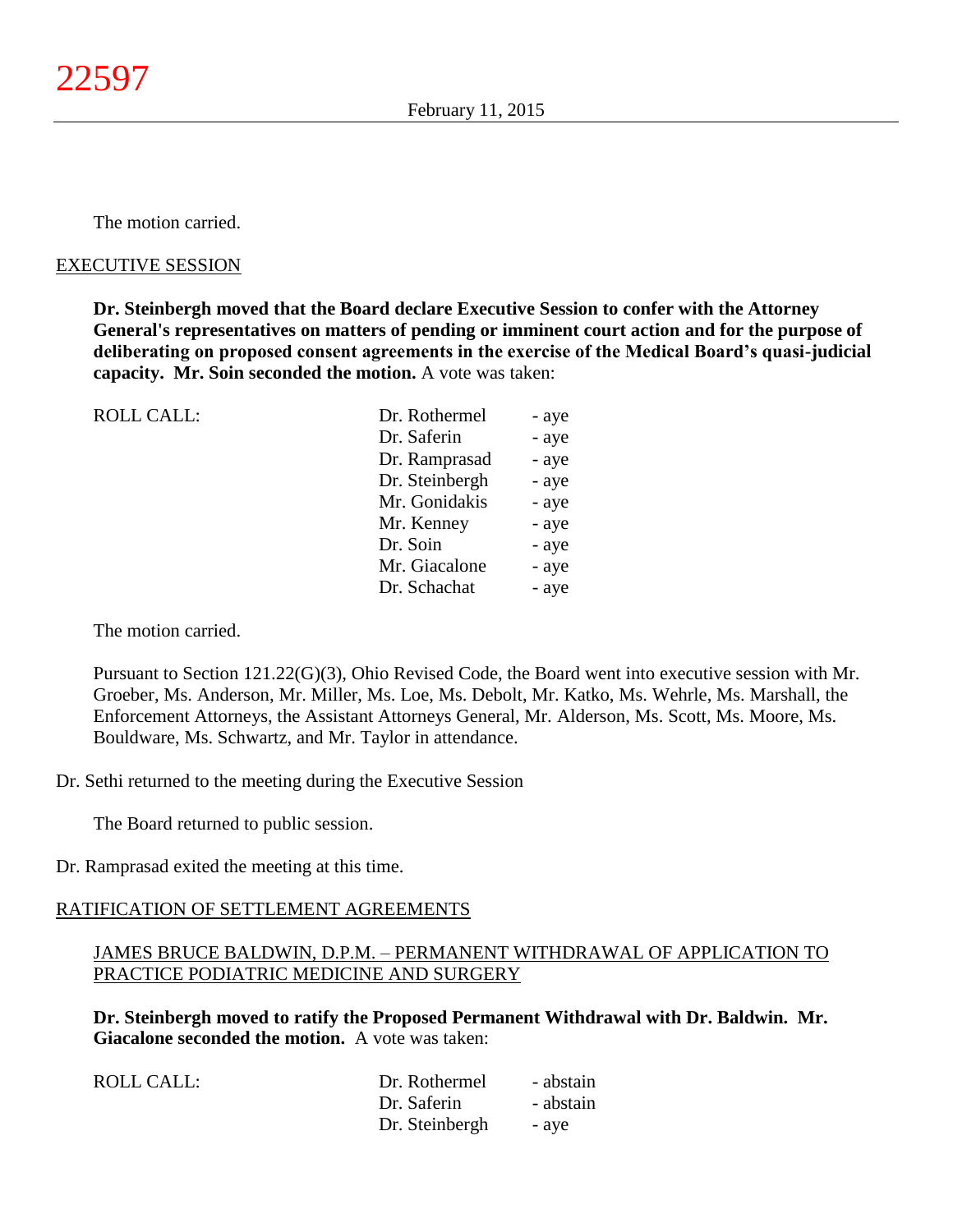| Mr. Gonidakis | - aye |
|---------------|-------|
| Mr. Kenney    | - aye |
| Dr. Sethi     | - aye |
| Dr. Soin      | - aye |
| Mr. Giacalone | - aye |
| Dr. Schachat  | - aye |

The motion to ratify carried.

## JESSOP MARK MCDONNELL, M.D. – PERMANENT SURRENDER OF CERTIFICATE TO PRACTICE MEDICINE AND SURGERY

**Dr. Steinbergh moved to ratify the Proposed Permanent Surrender with Dr. McDonnell. Dr. Sethi seconded the motion.** A vote was taken:

| <b>ROLL CALL:</b> |  |
|-------------------|--|
|-------------------|--|

| <b>ROLL CALL:</b> | Dr. Rothermel  | - abstain |
|-------------------|----------------|-----------|
|                   | Dr. Saferin    | - abstain |
|                   | Dr. Steinbergh | - aye     |
|                   | Mr. Gonidakis  | - aye     |
|                   | Mr. Kenney     | - aye     |
|                   | Dr. Sethi      | - aye     |
|                   | Dr. Soin       | - aye     |
|                   | Mr. Giacalone  | - aye     |
|                   | Dr. Schachat   | - aye     |
|                   |                |           |

The motion to ratify carried.

### DENNIS A. PATEL, M.D. – STEP II CONSENT AGREEMENT

**Dr. Steinbergh moved to ratify the Proposed Step II Consent Agreement with Dr. Patel. Dr. Soin seconded the motion.** A vote was taken:

| <b>ROLL CALL:</b> | Dr. Rothermel  | - abstain |
|-------------------|----------------|-----------|
|                   | Dr. Saferin    | - abstain |
|                   | Dr. Steinbergh | - aye     |
|                   | Mr. Gonidakis  | - aye     |
|                   | Mr. Kenney     | - aye     |
|                   | Dr. Sethi      | - aye     |
|                   | Dr. Soin       | - aye     |
|                   | Mr. Giacalone  | - aye     |
|                   | Dr. Schachat   | - aye     |

The motion to ratify carried.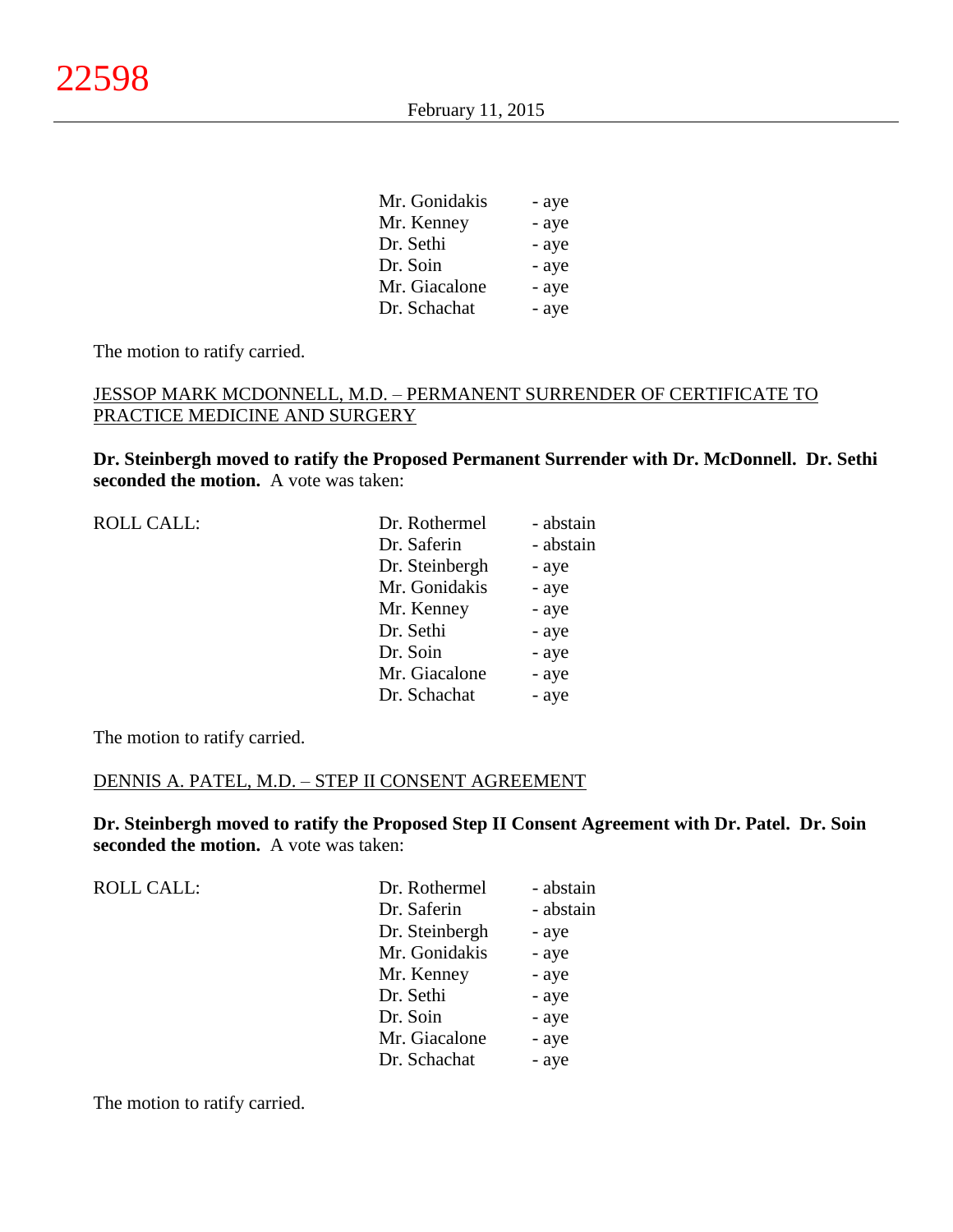#### SHANNON L. SWANSON, D.O. – SUPERSEDING CONSENT AGREEMENT

**Dr. Steinbergh moved to ratify the Proposed Superseding Consent Agreement with Dr. Swanson. Dr. Soin seconded the motion.** A vote was taken:

| <b>ROLL CALL:</b> |  |
|-------------------|--|
|-------------------|--|

| <b>ROLL CALL:</b> | Dr. Rothermel  | - abstain |
|-------------------|----------------|-----------|
|                   | Dr. Saferin    | - abstain |
|                   | Dr. Steinbergh | - aye     |
|                   | Mr. Gonidakis  | - aye     |
|                   | Mr. Kenney     | - aye     |
|                   | Dr. Sethi      | - aye     |
|                   | Dr. Soin       | - aye     |
|                   | Mr. Giacalone  | - aye     |
|                   | Dr. Schachat   | - aye     |
|                   |                |           |

The motion to ratify carried.

#### DAVID MICHAEL HUGHES, D.O. – CONSENT AGREEMENT

**Dr. Steinbergh moved to ratify the Proposed Consent Agreement with Dr. Hughes. Dr. Soin seconded the motion.** A vote was taken:

| <b>ROLL CALL:</b> | Dr. Rothermel  | - abstain |
|-------------------|----------------|-----------|
|                   | Dr. Saferin    | - abstain |
|                   | Dr. Steinbergh | - aye     |
|                   | Mr. Gonidakis  | - aye     |
|                   | Mr. Kenney     | - aye     |
|                   | Dr. Sethi      | - aye     |
|                   | Dr. Soin       | - aye     |
|                   | Mr. Giacalone  | - aye     |
|                   | Dr. Schachat   | - aye     |
|                   |                |           |

The motion to ratify carried.

Dr. Ramprasad returned to the meeting at this time.

#### STEVEN MINGFUNG LEUNG,M.D. – STEP I CONSENT AGREEMENT

**Dr. Steinbergh moved to ratify the Proposed Step I Consent Agreement with Dr. Leung. Dr. Soin seconded the motion.** A vote was taken:

| ROLL CALL: | Dr. Rothermel | - abstain |
|------------|---------------|-----------|
|            | Dr. Saferin   | - abstain |
|            | Dr. Ramprasad | - ave     |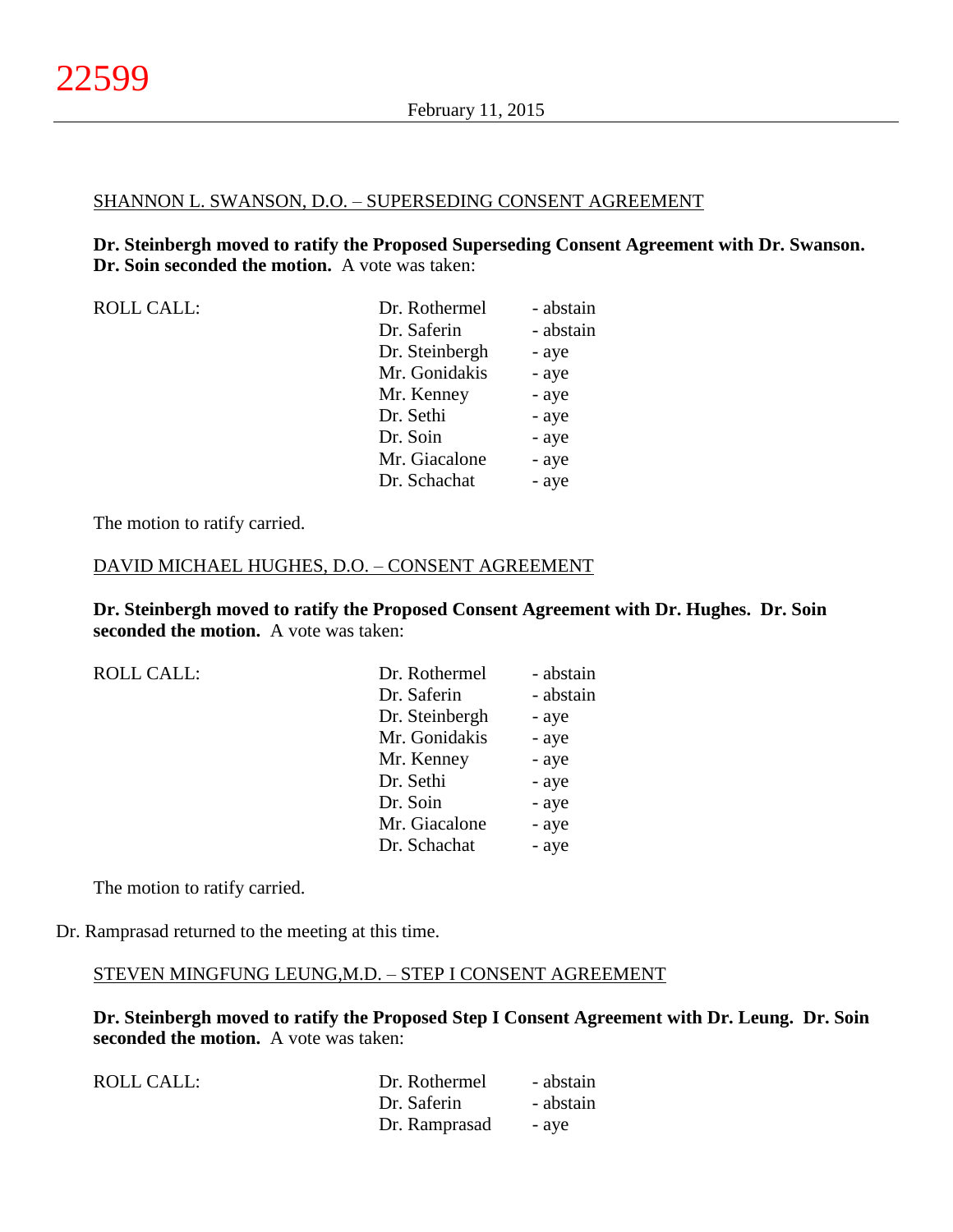February 11, 2015

| Dr. Steinbergh | - aye |
|----------------|-------|
| Mr. Gonidakis  | - aye |
| Mr. Kenney     | - aye |
| Dr. Sethi      | - aye |
| Dr. Soin       | - aye |
| Mr. Giacalone  | - aye |
| Dr. Schachat   | - aye |

The motion to ratify carried.

## CITATIONS AND ORDERS OF SUMMARY SUSPENSION, IMMEDIATE SUSPENSION, AND AUTOMATIC SUSPENSION

### ANDREW JOHN BEISTEL, D.O. – CITATION LETTER

At this time the Board read and considered the proposed Citation Letter in the above matter, a copy of which shall be maintained in the exhibits section of this Journal.

**Dr. Steinbergh moved to send the Citation Letter to Dr. Beistel. Dr. Soin seconded the motion.** A vote was taken:

| <b>ROLL CALL:</b> | Dr. Rothermel  | - abstain |
|-------------------|----------------|-----------|
|                   | Dr. Saferin    | - abstain |
|                   | Dr. Ramprasad  | - aye     |
|                   | Dr. Steinbergh | - aye     |
|                   | Mr. Gonidakis  | - aye     |
|                   | Mr. Kenney     | - aye     |
|                   | Dr. Sethi      | - aye     |
|                   | Dr. Soin       | - aye     |
|                   | Mr. Giacalone  | - aye     |
|                   | Dr. Schachat   | - aye     |
|                   |                |           |

The motion to send carried.

### MARTIN RICHARD HOBOWSKY, D.O. – CITATION LETTER

At this time the Board read and considered the proposed Citation Letter in the above matter, a copy of which shall be maintained in the exhibits section of this Journal.

**Dr. Steinbergh moved to send the Citation Letter to Dr. Hobowsky. Dr. Soin seconded the motion.** A vote was taken:

| <b>ROLL CALL:</b> | Dr. Rothermel | - abstain |
|-------------------|---------------|-----------|
|                   | Dr. Saferin   | - abstain |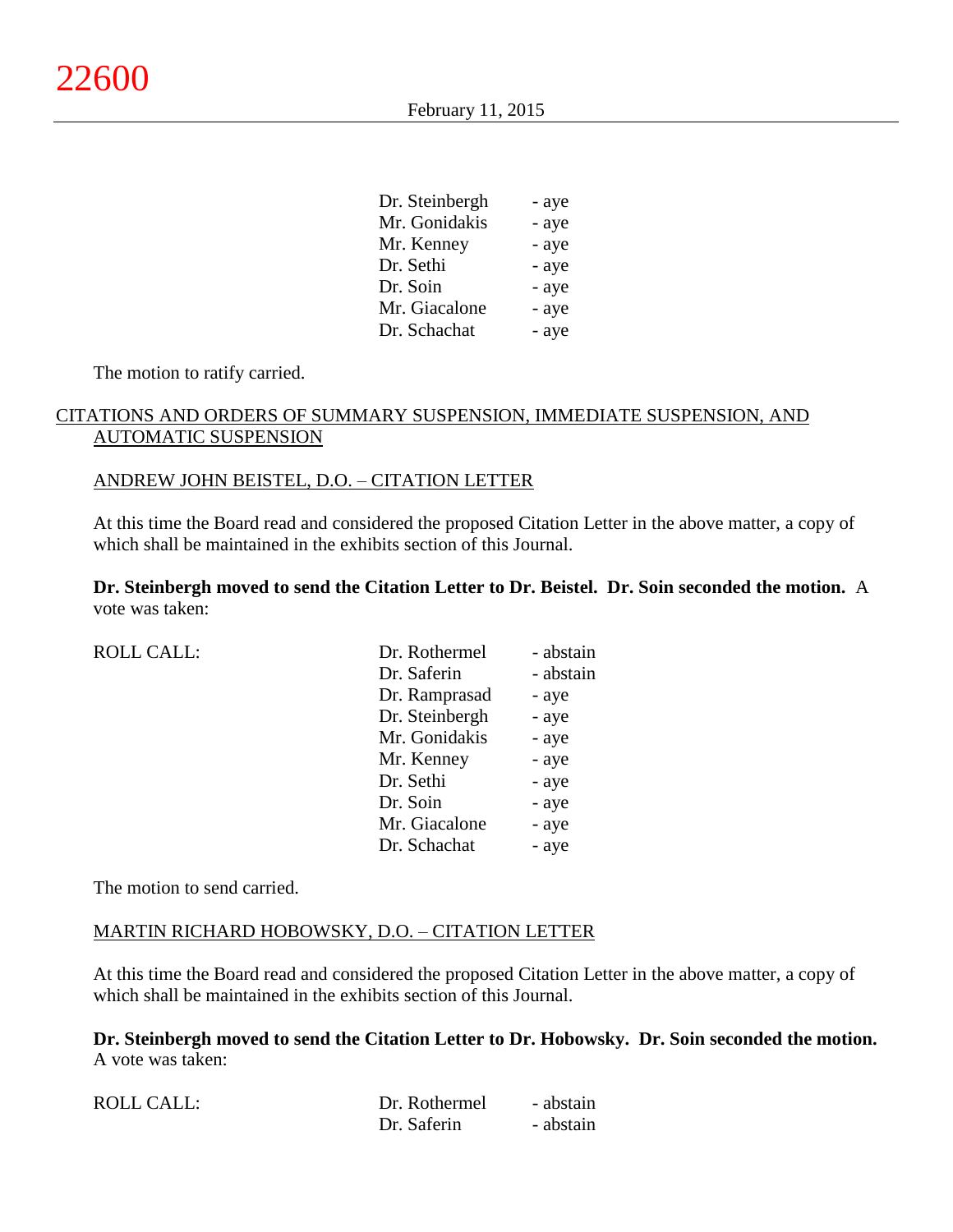| Dr. Ramprasad  | - aye |
|----------------|-------|
| Dr. Steinbergh | - aye |
| Mr. Gonidakis  | - aye |
| Mr. Kenney     | - aye |
| Dr. Sethi      | - aye |
| Dr. Soin       | - aye |
| Mr. Giacalone  | - aye |
| Dr. Schachat   | - aye |

The motion to send carried.

## SHEILA S. REDDY, M.D. – CITATION LETTER

At this time the Board read and considered the proposed Citation Letter in the above matter, a copy of which shall be maintained in the exhibits section of this Journal.

## **Dr. Steinbergh moved to send the Citation Letter to Dr. Reddy. Dr. Ramprasad seconded the motion.** A vote was taken:

| <b>ROLL CALL:</b> | Dr. Rothermel  | - abstain |
|-------------------|----------------|-----------|
|                   | Dr. Saferin    | - abstain |
|                   | Dr. Ramprasad  | - aye     |
|                   | Dr. Steinbergh | - aye     |
|                   | Mr. Gonidakis  | - aye     |
|                   | Mr. Kenney     | - aye     |
|                   | Dr. Sethi      | - aye     |
|                   | Dr. Soin       | - aye     |
|                   | Mr. Giacalone  | - aye     |
|                   | Dr. Schachat   | - aye     |
|                   |                |           |

The motion to send carried.

#### EDWARD A. THOMAS, P.A.-C.

At this time the Board read and considered the proposed Citation Letter in the above matter, a copy of which shall be maintained in the exhibits section of this Journal.

**Dr. Steinbergh moved to send the Citation Letter to Mr. Thomas. Dr. Soin seconded the motion.** A vote was taken:

| ROLL CALL: | Dr. Rothermel  | - abstain |
|------------|----------------|-----------|
|            | Dr. Saferin    | - abstain |
|            | Dr. Ramprasad  | - ave     |
|            | Dr. Steinbergh | - aye     |
|            |                |           |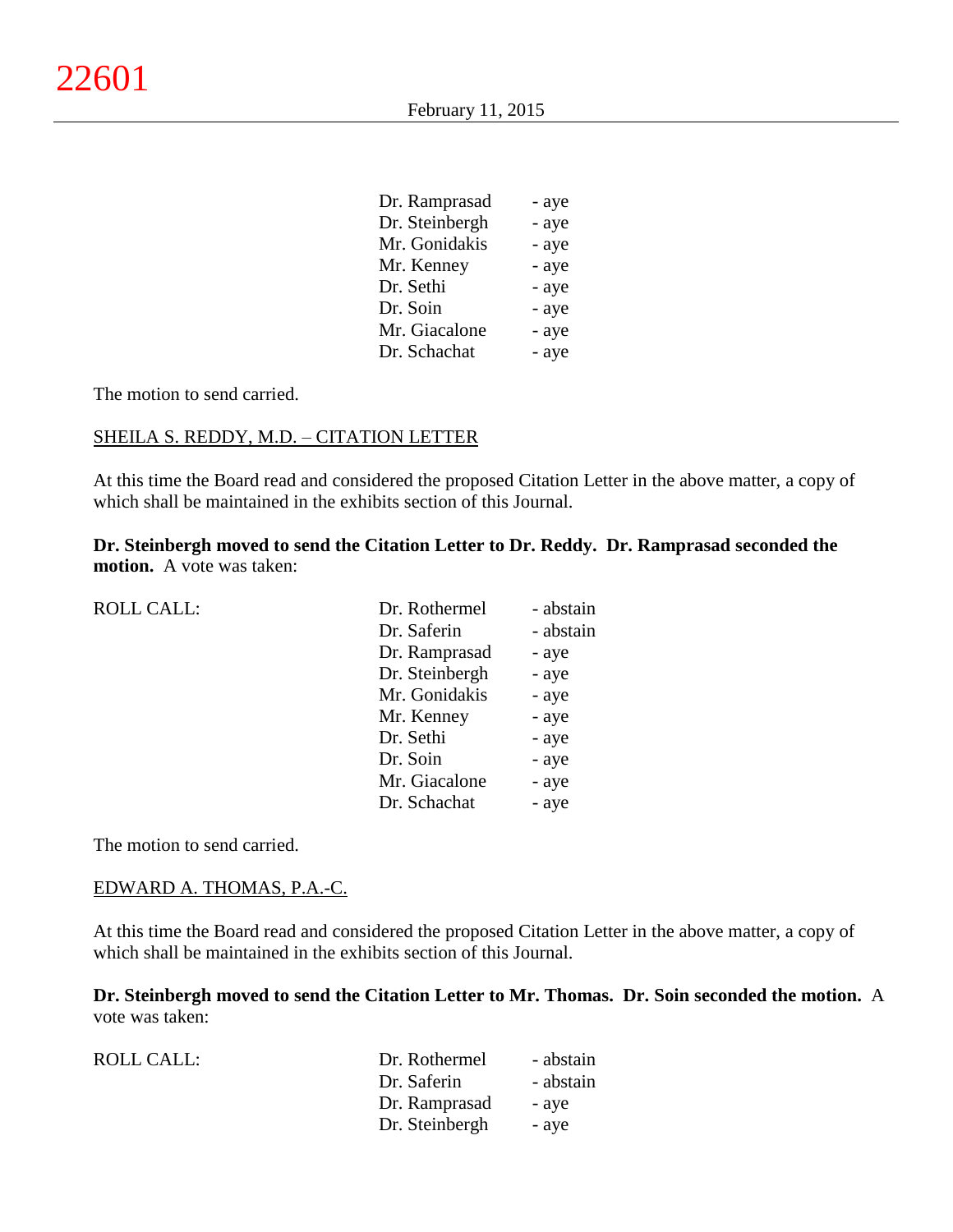| Mr. Gonidakis | - aye |
|---------------|-------|
| Mr. Kenney    | - aye |
| Dr. Sethi     | - aye |
| Dr. Soin      | - aye |
| Mr. Giacalone | - aye |
| Dr. Schachat  | - aye |

 $\overline{a}$  - and a set of  $\overline{a}$ 

The motion to send carried.

### JOSEPH M. WEST, M.T. – CITATION LETTER

At this time the Board read and considered the proposed Citation Letter in the above matter, a copy of which shall be maintained in the exhibits section of this Journal.

**Dr. Steinbergh moved to send the Citation Letter to Mr. West. Dr. Soin seconded the motion.** A vote was taken:

| <b>ROLL CALL:</b> | Dr. Rothermel  | - abstain |
|-------------------|----------------|-----------|
|                   | Dr. Saferin    | - abstain |
|                   | Dr. Ramprasad  | - aye     |
|                   | Dr. Steinbergh | - aye     |
|                   | Mr. Gonidakis  | - aye     |
|                   | Mr. Kenney     | - aye     |
|                   | Dr. Sethi      | - aye     |
|                   | Dr. Soin       | - aye     |
|                   | Mr. Giacalone  | - aye     |
|                   | Dr. Schachat   | - aye     |
|                   |                |           |

The motion to send carried.

#### PROBATIONARY REQUESTS

Mr. Kenney advised that at this time he would like the Board to consider the probationary requests on today's consent agenda. Mr. Kenney asked if any Board member wished to discuss a probationary request separately. Dr. Steinbergh stated that she wished to discuss probationary request of David Brian Levy, D.O., separately.

Dr. Steinbergh wished to clarify that the recommendation to be approved by the Board is to approve Dr. Levy's request that his probationary appearances to be conducted via an internet meeting source in April 2015 and October 2015, but not for other future meetings as requested by Dr. Levy's counsel.

## **Dr. Steinbergh moved to accept the Compliance staff's Reports of Conferences and the Secretary and Supervising Member's recommendations, as follows:**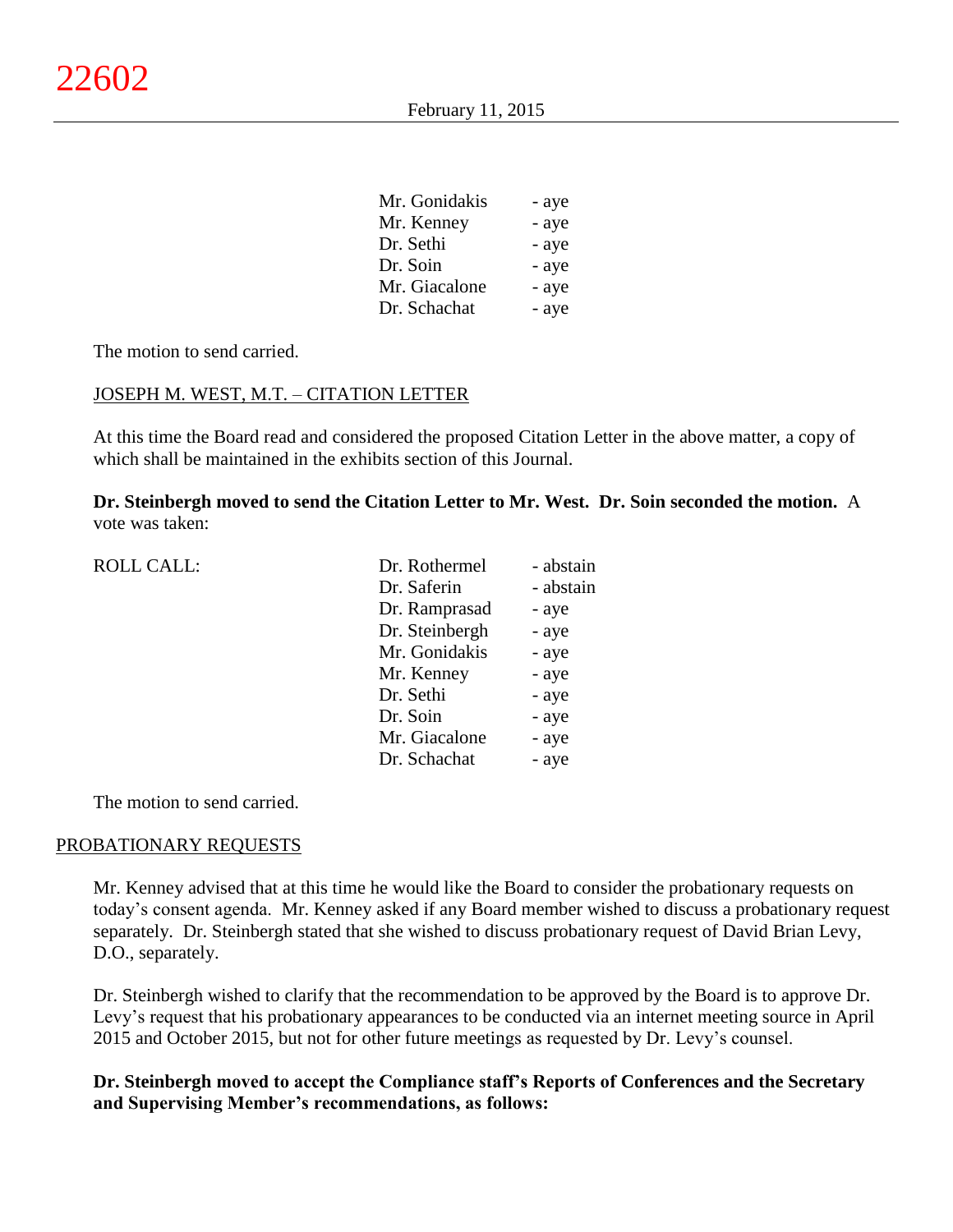**To grant Martin P. Ambrose, M.D.'s request for approval of Mustafa Quadri, M.D., to serve as the monitoring physician; and determination of the frequency and number of charts to be reviewed at 10 charts per month;**

 **To grant Nicholas A. Atanasoff, D.O.'s request for reduction in appearances from every three months to every six months;**

 **To grant Courtney D. Borruso, D.O.'s, request for approval of Gary R. Huston, D.O., to serve as the monitoring physician; and determination of the frequency and number of charts to be reviewed at 10 charts per month;**

 **To grant Mounir Boutros, M.D.'s request for approval of an ethics course tailored for the doctor by Stephen B. Levine, M.D.;**

 **To grant James E. Breidenstein, D.O.'s request for reduction in appearances from every three months to every six months;**

 **To grant Marjorie M. Haas, M.D.'s request for discontinuance of the requirement for psychiatric treatment;**

 **To grant David Brian Levy, D.O.'s request for approval of personal appearances to be conducted via an internet meeting source in April 2015 and October 2015;**

 **To grant Eric P. MacDonald, M.D.'s request for reduction in drug and alcohol rehabilitation meetings from three meetings per week to two per week with a minimum of ten per month;**

 **To grant Aiyappan Menon, M.D.'s request for approval of Anthony F. DiMarco, M.D., to serve as the new monitoring physician;**

 **To grant Carla M. Myers, D.O.'s request for approval of Troy A. Tyner, D.O., to serve as the monitoring physician; and determination of the frequency and number of charts to be reviewed at 10 charts per month; and**

 **To grant Mark Aaron Weiner, D.O.'s request for approval of psychiatric assessment and subsequent treatment recommendations.**

**Dr. Schachat seconded the motion.** A vote was taken:

ROLL CALL:

| Dr. Rothermel  | - abstain |
|----------------|-----------|
| Dr. Saferin    | - abstain |
| Dr. Ramprasad  | - aye     |
| Dr. Steinbergh | - aye     |
| Mr. Gonidakis  | - aye     |
| Mr. Kenney     | - aye     |
| Dr. Sethi      | - aye     |
|                |           |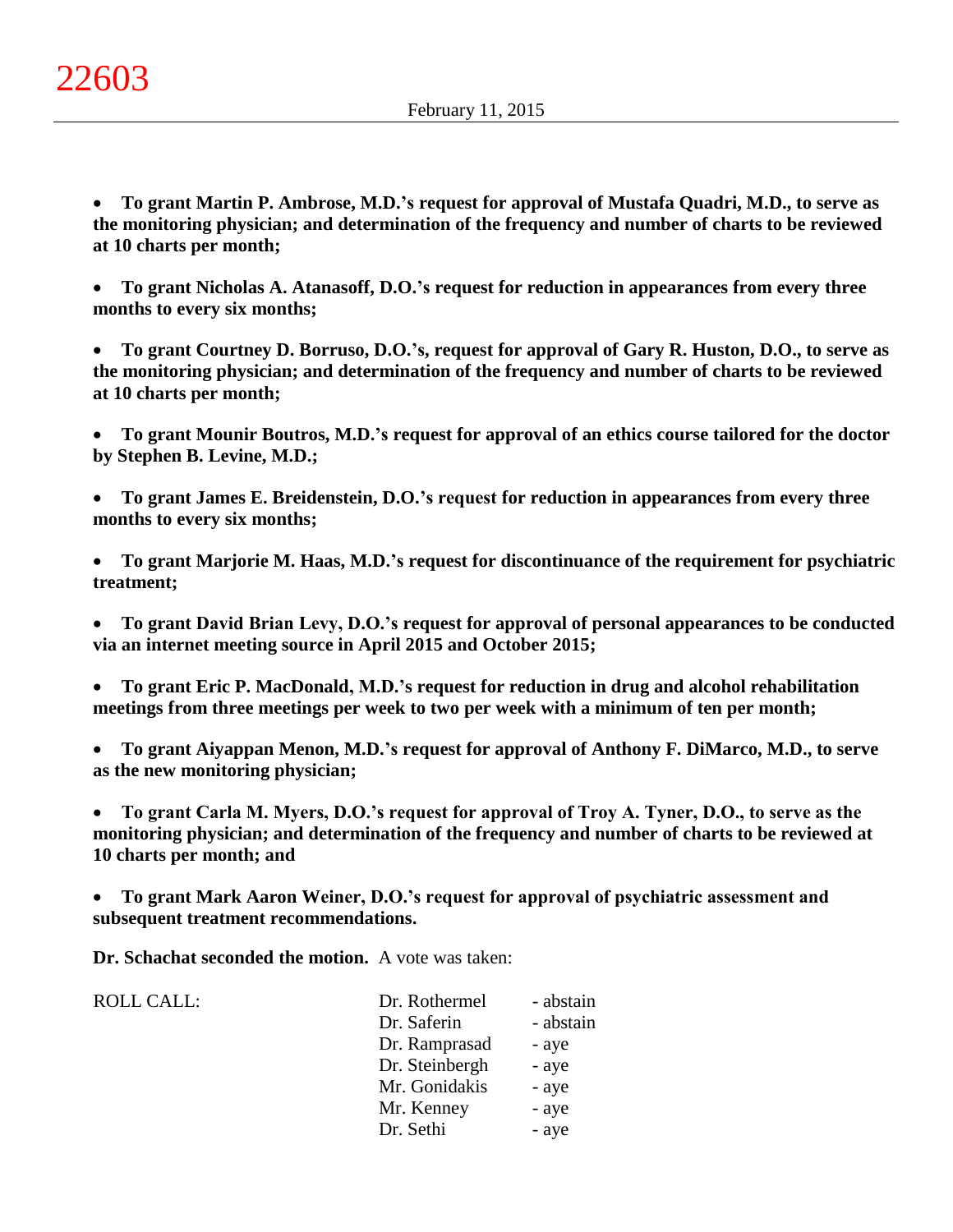| Dr. Soin      | - aye |
|---------------|-------|
| Mr. Giacalone | - aye |
| Dr. Schachat  | - aye |

The motion carried.

### FINAL PROBATIONARY APPEARANCES

### CARMEN L. WOOLUMS, P.A.

Ms. Woolums was appearing before the Board pursuant to her request for release from the terms of her February 9, 2011 Consent Agreement. Ms. Bickers reviewed Ms. Woolums' history with the Board.

In response to questions from Dr. Steinbergh, Ms. Woolums stated that she has been very involved in Alcoholics Anonymous (AA) and has recently had two lead meetings in which she was able to share her story. Ms. Woolums also reported that she will be released from her probation from the Kentucky Board in March 2015. Ms. Woolums stated that this situation is very real to her because she is still dealing with the consequences of her previous actions and decisions. Ms. Woolums stated that she discusses her disease extensively with her son, who is a freshman in high school.

Ms. Woolums further responded that she currently practices in a family medicine practice in Kentucky and some of her patients are from Ohio. Ms. Woolums stated that her supervising physician has been very supportive and that he was the first person to give her chance to show that she can still practice.

### **Dr. Steinbergh moved to release Ms. Woolums from the terms of her February 9, 2011 Consent Agreement, effective immediately. Dr. Soin seconded the motion.** A vote was taken:

| <b>ROLL CALL:</b> | Dr. Rothermel  | - abstain |
|-------------------|----------------|-----------|
|                   | Dr. Saferin    | - abstain |
|                   | Dr. Ramprasad  | - aye     |
|                   | Dr. Steinbergh | - aye     |
|                   | Mr. Gonidakis  | - aye     |
|                   | Mr. Kenney     | - aye     |
|                   | Dr. Sethi      | - aye     |
|                   | Dr. Soin       | - aye     |
|                   | Mr. Giacalone  | - aye     |
|                   | Dr. Schachat   | - aye     |
|                   |                |           |

The motion carried.

#### APPLICANTS FOR LICENSURE

**Dr. Steinbergh moved to approve for licensure, contingent upon all requested documents being received and approved in accordance with licensure protocols, the acupuncturist applicants listed in**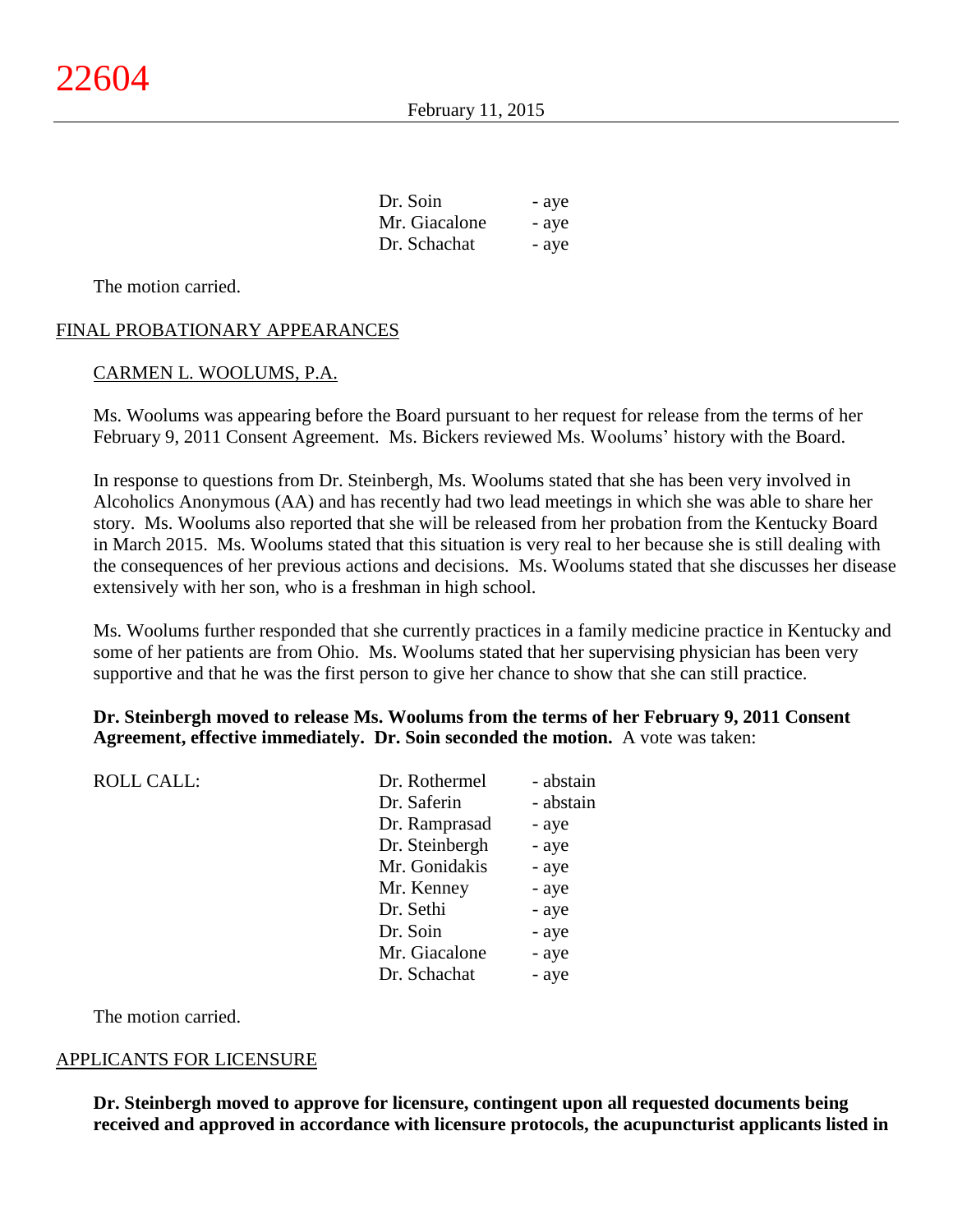**Exhibit "A," the genetic counselor applicants listed in Exhibit "B," the massage therapist applicants listed in Exhibit "C," the Oriental medicine practitioner applicants listed in Exhibit "D," the physician assistant applicants listed in Exhibit "E," and the physician applicants listed in Exhibit "F." Dr. Saferin seconded the motion.**

Before the vote, Dr. Ramprasad commented that since expedited licensure has been instituted, the Board in issuing an average of four expedited licenses per month.

A vote was taken on Dr. Steinbergh's motion:

| <b>ROLL CALL:</b> | Dr. Rothermel  | - aye |
|-------------------|----------------|-------|
|                   | Dr. Saferin    | - aye |
|                   | Dr. Ramprasad  | - aye |
|                   | Dr. Steinbergh | - aye |
|                   | Mr. Gonidakis  | - aye |
|                   | Mr. Kenney     | - aye |
|                   | Dr. Sethi      | - aye |
|                   | Dr. Soin       | - aye |
|                   | Mr. Giacalone  | - aye |
|                   | Dr. Schachat   | - aye |
|                   |                |       |

The motion carried.

#### OPERATIONS REPORT

**Human Resources:** Mr. Groeber stated that the position of Board Parliamentarian has been officially filled by Benton Taylor. Mr. Groeber also stated that interviews will begin in the coming weeks for candidates for the Deputy Director 5 position, which will oversee Enforcement and Investigations.

**Budget:** Mr. Groeber stated that he would be happy to take questions regarding the budget portion of the Operations Report. Mr. Groeber specifically noted that the year-over-year revenue is up by 18%, while expenses over the same period are up by 3%. For the fiscal year-to-date, revenue is up 4% and expenses are up 5%; Mr. Groeber stated that the primary driver for the increased expenses was a large increase in operating costs associated with rent. Cash reserves year-over-year increased by 13%.

**Information Technology:** Mr. Groeber stated that the Board's new website was to have been launched on January 24. However, testing revealed some additional bugs that needed to be corrected. The projected launch for the new website is now February 13. The Information Technology staff will give an update on the functionality of the website at the March retreat.

Mr. Groeber stated that E-License 2.0 will be a cloud-based solution to replace the current CAVU system for licensure and enforcement. Mr. Groeber was pleased to announce that the Medical Board has been chosen as a pilot board to test E-License 2.0, and therefore will have significant input into its final form.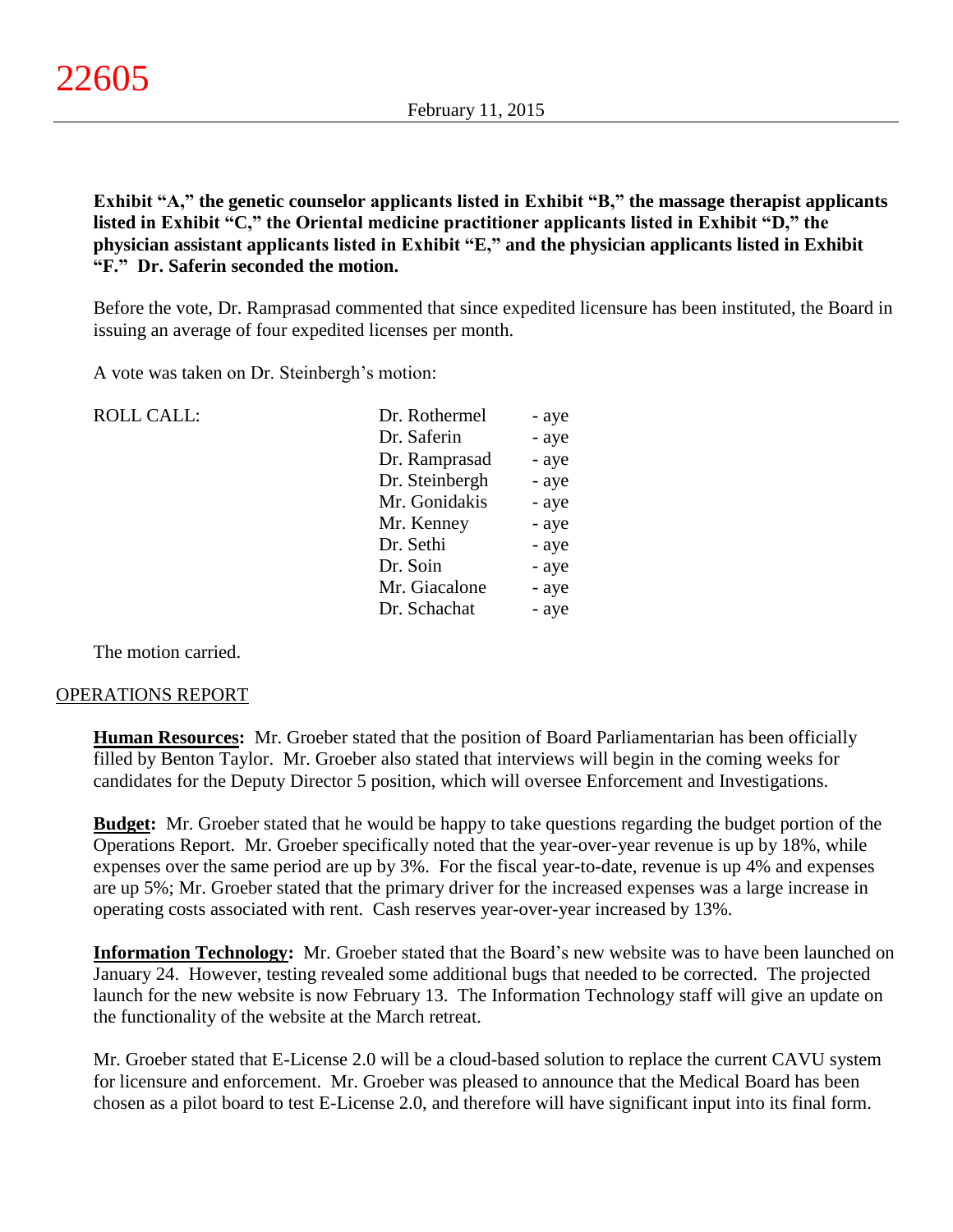**Communications and Outreach:** Mr. Groeber stated that meetings have been held with several outside groups, including the Ohio Academy of Family Physicians and the Academy of Medicine of Cleveland and Northern Ohio.

**Enforcement:** Mr. Groeber stated that the number of open complaints, which was over 3,200 in January, is now down to 2,800, which represents a 12% reduction in one month. Mr. Groeber stated that much of this has been accomplished by reviewing open complaints and closing whatever was appropriate to close.

**Licensure:** Mr. Groeber stated that the time to issue an initial medical license has been reduced by 29% year-over-year. The staff continues to investigate ways to streamline the process.

**Speed and Ease Initiative:** Mr. Groeber stated that the goal of the Speed and Ease Initiative is to facilitate faster processes without sacrificing efficiency and to make it easier to do business with the Medical Board.

Mr. Kenney personally expressed thanks to Mr. Groeber for having quickly grasped the nature and mission of the Medical Board since recently becoming Executive Director. Mr. Kenney complimented Mr. Groeber for his communication habits and his ability to lead the Board.

# REPORTS BY ASSIGNED COMMITTEES

# POLICY COMMITTEE

# LEGISLATIVE UPDATES

# ONE-BITE REPORTING EXEMPTION

Mr. Gonidakis stated that he and the staff have been working extensively with the Ohio Physicians Health Program (OPHP) on possible revisions to the One-Bite Reporting Exemption. Mr. Gonidakis stated that OPHP will present a proposal for the Board's review in the coming weeks.

### EXPEDITED PARTNER THERAPY

Mr. LaCross stated that discussions have been held with Representative Huffman, Representative Johnson, and Senator Burke on Expedited Partner Therapy (EPT), which would allow medications to be prescribed for a patient and the patient's sexual partner for certain conditions. In its current form EPT can be given for a patient presenting with syphilis, gonorrhea, trichinous, or chlamydia. The EPT treatment can be provided for up to two partners for various reasons, including a desire to avoid exacerbating the state's antibiotic problem. The proposed legislation will also require that the patient be given a pamphlet with information on their condition. The phrase "EPT" will be written on the prescription so the pharmacist can follow up with information on allergies and interactions.

Dr. Steinbergh noted that there is a possibility that gonorrhea will be dropped from the list of EPT conditions due to antibiotic resistance.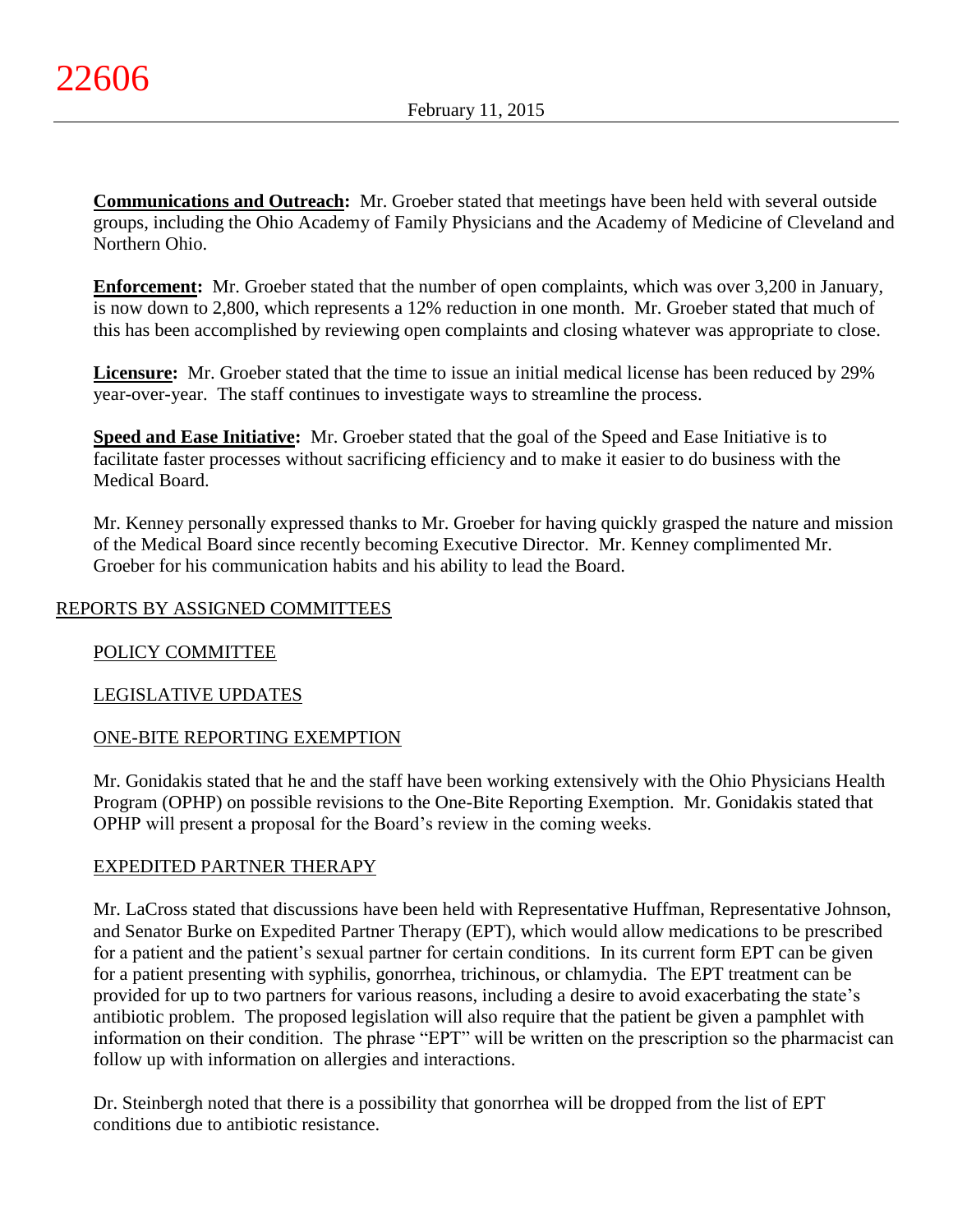# MARIJUANA LEGISLATION

Mr. LaCross stated that current proposed legislation would authorize the use of marijuana for treatment of seizure disorder, mostly for children as a 3% THC cannabinoid, and will be limited to four or five facilities. The current legislation would also allow marijuana to be given to a secondary source, such as the parent or guardian of someone with seizure disorder. Mr. LaCross stated that this bill has bipartisan support and there will potentially be a coinciding ballot initiative.

Mr. Gonidakis stated that this topic was thoroughly discussed in Committee with excellent input from Dr. Soin, Mr. Giacalone, and Dr. Steinbergh. Mr. Gonidakis stated that in the future the Board will need to have input into this legislation on ensure all medical concerns are addressed. Dr. Ramprasad opined that the Board should oppose this legislation. Mr. LaCross stated that the Board will have an opportunity to discuss this legislation and either oppose or support it.

## PHYSICIAN ASSISTANT LAW

Mr. LaCross stated that this legislation from the previous Assembly will be reintroduced and sponsored by Senator Burke. Mr. LaCross stated that the status of physician assistants as physician extenders will not change and they will not become independent practitioners. The legislation will remove the requirement that physician assistant supervisory plans be approved by the Board and will allow the Board to audit the agreements. Dr. Steinbergh added that the legislation will allow a physician assistant to do whatever his or her supervising physician does on a routine day, as long as the physician authorizes the physician assistant to do so. Also, physician assistants will receive prescriptive authority automatically with their licenses.

### FINING AUTHORITY LEGISLATION

Mr. Gonidakis stated that sponsor testimony for the Fining Authority bill has been moved back one week. Mr. Gonidakis anticipated that the bill will be on the Governor's desk within a few months. Mr. Gonidakis thanked Mr. Kenney for his work on this bill.

Mr. LaCross stated that the legislation has been titled House Bill 40 and is in the Government Oversight Committee rather than the Health Committee because Representative Gonzales, the Chair of the Health Committee, is the sponsor of the bill. Mr. LaCross stated that in its current form, the bill will allow disciplinary fines up to \$20,000.00 and will authorize the Board to create guidelines for its fining authority.

# OFFICE-BASED OPIOID TREATMENT RULE

Ms. Anderson stated that this Rule became effective on January 31, 2015. Ms. Debolt, Mr. Schmidt, and Mr. Katko, with assistance from Dr. Soin, have drafted a Frequently Asked Questions (FAQ) document to address concerns with the Rule. The Policy Committee approved FAQ's #1, #3, and #4 as written, and proposed that FAQ #2 be changed to emphasize that the physician must document the information in the patient chart and ensure the development of a complete assessment and plan for the patient prior to beginning the office-based opioid treatment.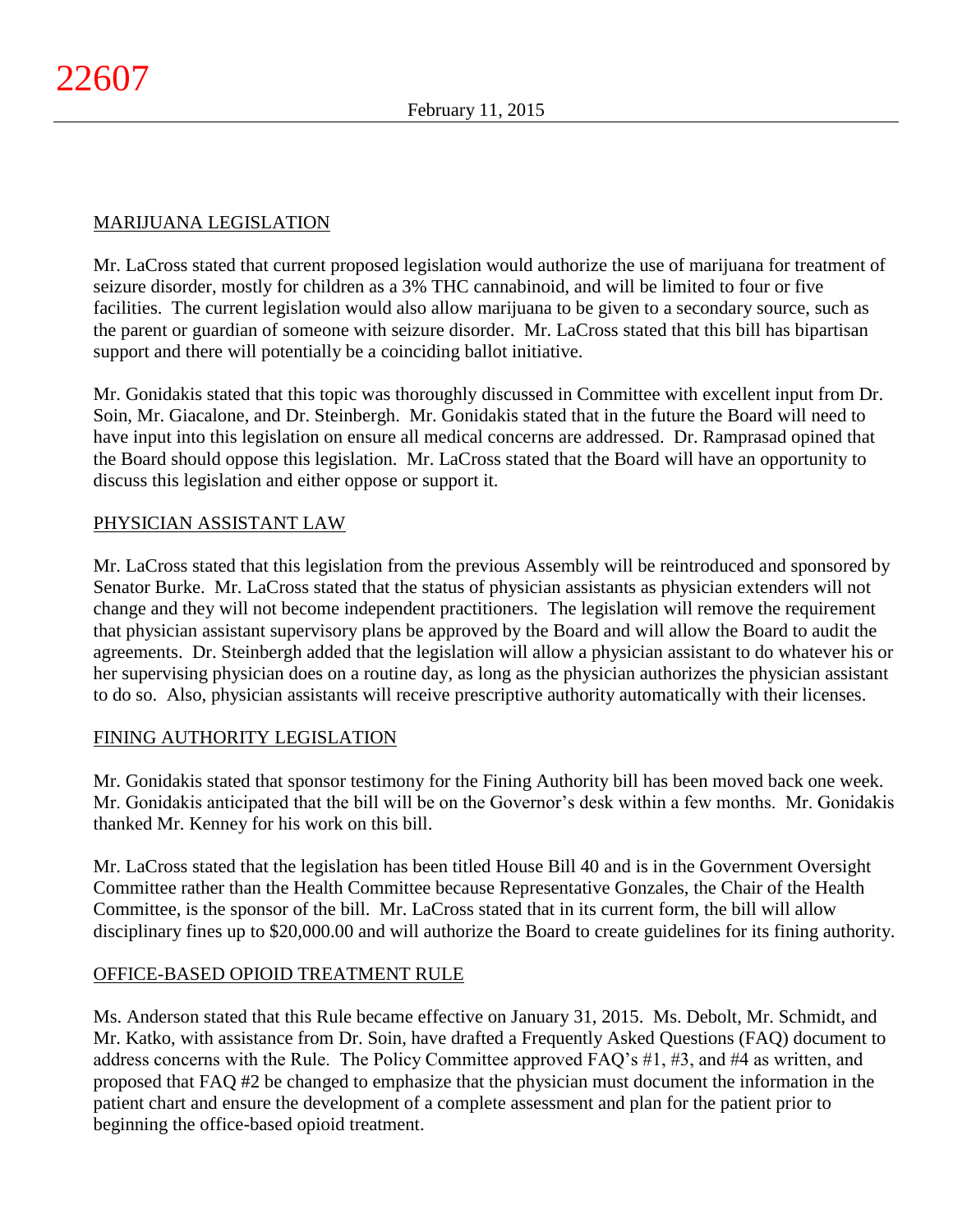## **Dr. Steinbergh moved to approve the Office-Based Opioid Treatment FAQ's as modified by the Policy Committee. Dr. Soin seconded the motion.** A vote was taken:

ROLL CALL:

| Dr. Rothermel  | - aye |
|----------------|-------|
| Dr. Saferin    | - aye |
| Dr. Ramprasad  | - aye |
| Dr. Steinbergh | - aye |
| Mr. Gonidakis  | - aye |
| Mr. Kenney     | - aye |
| Dr. Sethi      | - aye |
| Dr. Soin       | - aye |
| Mr. Giacalone  | - aye |
| Dr. Schachat   | - aye |

The motion carried.

## PHYSICIAN ASSISTANT/SCOPE OF PRACTICE COMMITTEE REPORT

## PHYSICIAN ASSISTANT FORMULARY REVIEW

Dr. Sethi stated that Dr. Dobrovich is requesting a change to the physician assistant formulary. The Physician Assistant Policy Committee had recommended the changes be adopted, with certain restrictions. However, at the January meeting the Medical Board had voted to retain the drugs as currently listed on the formulary. Therefore, the matter was returned to the Physician Assistant Policy Committee. The Physician Assistant Policy Committee tabled the matter in order for James Fry, P.A., the Chair of the Physician Assistant Policy Committee to discuss with Dr. Dobrovich whether he wishes to further pursue the proposed changes, with the understanding that if Dr. Dobrovich wishes to do so, he and Mr. Fry will be invited to meet with the Physician Assistant/ Scope of Practice Committee.

### PROPOSED AMENDMENTS TO RULE 4731-11-09, OHIO ADMINISTRATIVE CODE

Dr. Sethi stated that the Committee discussed Rule 4731-11-09 concerning practitioners prescribing to patients that they have not physically seen or evaluated. It was noted that the Rule should include language addressing situations in which a physician assistant is on-call for the practice. The Committee did not take action on this Rule at this time.

### PHYSICIAN ASSISTANTS PRACTICING IN URGENT CARE SETTINGS

Dr. Sethi stated that Ms. Debolt had informed the Physician Assistant Policy Committee that physician assistants practicing in urgent settings may not supervise or perform radiology procedures. It was noted that this prohibition was from the Ohio Department of Health.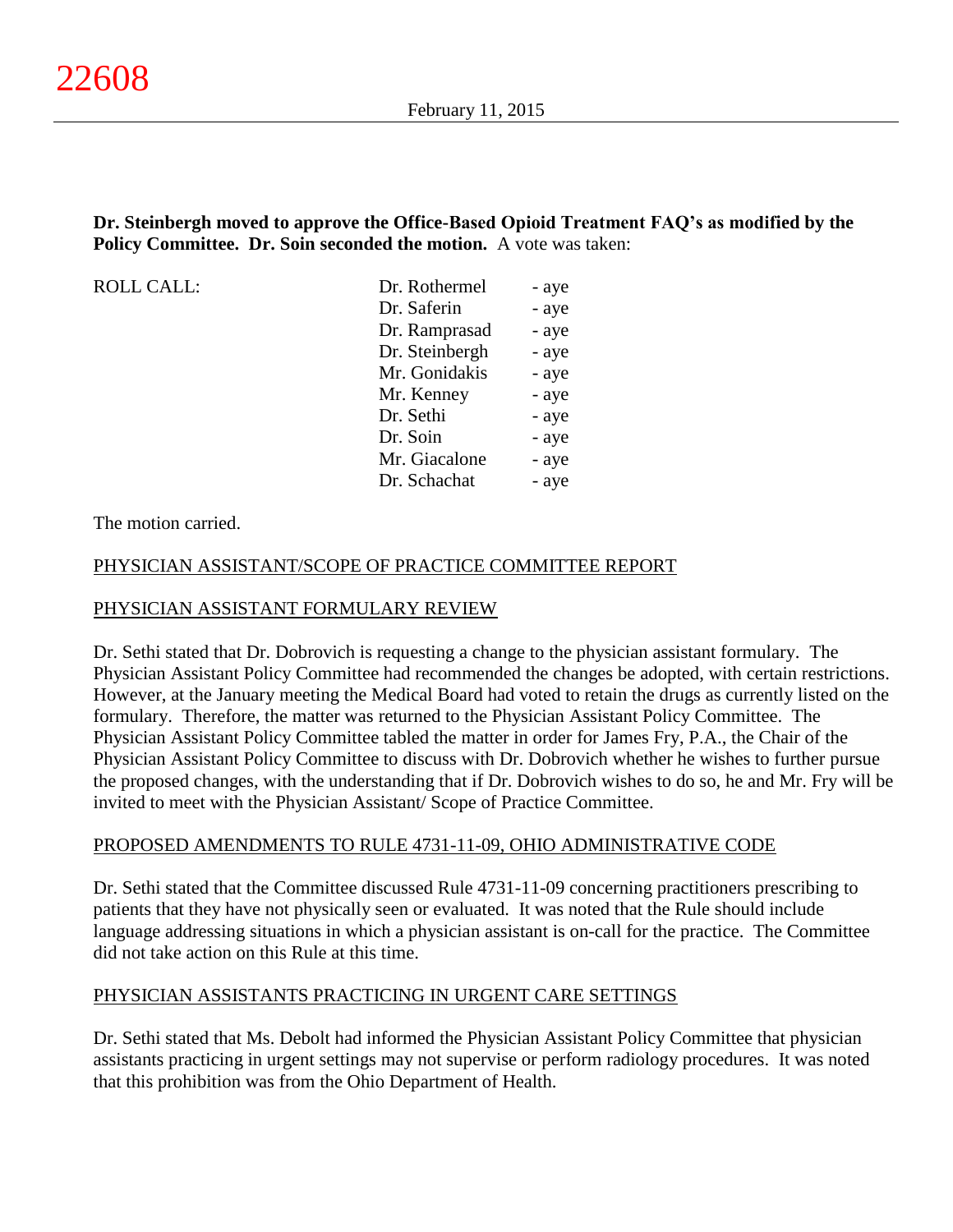### LICENSURE COMMITTEE

### REPORT ON CONFERENCE CALL WITH THE AMERICAN BOARD OF MEDICAL SPECIALTIES

Dr. Saferin reported that the Licensure Committee held a telephone conference with representatives of the American Board of Medical Specialties (ABMS) regarding Maintenance of Certification (MOC) and how it could relate to physicians' continuing medical education (CME) requirements for license renewal.

Dr. Ramprasad stated that the Committee asked several questions, including what aspects of MOC besides CME would be helpful for licensing and what advantages MOC has over CME. Unfortunately, the AMBS had no answers to these questions. The AMBS was also unable to explain recent information that physicians can pay the fee for MOC and automatically be considered MOC-compliant without having yet fulfilled any MOC activities. Dr. Ramprasad also commented that articles appearing recently in the Journal of the American Medical Association and the New England Journal of Medicine show no difference in outcomes for physicians participating in MOC and physicians who are only doing CME's. Dr. Ramprasad stated that overall, the Committee was unimpressed with the responses they received from the ABMS.

Dr. Sethi opined that CME's should be sufficient. Dr. Steinbergh agreed and expressed disappointment that the specialty boards' certification of MOC and Osteopathic Ongoing Competency (OOC) is apparently not what it should be. Dr. Steinbergh asked what MOC or OCC compliance means if a physician can simply pay a fee and be considered MOC or OOC complaint.

#### LICENSEES ON PROBATION

Dr. Saferin stated that the Committee discussed licensees who are on probationary terms with the Board and how that affects their specialty board certification status. Specifically, most specialty boards currently require the physician to have an unrestricted license before allowing them to sit for the certification or recertification examination. The Board discussed this issue and agreed that a physician who is on probation with an active license should be able to sit for their specialty board certification or recertification examination. The Board members agreed that if a physician under monitoring has been deemed safe to practice by the Medical Board, that judgment should be accepted by the specialty boards.

Dr. Ramprasad suggested that the Board send a letter to the specialty boards asking them to allow probationers to sit for examinations. The Board members agreed. Dr. Steinbergh suggested that the Federation of State Medical Boards also be included in the conversation.

#### LICENSURE STATISTICS

Dr. Saferin stated that the number of new physician licenses issued increased by 7% from 2013 to 2014 and were issued an average of 14% faster. Dr. Saferin further noted that the same number of physicians was licensed in January 2014 as in January 2015, but the latter month saw a 29% improvement on average number of days in which they were issued. Dr. Saferin thanked the Licensure staff for their hard work.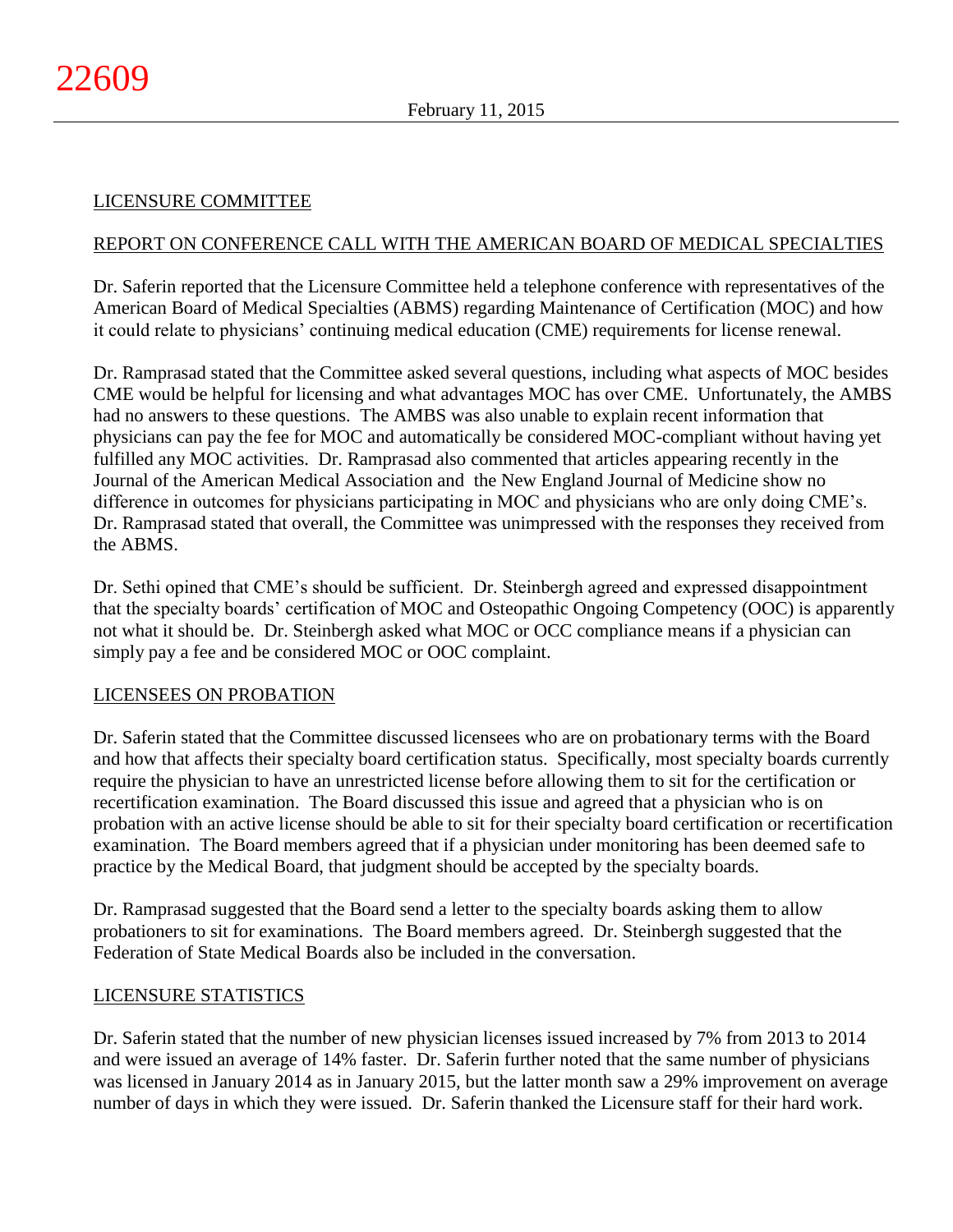#### SURGICAL TECHNICIANS

Dr. Saferin stated that the Committee members were contacted regarding the possibility of the Board licensing surgical technicians. Dr. Saferin stated that the Committee will reach out to Ohio's surgical technician association to schedule a time for discussion of this topic.

### EXPEDITED LICENSURE UPDATE

Dr. Ramprasad reported that currently, if all required documents are submitted by the applicant, an expedited medical license can be issued in one week.

### FINANCE COMMITTEE

### 2015 FEDERATION OF STATE MEDICAL BOARDS ANNUAL MEETING

**Dr. Saferin moved to approve Dr. Steinbergh, Dr. Sethi, M.D., Mr. Giacalone, and Dr. Schachat to attend the 2015 Annual Meeting of the Federation of State Medical Boards. I further move that attendance at the meeting is in connection with their responsibilities as, and is related to their positions as, members of the State Medical Board of Ohio. Dr. Rothermel seconded the motion.** A roll call was taken:

| <b>ROLL CALL:</b> | Dr. Rothermel  | - aye |
|-------------------|----------------|-------|
|                   | Dr. Saferin    | - aye |
|                   | Dr. Ramprasad  | - aye |
|                   | Dr. Steinbergh | - aye |
|                   | Mr. Gonidakis  | - aye |
|                   | Mr. Kenney     | - aye |
|                   | Dr. Sethi      | - aye |
|                   | Dr. Soin       | - aye |
|                   | Mr. Giacalone  | - aye |
|                   | Dr. Schachat   | - aye |

The motion carried.

**Dr. Steinbergh moved to approve that Kimberly Anderson and Michael Miller to attend the 2015 Annual Meeting of the Federation of State Medical Boards, and that their attendance at the meeting is in connection with their responsibilities as Chief Legal Counsel and Deputy Director, respectively, of the State Medical Board of Ohio. Dr. Saferin seconded the motion.** A vote was taken:

| Dr. Rothermel  | - aye |
|----------------|-------|
| Dr. Saferin    | - aye |
| Dr. Ramprasad  | - aye |
| Dr. Steinbergh | - ave |
| Mr. Gonidakis  | - aye |
|                |       |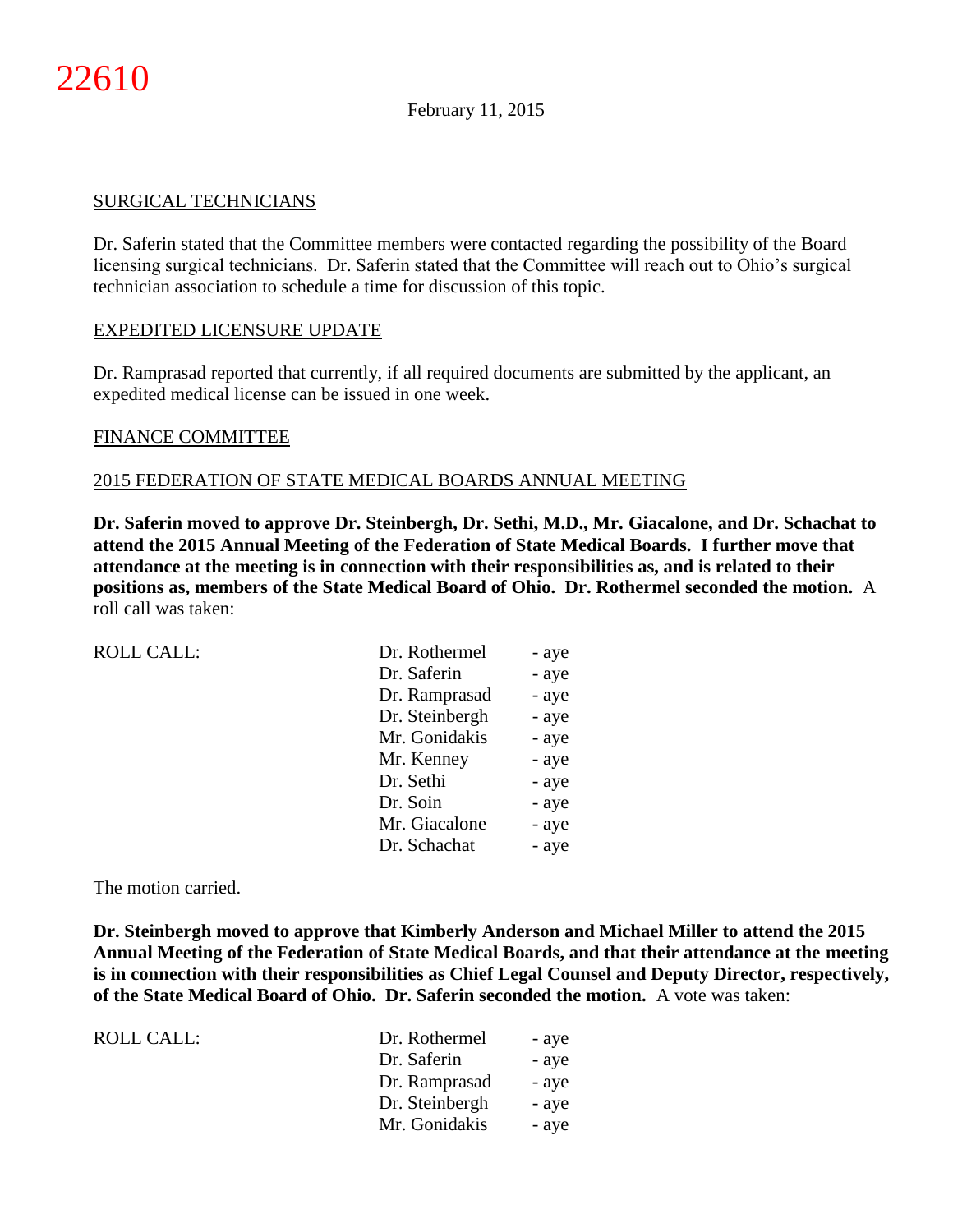| - aye |
|-------|
| - aye |
| - aye |
| - aye |
| - aye |
|       |

The motion carried.

### 2015 ANNUAL MEETING OF ADMINISTRATORS IN MEDICINE

**Dr. Steinbergh moved to approve A.J. Groeber to attend the 2015 annual meeting of Administrators in Medicine, and that his attendance at the meeting is in connection with his responsibilities as, and is related to his position as, Executive Director of the State Medical Board of Ohio. Dr. Saferin seconded the motion.** A vote was taken:

| <b>ROLL CALL:</b> | Dr. Rothermel  | - aye |
|-------------------|----------------|-------|
|                   | Dr. Saferin    | - aye |
|                   | Dr. Ramprasad  | - aye |
|                   | Dr. Steinbergh | - aye |
|                   | Mr. Gonidakis  | - aye |
|                   | Mr. Kenney     | - aye |
|                   | Dr. Sethi      | - aye |
|                   | Dr. Soin       | - aye |
|                   | Mr. Giacalone  | - aye |
|                   | Dr. Schachat   | - aye |
|                   |                |       |

The motion carried.

(NOTE: The topic of approval of travel is discussed again at the end of the meeting.)

#### INVESTIGATOR VESTS

Mr. Kenney stated that the cost of purchasing protective vests for investigators would be just under \$13,000.00. Mr. Kenney stated that if the purchase is approved by the Board, a policy will be developed regarding the wearing of the vests in conjunction with carrying a weapon.

## **Dr. Saferin moved to accept the Committee's recommendation regarding expenditures for the protective vest. Dr. Sethi seconded the motion.**

Mr. Gonidakis asked if this expenditure was budgeted for Fiscal Year 2015 or if it is a new expenditure. Mr. Groeber responded that it will be a new expenditure. Mr. Gonidakis suggested that if there will be new line item expenditures for Fiscal Year 2015, the Board's budget should be balanced based on that new expenditure. Mr. Kenney stated that the Finance Committee is examining that and the Board currently has the funds for this proposed expenditure.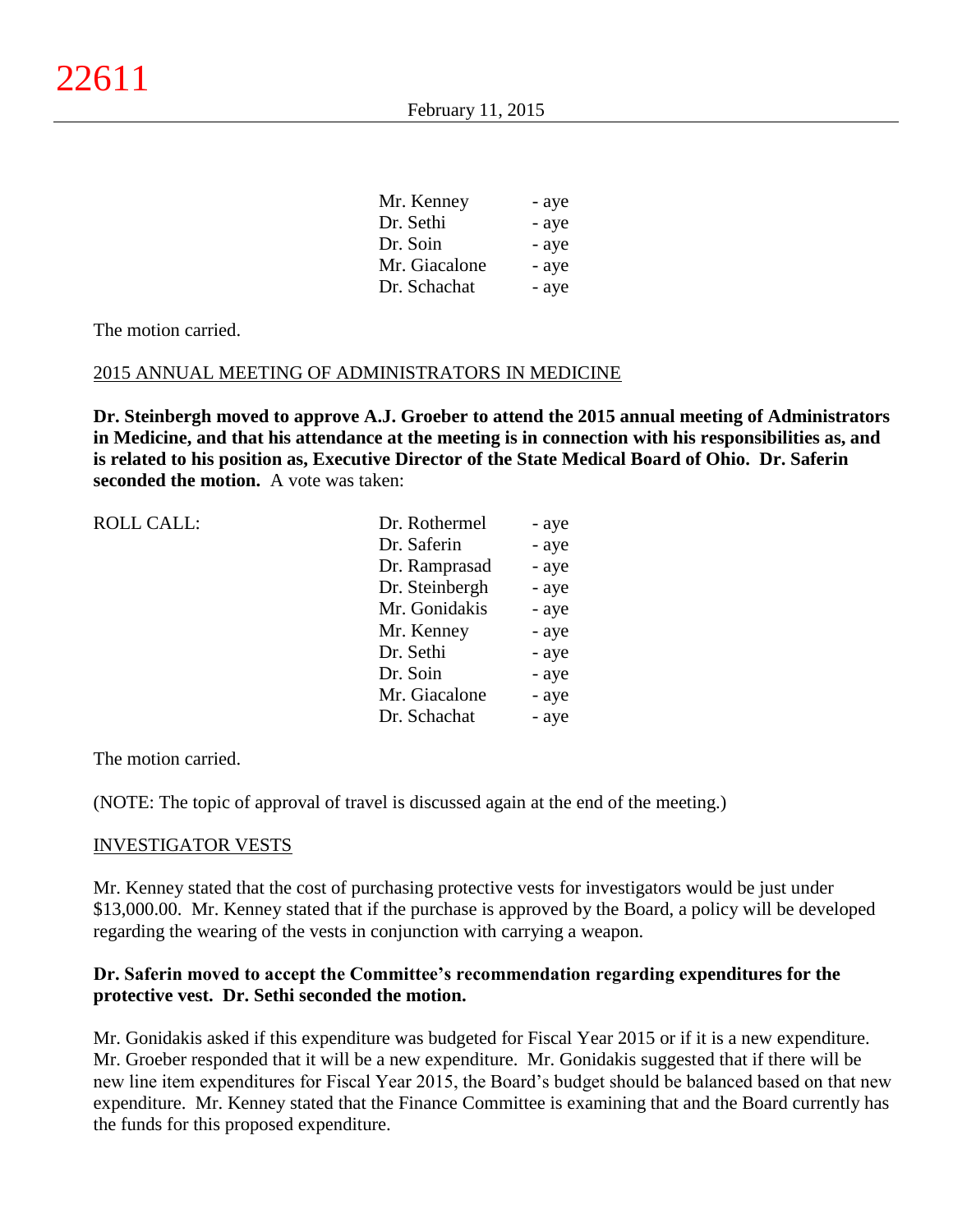A vote was taken on Dr. Saferin's motion:

ROLL CALL:

| Dr. Rothermel  | - aye |
|----------------|-------|
| Dr. Saferin    | - aye |
| Dr. Ramprasad  | - aye |
| Dr. Steinbergh | - aye |
| Mr. Gonidakis  | - aye |
| Mr. Kenney     | - aye |
| Dr. Sethi      | - aye |
| Dr. Soin       | - aye |
| Mr. Giacalone  | - aye |
| Dr. Schachat   | - aye |
|                |       |

The motion carried.

Mr. Kenney stated that the Finance Committee recommends expenditure of approximately \$8,800.00 for annual training of concealed carry for the Board's investigators.

**Dr. Sethi moved to accept the Committee's recommendations regarding the expenditures for firearms training for investigators. Dr. Soin seconded the motion.** A vote was taken:

ROLL CALL:

| Dr. Rothermel  | - aye |
|----------------|-------|
| Dr. Saferin    | - aye |
| Dr. Ramprasad  | - aye |
| Dr. Steinbergh | - aye |
| Mr. Gonidakis  | - aye |
| Mr. Kenney     | - aye |
| Dr. Sethi      | - aye |
| Dr. Soin       | - aye |
| Mr. Giacalone  | - aye |
| Dr. Schachat   | - aye |

The motion carried.

Mr. Kenney stated that the Finance Committee reviewed the 2014 Board Members Annual Compensation Report, which showed that the total annual compensation for Board members had decreased in the amount of \$20,000.00 due to moving to a one-day Board meeting format.

#### PRESENTATION BY THE OHIO ETHICS COMMISSION

Ms. Debolt stated that, in compliance with the Governor's Executive Order requiring annual ethics training for all State boards, Paul Nick, the Executive Director of the Ohio Ethics Commission, will provide an ethics presentation. Mr. Kenney welcomed Mr. Nick and thanked him for appearing.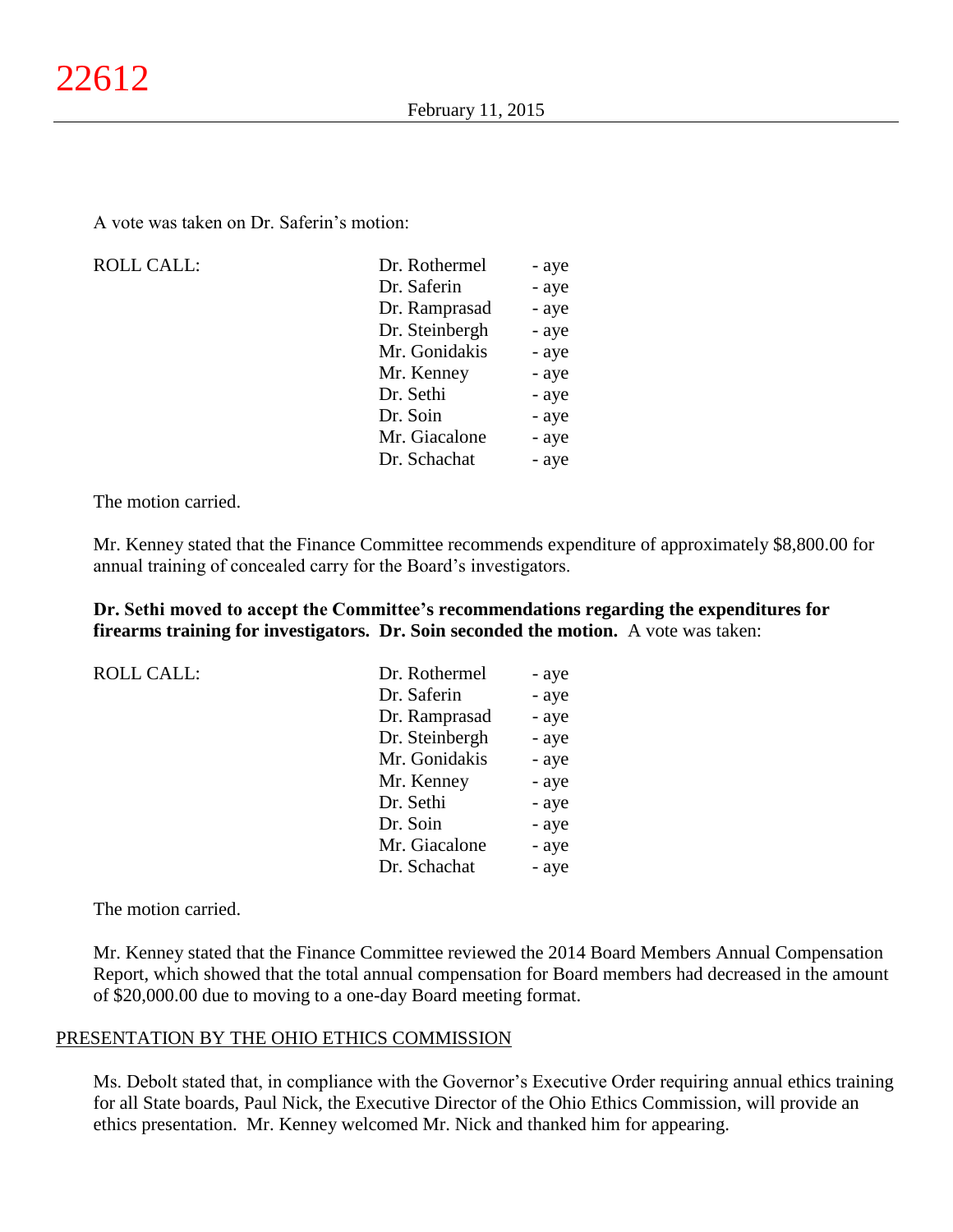Mr. Nick provided a thorough review of Ohio's ethics laws and how to comply with ethics regulations. Mr. Nick answered the Board members' questions regarding conflicts of interest, avoiding nepotism or the appearance of nepotism, when to accept or not accept a gift, and how to properly fill out the annual Financial Disclosure Forms.

## COMPLIANCE COMMITTEE

Dr. Steinbergh stated that on January 14, 2015, the Compliance Committee met with Mounir Boutros, M.D., and James A. Williams, D.O., and moved to continue them under the terms of their respective Board actions.

The Compliance Committee accepted Compliance staff's report of conferences on December 8th and 9th, and further approved the draft minutes from the December 10, 2014 Compliance Committee.

Further, the Compliance Committee accepted Compliance staff's report of conferences on November 3rd and 4th, and further approved the draft minutes from the November 5, 2014 Compliance Committee.

### APPROVAL OF TRAVEL

**Mr. Gonidakis moved that the topic of travel to the 2015 annual meetings of the Federation of State Medical Boards (FSMB) and Administrators in Medicine (AIM), which the Board approved earlier in the meeting, be reconsidered. Dr. Steinbergh seconded the motion.** A vote was taken:

| <b>ROLL CALL:</b> | Dr. Rothermel  | - aye |
|-------------------|----------------|-------|
|                   | Dr. Saferin    | - aye |
|                   | Dr. Ramprasad  | - aye |
|                   | Dr. Steinbergh | - aye |
|                   | Mr. Gonidakis  | - aye |
|                   | Mr. Kenney     | - aye |
|                   | Dr. Sethi      | - aye |
|                   | Dr. Soin       | - aye |
|                   | Mr. Giacalone  | - aye |
|                   | Dr. Schachat   | - aye |

The motion carried.

**Dr. Steinbergh moved that travel to the 2015 annual meetings of the FSMB and AIM be approved as earlier specified by the Board. Dr. Saferin seconded the motion.** A vote was taken:

| ROLL CALL: | Dr. Rothermel  | - ave |
|------------|----------------|-------|
|            | Dr. Saferin    | - ave |
|            | Dr. Ramprasad  | - ave |
|            | Dr. Steinbergh | - ave |
|            |                |       |